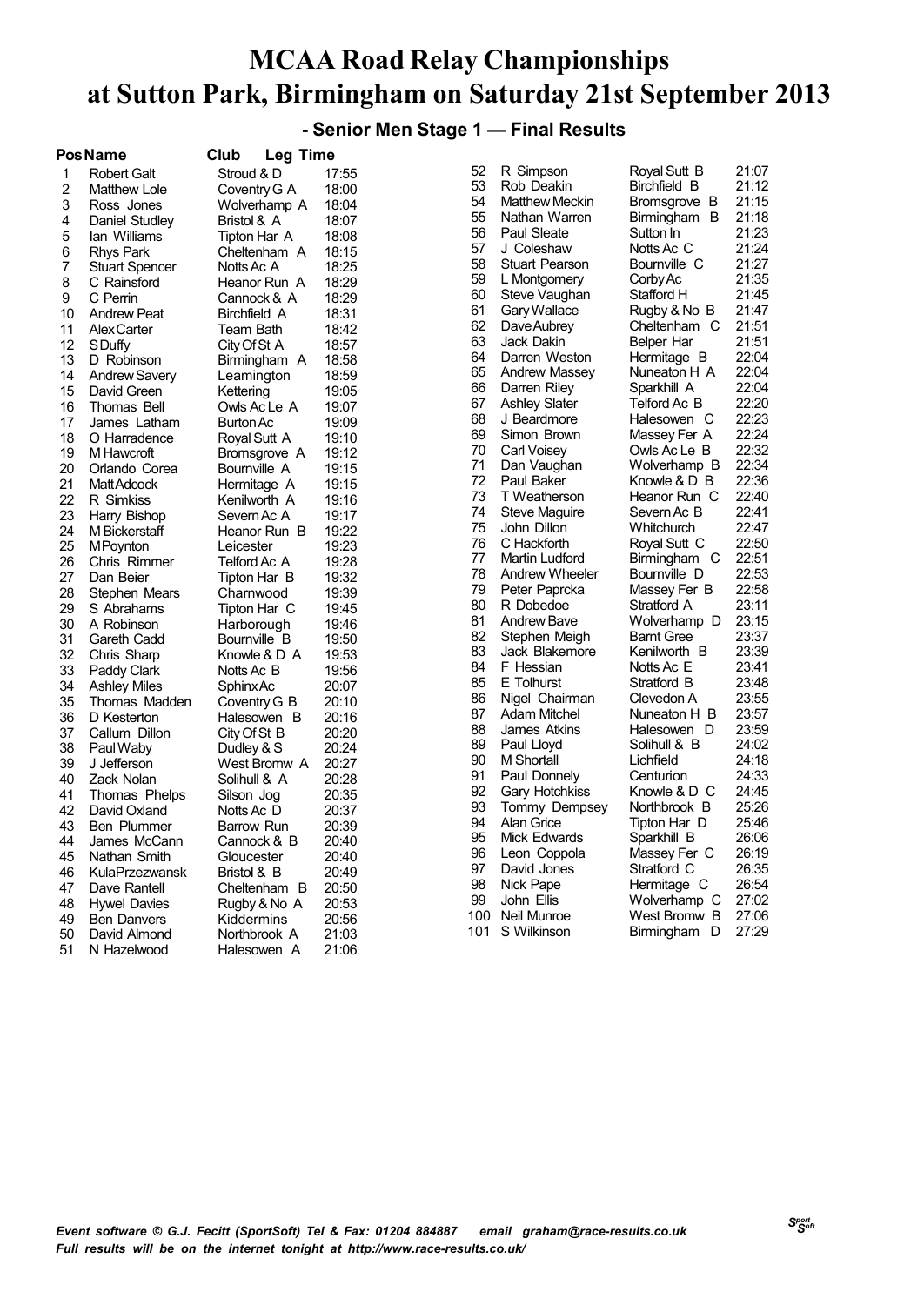**- Senior Men Stage 2 — Final Results**

|    | Pos Name                      | Club         | <b>Leg Time Cum Time Gain</b> |              |                                     |    |                                      |                   |       |                                                |
|----|-------------------------------|--------------|-------------------------------|--------------|-------------------------------------|----|--------------------------------------|-------------------|-------|------------------------------------------------|
| 1  | James Mee                     | Heanor Run A | 17:57                         | 36:26        | $^{+}$<br>7                         | 56 | <b>Ben Rhodes</b>                    | Belper Har        | 22:16 | 44:07<br>$\ddot{}$<br>- 7                      |
| 2  | Luke Vine                     | Tipton Har A | 18:52                         | 37:00        | 3<br>$\ddot{}$                      | 57 | <b>Matt Evans</b>                    | Cheltenham C      | 22:18 | 5<br>44:09<br>$\ddot{}$                        |
| 3  | <b>Richard Taylor</b>         | Coventry G A | 19:07                         | 37:07        | 1<br>$\overline{\phantom{a}}$       | 58 | Jamie Dancyger                       | Bromsgrove B      | 23:10 | 44:25<br>$\overline{4}$<br>$\frac{1}{2}$       |
| 4  | Rob Keal                      | Notts Ac A   | 18:46                         | 37:11        | $\ddot{}$<br>3                      | 59 | C HarlanMarks                        | Bournville C      | 22:59 | 44:26<br>1<br>$\qquad \qquad \blacksquare$     |
| 5  | Osmana Omer                   | Birchfield A | 18:53                         | 37:24        | 5<br>$\ddot{}$                      | 60 | Selvin Mills                         | Birmingham C      | 21:45 | 44:36<br>+ 17                                  |
| 6  | <b>B</b> Halliwell            | Stroud & D   | 19:34                         | 37:29        | 5<br>$\blacksquare$                 | 61 | Luke Ingram                          | Owls Ac Le B      | 22:19 | 9<br>44:51<br>$\ddot{}$                        |
| 7  | Adam Speake                   | Bristol & A  | 19:42                         | 37:49        | 3<br>$\blacksquare$                 | 62 | Neil Doherty                         | Hermitage B       | 22:48 | 44:52<br>$\overline{2}$<br>$\ddot{}$           |
| 8  | James Perrin                  | Cannock & A  | 19:30                         | 37:59        | 1<br>$\ddot{}$                      | 63 | Danny Tolhurst                       | Stratford A       | 21:43 | 44:54<br>$+ 17$                                |
| 9  | Darren Jordan                 | Cheltenham A | 19:46                         | 38:01        | 3<br>$\overline{a}$                 | 64 | Darien Farmer                        | Wolverhamp B      | 22:24 | 44:58<br>$\ddot{}$<br>-7                       |
| 10 | O Langford                    | City Of St A | 19:05                         | 38:02        | $\ddot{}$<br>2                      | 65 | <b>Tony Goodyear</b>                 | Sutton In         | 23:48 | 9<br>45:11<br>$\blacksquare$                   |
| 11 | <b>Ashley Sabin</b>           | Leicester    | 18:51                         | 38:14        | $\ddot{}$<br>14                     | 66 | Dean Richards                        | Whitchurch        | 22:28 | 9<br>45:15<br>$\ddot{}$                        |
| 12 | Mark Ince                     | Birmingham A | 19:18                         | 38:16        | 1<br>$\ddot{}$                      | 67 |                                      | Telford Ac B      | 22:59 | 45:19<br>0                                     |
| 13 | Josh Norman                   | Owls Ac Le A | 19:26                         | 38:33        | $\ddot{}$<br>3                      | 68 | <b>Rick Hailey</b>                   | Severn Ac B       | 22:40 | 45:21<br>6<br>$\ddot{}$                        |
| 14 | Jamie Langley                 |              | 19:37                         | 38:36        | 0                                   |    | lan Smith                            |                   |       |                                                |
| 15 |                               | Leamington   | 20:04                         | 38:46        | 4                                   | 69 | Jordan Smith                         | Dudley & S        | 24:57 | 45:21<br>31<br>$\overline{\phantom{a}}$        |
| 16 | Daniel Jones<br>Alex Benfield | Team Bath    | 19:43                         | 38:52        | $\qquad \qquad -$<br>$\ddot{}$<br>1 | 70 | Russell Davies                       | Knowle & D B      | 23:05 | 2<br>45:41<br>$\ddot{}$                        |
|    |                               | Burton Ac    |                               |              |                                     | 71 | Robert Weaver                        | Halesowen C       | 23:26 | 45:49<br>3<br>$\blacksquare$                   |
| 17 | Alistair Smith                | Coventry G B | 19:01                         | 39:11        | $\ddot{}$<br>18                     | 72 | Subodh Dave                          | Royal Sutt C      | 23:03 | 45:53<br>$\overline{4}$<br>$\ddot{}$           |
| 18 | Oz Ellis                      | Tipton Har C | 19:31                         | 39:16        | $\ddot{}$<br>11                     | 73 | M Chippington                        | Rugby & No B      | 24:07 | $-12$<br>45:54                                 |
| 19 | Chris Tarren                  | Bournville A | 20:09                         | 39:24        | $\ddot{}$<br>1                      | 74 | Dean Semple                          | Massey Fer B      | 23:16 | 5<br>46:14<br>$\ddot{}$                        |
| 20 | Tim Holling                   | Heanor Run B | 20:03                         | 39:25        | 4<br>$\ddot{}$                      | 75 | J Richardson                         | Kenilworth B      | 22:40 | - 8<br>46:19<br>$\ddot{}$                      |
| 21 | C Fullerton                   | Tipton Har B | 20:12                         | 39:44        | $\ddot{}$<br>6                      | 76 | Paul McCabe                          | Sparkhill A       | 24:20 | 46:24<br>$-10$                                 |
| 22 | <b>MattAtkins</b>             | Severn Ac A  | 20:37                         | 39:54        | $\ddot{}$<br>1                      | 77 | David Harte                          | Bournville D      | 23:35 | 46:28<br>-1<br>$\ddot{}$                       |
| 23 | M Costante                    | Notts Ac B   | 20:10                         | 40:06        | $\ddot{}$<br>10                     | 78 | David Hall                           | <b>Barnt Gree</b> | 23:23 | 47:00<br>$\ddot{}$<br>- 4                      |
| 24 | Lewis Hayes                   | Kettering    | 21:13                         | 40:18        | 9<br>$\overline{a}$                 | 79 | <b>B</b> Blundell                    | <b>SphinxAc</b>   | 26:58 | $-45$<br>47:05                                 |
| 25 | Tim Doran                     | Charnwood    | 20:50                         | 40:29        | $\ddot{}$<br>3                      | 80 | James Deacon                         | Stratford B       | 23:31 | 47:19<br>5<br>$\ddot{}$                        |
| 26 | <b>Matthew Driver</b>         | Harborough   | 20:49                         | 40:35        | $\ddot{}$<br>4                      | 81 | Matt Walton                          | Wolverhamp D      | 24:17 | 47:32<br>0                                     |
| 27 | Jamie Davies                  | Telford Ac A | 21:08                         | 40:36        | 1<br>$\overline{a}$                 | 82 | <b>JeffEveritt</b>                   | Heanor Run C      | 25:23 | 9<br>48:03                                     |
| 28 | Chris Brookes                 | Wolverhamp A | 22:36                         | 40:40        | - 25                                | 83 | G Lawrence                           | Solihull & B      | 24:19 | 48:21<br>6<br>$\ddot{}$                        |
| 29 | <b>Chris Perez</b>            | Rugby & No A | 19:48                         | 40:41        | 19<br>$\ddot{}$                     | 84 | Frans Frison                         | Lichfield         | 24:09 | 48:27<br>6<br>$\ddot{}$                        |
| 30 | <b>Peter Matthews</b>         | Kenilworth A | 21:25                         | 40:41        | 8                                   | 85 | S Millington                         | Halesowen D       | 24:53 | 3<br>48:52<br>$\ddot{}$                        |
| 31 | Andrew Cooke                  | Bristol & B  | 19:53                         | 40:42        | + 15                                | 86 | C Houghton                           | Centurion         | 24:42 | 5<br>49:15<br>$\ddot{}$                        |
| 32 | <b>B</b> Hallett              | City Of St B | 20:25                         | 40:45        | $\ddot{}$<br>5                      | 87 | Lloyd Barton                         | Knowle & D C      | 26:04 | 50:49<br>5<br>$\ddot{}$                        |
| 33 | R Forsbrook                   | Cheltenham B | 19:56                         | 40:46        | 14<br>$\ddot{}$                     | 88 | Simon Neale                          | Massey Fer C      | 25:36 | 8<br>51:55<br>$\ddot{}$                        |
| 34 | Mark Appleton                 | Bromsgrove A | 21:37                         | 40:49        | - 15                                | 89 | P Blackwell                          | Birmingham D      | 24:32 | 52:01<br>$+ 12$                                |
| 35 | Chris Taylor                  | Royal Sutt A | 21:41                         | 40:51        | - 17                                | 90 | Mark Perry                           | Hermitage C       | 25:31 | 52:25<br>8<br>$\ddot{}$                        |
| 36 | <b>Max Parker</b>             | Halesowen A  | 20:04                         | 41:10        | 15<br>$\ddot{}$                     | 91 | Spencer Davis                        | Northbrook B      | 27:08 | 52:34<br>2<br>$\ddot{}$                        |
| 37 | Craig Hinds                   | Hermitage A  | 22:05                         | 41:20        | $-16$                               | 92 | Archie Powell                        | West Bromw B      | 26:13 | 53:19<br>8<br>$\begin{array}{c} + \end{array}$ |
| 38 | Ben Topley                    | Birchfield B | 20:09                         | 41:21        | 15<br>$\ddot{}$                     | 93 | Pete Reeves                          | Sparkhill B       | 27:16 | 2<br>53:22<br>$\ddot{}$                        |
| 39 | Joseph Philips                | Halesowen B  | 21:16                         | 41:32        | 3<br>$\blacksquare$                 | 94 | Philip Brennan                       | Stratford C       | 27:18 | 3<br>53:53<br>$\ddot{}$                        |
| 40 | Eoin Corr                     | Solihull & A | 21:06                         | 41:34        | 0                                   | 95 | Jamie Thomason                       | Wolverhamp C      | 27:51 | 54:53<br>$\ddot{}$<br>- 4                      |
| 41 | J Randell                     | Knowle & D A | 21:44                         | 41:37        | 9<br>$\overline{\phantom{a}}$       | 96 | Dave Bray                            | Clevedon A        | 35:05 | 59:00<br>- 10                                  |
| 42 | Bradlee Tod                   | Bournville B | 21:58                         | 41:48        | 11<br>$\blacksquare$                | 97 | Doug Talbot                          | Birmingham B      | 38:42 | $-42$<br>1:00:00                               |
| 43 | Aaron Brown                   | Cannock & B  | 21:10                         | 41:50        | 1<br>$\ddot{}$                      |    | <b>Fastest runners over stage 2:</b> |                   |       |                                                |
| 44 | <b>Bill Speake</b>            | Notts Ac C   | 20:52                         | 42:16 + 13   |                                     |    | 1 James Mee                          | Heanor Run A      | 17:57 |                                                |
| 45 | Tom Randles                   | Gloucester   | 21:39                         | 42:19        | 0                                   |    | 2 Rob Keal                           | Notts Ac A        | 18:46 |                                                |
| 46 | Russell Barron                | Stafford H   | 20:39                         | $42:24 + 14$ |                                     |    | 3 Ashley Sabin                       | Leicester         | 18:51 |                                                |
| 47 | Richard Powell                | West Bromw A | 22:04                         | 42:31        | 8<br>$\qquad \qquad \blacksquare$   |    | 4 Luke Vine                          | Tipton Har A      | 18:52 |                                                |
| 48 | Paul Davey                    | Royal Sutt B | 21:41                         | 42:48        | $+$<br>4                            |    | 5 Osmana Omer                        | Birchfield A      | 18:53 |                                                |
| 49 | Chris Neil                    | Barrow Run   | 22:11                         | 42:50        | $\blacksquare$<br>6                 |    |                                      |                   |       |                                                |
| 50 | Steven Turvey                 | Northbrook A | 21:57                         | 43:00        | 0                                   |    | 6 Alistair Smith                     | Coventry G B      | 19:01 |                                                |
| 51 | Pete Deacon                   | Notts Ac D   | 22:33                         | 43:10        | $\overline{\phantom{a}}$<br>9       |    | 7 O Langford                         | City Of St A      | 19:05 |                                                |
| 52 | Daniel Mills                  | Nuneaton H A | 21:10                         | $43:14 + 13$ |                                     |    | 8 Richard Taylor                     | Coventry G A      | 19:07 |                                                |
| 53 | <b>Richard Davies</b>         | Silson Jog   | 22:59                         | 43:34        | - 12                                |    | 9 Mark Ince                          | Birmingham A      | 19:18 |                                                |
| 54 | David Clarke                  | Massey Fer A | 21:13                         | $43:37 + 15$ |                                     |    | 10 Josh Norman                       | Owls Ac Le A      | 19:26 |                                                |
| 55 | Steve Smith                   | Kiddermins   | 22:43                         | 43:39        | $-6$                                |    |                                      |                   |       |                                                |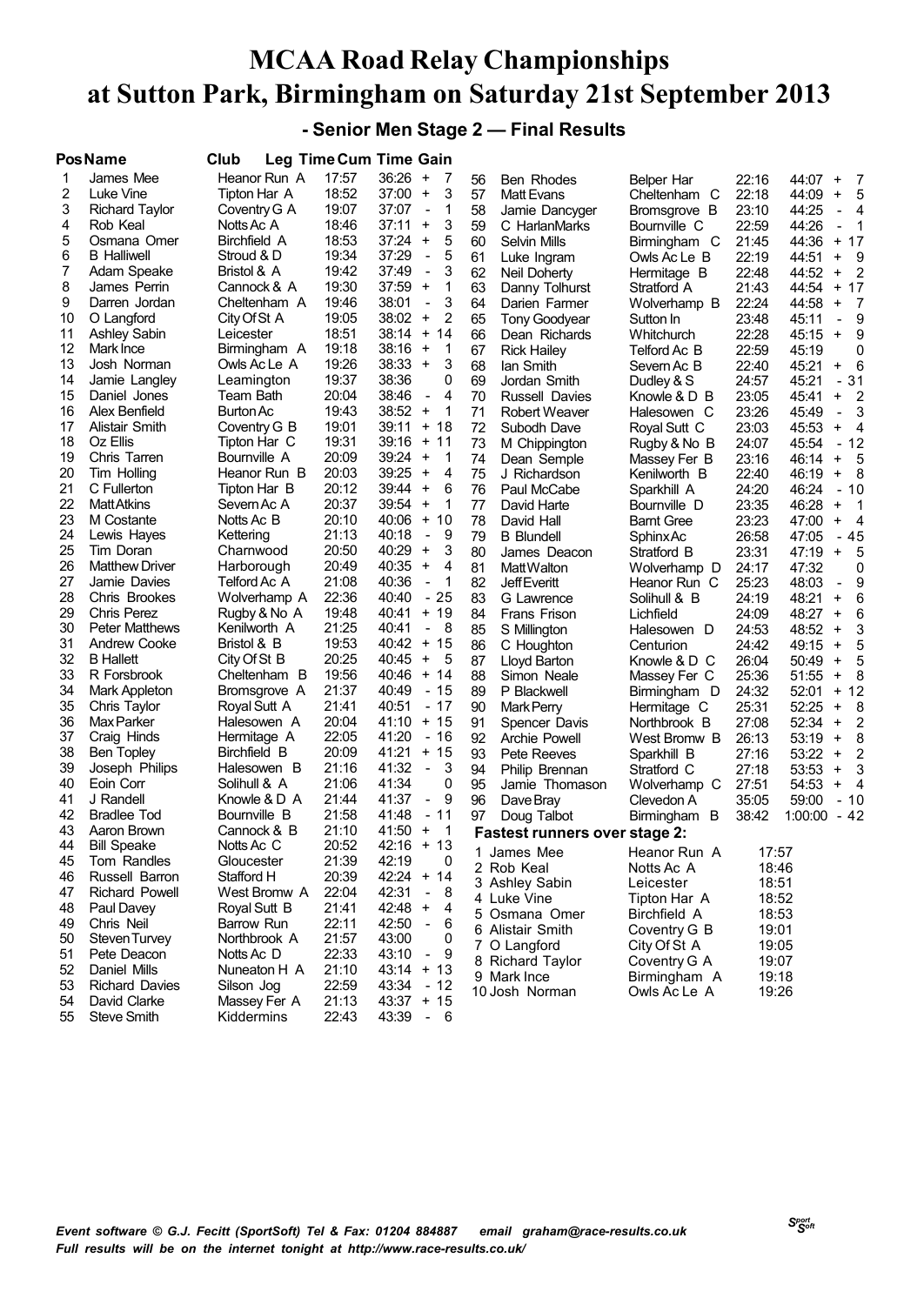**- Senior Men Stage 3 — Final Results**

|    | <b>Pos Name</b>      | Club                      |       | Leg Time Cum Time Gain                              |    |                                      |                   |                |                                          |
|----|----------------------|---------------------------|-------|-----------------------------------------------------|----|--------------------------------------|-------------------|----------------|------------------------------------------|
| 1  | Dale Annable         | Heanor Run A              | 18:24 | 54:50<br>0                                          | 56 | G McCaugherty                        | Cheltenham C      | 22:14          | $1:06:23 +$<br>1                         |
| 2  | Ben Livesey          | Birchfield A              | 17:52 | 55:16<br>3<br>$\ddot{}$                             | 57 | Dave Ratcliffe                       | Dudley & S        | 21:23          | $1:06:44 + 12$                           |
| 3  | Benjamin Jones       | Coventry G A              | 18:18 | 55:25<br>0                                          | 58 | Chris McMillan                       | Owls Ac Le B      | 22:03          | $1:06:54 +$<br>3                         |
| 4  | Philip Wylie         | Bristol & A               | 17:44 | 55:33<br>3<br>$\ddot{}$                             | 59 | Chris Lindesay                       | Birmingham C      | 22:44          | $1:07:20 +$<br>1                         |
| 5  | Phillip Wilson       | Tipton Har A              | 19:01 | 56:01<br>3<br>$\overline{a}$                        | 60 | Tom Fisher                           | Wolverhamp B      | 22:23          | $1:07:21 +$<br>4                         |
| 6  | Tom Russell          | Stroud & D                | 18:44 | 56:13<br>0                                          | 61 | Andy Rose                            | Belper Har        | 23:21          | 1:07:28<br>5<br>$\overline{\phantom{a}}$ |
| 7  | Douglas Musson       | Notts Ac A                | 19:32 | 3<br>56:43<br>$\frac{1}{2}$                         | 62 | O Kirkland                           | Bournville C      | 23:15          | 1:07:41<br>3<br>$\overline{\phantom{a}}$ |
| 8  | John Parker          | Cheltenham A              | 18:46 | 56:47<br>1<br>$\ddot{}$                             | 63 | Liam Hodson                          | Sutton In         | 22:37          | $1:07:48 +$<br>2                         |
| 9  | Eddie Highton        | Owls Ac Le A              | 18:49 | 57:22<br>4<br>$\ddot{}$                             | 64 | Chris Warren                         | Bromsgrove B      | 23:38          | 1:08:03<br>$\overline{\phantom{a}}$<br>6 |
| 10 | <b>Philip Wolfe</b>  | Cannock & A               | 19:50 | 57:49<br>$\overline{2}$<br>$\overline{\phantom{a}}$ | 65 | Andy Norman                          | Severn Ac B       | 23:03          | $1:08:24 +$<br>3                         |
| 11 | L Hendricken         |                           | 19:55 | 57:57<br>1<br>$\overline{\phantom{a}}$              | 66 | Mark Newman                          | Stratford A       | 23:46          | 1:08:40<br>3<br>$\overline{\phantom{a}}$ |
| 12 | Anupam Das           | City Of St A<br>Team Bath | 19:19 | 3<br>58:05<br>$\ddot{}$                             | 67 | Neil Sheward                         | Kenilworth B      | 23:00          | $1:09:19 +$<br>8                         |
| 13 |                      |                           | 19:30 | 4<br>58:41<br>$\ddot{}$                             | 68 | Simon Phillips                       | Whitchurch        | 24:12          | $1:09:27 -$<br>2                         |
|    | Richard Burman       | Coventry G B              |       | 7                                                   | 69 | John Roberts                         | Knowle & D B      | 24:12          | $1:09:53 +$<br>1                         |
| 14 | Liam Roberts         | Tipton Har B              | 19:06 | 58:50<br>$\ddot{}$<br>1                             | 70 | Aaron Lincoln                        | Rugby & No B      | 24:04          | $1:09:58 +$<br>3                         |
| 15 | <b>Cory Parker</b>   | Burton Ac                 | 20:12 | 59:04<br>$\ddot{}$                                  | 71 | A Hobday                             | Heanor Run C      | 22:01          | $1:10:04 + 11$                           |
| 16 | Tom O'Mara           | Heanor Run B              | 20:15 | 59:40<br>4<br>$\ddot{}$                             | 72 | Ross Cooper                          | Massey Fer B      | 23:50          | 2<br>$1:10:04 +$                         |
| 17 | R Bayliss            | Bournville A              | 20:17 | $\overline{2}$<br>59:41<br>$\ddot{}$                | 73 | <b>Mark Pearce</b>                   | Sparkhill A       | 23:45          | $1:10:09 +$<br>3                         |
| 18 | Chris Grimley        | Birmingham A              | 21:33 | 6<br>59:49<br>$\frac{1}{2}$                         | 74 | John Hill                            | Halesowen C       | 24:25          | 1:10:14<br>3<br>$\overline{\phantom{a}}$ |
| 19 | Nick Corker          | Royal Sutt A              | 19:10 | $1:00:01 + 16$                                      | 75 | AMoran                               | <b>Barnt Gree</b> | 23:21          | 1:10:21<br>3<br>$\ddot{}$                |
| 20 | Steve Long           | Notts Ac B                | 20:03 | $1:00:09 +$<br>3                                    | 76 | Dean Kelleher                        | Hermitage B       | 25:42          | $1:10:34 - 14$                           |
| 21 | Andy Hart            | Leicester                 | 22:10 | $1:00:24 - 10$                                      |    | Colin Piper                          |                   | 23:40          | 2<br>$1:10:45 +$                         |
| 22 | Chris Carter         | Telford Ac A              | 19:53 | $1:00:29 +$<br>5                                    | 77 |                                      | <b>SphinxAc</b>   |                | 6                                        |
| 23 | Kyran Hale           | Severn Ac A               | 21:01 | $1:00:55 -$<br>1                                    | 78 | Richard Lewis                        | Royal Sutt C      | 25:00<br>22:59 | 1:10:53<br>$\overline{\phantom{a}}$      |
| 24 | Matthew Krelle       | Bristol & B               | 20:14 | $1:00:56 +$<br>7                                    | 79 | Andy Walsh                           | Lichfield         | 25:16          | $1:11:26 +$<br>5                         |
| 25 | <b>Richard White</b> | Halesowen A               | 19:49 | $1:00:59 + 11$                                      | 80 | <b>Antony Stewart</b>                | Bournville D      |                | $1:11:44 -$<br>3                         |
| 26 | J Barnes             | Cheltenham B              | 20:23 | $1:01:09 +$<br>7                                    | 81 | *Not Declared*                       | Wolverhamp D      | 26:02          | 1:13:34<br>0                             |
| 27 | Richard Lomas        | Bromsgrove A              | 20:33 | 7<br>$1:01:22 +$                                    | 82 | Gareth Dixon                         | Birmingham D      | 22:12          | $1:14:13 +$<br>7                         |
| 28 | Luke Robinson        | Rugby & No A              | 20:55 | $1:01:36 +$<br>1                                    | 83 | <b>Richard Guest</b>                 | Halesowen D       | 25:23          | $1:14:15 +$<br>2                         |
| 29 | Eoin O'Flynn         | Leamington                | 23:05 | $1:01:41 - 15$                                      | 84 | Tommy Hill                           | Solihull & B      | 26:19          | 1:14:40<br>1<br>$\sim$                   |
| 30 | Joseph Read          | Knowle & D_A              | 20:11 | $1:01:48 + 11$                                      | 85 | Lenard Wallace                       | Centurion         | 25:47          | $1:15:02 +$                              |
| 31 | Theo Blundell        | Birchfield B              | 20:32 | $1:01:53 +$<br>7                                    | 86 | Andrew Turner                        | Stratford B       | 29:02          | 1:16:21<br>6<br>$\overline{\phantom{a}}$ |
| 32 | William Clapp        | Harborough                | 21:28 | $1:02:03 -$<br>6                                    | 87 | James Towey                          | Massey Fer C      | 24:52          | $1:16:47 +$<br>1                         |
| 33 | Dan Brazier          | Wolverhamp A              | 21:31 | 1:02:11<br>5<br>$\overline{\phantom{a}}$            | 88 | Darren Maggs                         | Knowle & D C      | 28:30          | 1:19:19<br>$\overline{a}$                |
| 34 | Liam Kirk            | Kettering                 | 22:20 | $1:02:38 - 10$                                      | 89 | Adam Guy                             | Wolverhamp C      | 24:59          | $1:19:52 +$<br>6                         |
| 35 | A Parkin             | Charnwood                 | 22:17 | $1:02:46 - 10$                                      | 90 | lan Markhill                         | Sparkhill B       | 27:08          | $1:20:30 +$<br>3                         |
| 36 | A McCormack          | Cannock & B               | 21:00 | $1:02:50 +$<br>7                                    | 91 | Matt Green                           | Hermitage C       | 28:45          | $1:21:10 -$                              |
| 37 | David Ramus          | Kenilworth A              | 22:12 | 7<br>$1:02:53 -$                                    | 92 | Gary Woodhouse                       | West Bromw B      | 28:02          | 1:21:21<br>0                             |
| 38 | D Washington         | City Of St B              | 22:14 | 1:02:59 -<br>6                                      | 93 | S Titmarsh                           | Birmingham B      | 22:50          | $1:22:50 +$<br>4                         |
| 39 | James Collins        | Bournville B              | 21:26 | $1:03:14 +$<br>3                                    | 94 | <b>B</b> Gravelsons                  | Stratford C       | 29:12          | 1:23:05<br>0                             |
| 40 | Andy Williams        | Tipton Har C              | 23:58 | $1:03:14 -$<br>22                                   | 95 | J Brannigan                          | Northbrook B      | 31:04          | 1:23:38<br>4<br>$\overline{\phantom{a}}$ |
| 41 | Jason Lavine         | Hermitage A               | 22:08 | 1:03:28<br>4<br>$\overline{\phantom{a}}$            | 96 | Kev Neads                            | Clevedon A        | 25:15          | 1:24:15<br>0                             |
| 42 | James Barker         | Notts Ac C                | 21:33 | 1:03:49<br>2<br>$\ddot{}$                           |    | <b>Fastest runners over stage 3:</b> |                   |                |                                          |
| 43 | Chris Wood           | Silson Jog                | 20:28 | $1:04:02 + 10$                                      |    | 1 Philip Wylie                       | Bristol & A       | 17:44          |                                          |
| 44 | Sam Crutchley        | Halesowen B               | 22:35 | $1:04:07 -$<br>5                                    |    | 2 Ben Livesey                        | Birchfield A      | 17:52          |                                          |
| 45 | D Gresswell          | Gloucester                | 21:51 | 1:04:10<br>0                                        |    | 3 Benjamin Jones                     | Coventry G A      | 18:18          |                                          |
| 46 | Mark Bridgwood       | Stafford H                | 22:04 | 1:04:28<br>0                                        |    | 4 Dale Annable                       | Heanor Run A      | 18:24          |                                          |
| 47 | Graham Mander        | Solihull & A              | 22:56 | $1:04:30 -$<br>7                                    |    | 5 Tom Russell                        | Stroud & D        | 18:44          |                                          |
| 48 | Jonathan Male        | Barrow Run                | 21:56 | $1:04:46 +$<br>1                                    |    | 6 John Parker                        | Cheltenham A      | 18:46          |                                          |
| 49 | <b>Colin McAuley</b> | Royal Sutt B              | 22:01 | $1:04:49 -$<br>1                                    |    | 7 Eddie Highton                      | Owls Ac Le A      | 18:49          |                                          |
| 50 | <b>Tyler Selway</b>  | Nuneaton H A              | 22:18 | $1:05:32 +$<br>2                                    |    | 8 Phillip Wilson                     | Tipton Har A      | 19:01          |                                          |
| 51 | Richard Hodge        | Northbrook A              | 22:52 | $1:05:52 -$<br>-1                                   |    | 9 Liam Roberts                       | Tipton Har B      | 19:06          |                                          |
| 52 | <b>Ben Abbott</b>    | Notts Ac D                | 22:46 | $1:05:56 -$<br>1                                    |    | 10 Nick Corker                       | Royal Sutt A      | 19:10          |                                          |
| 53 | Thomas Grimley       | Massey Fer A              | 22:32 | $1:06:09 +$<br>1                                    |    |                                      |                   |                |                                          |
| 54 | John Carroll         | Kiddermins                | 22:35 | $1:06:14 +$<br>$\mathbf{1}$                         |    |                                      |                   |                |                                          |
| 55 | Lee Harris           | West Bromw A              | 23:50 | $1:06:21 -$<br>8                                    |    |                                      |                   |                |                                          |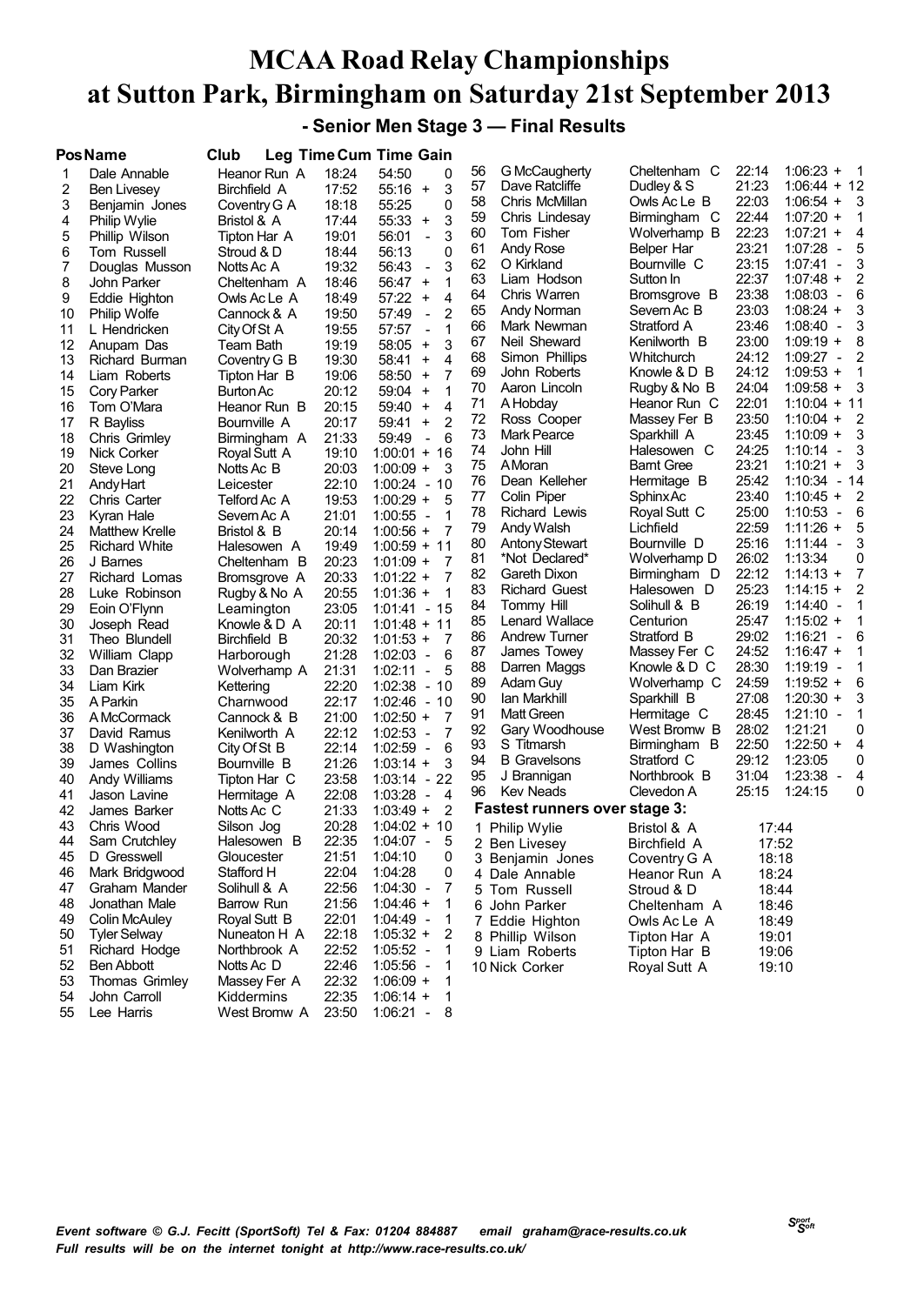#### **- Senior Men Stage 4 — Final Results**

|    | <b>PosName</b>        | Club         |       | Leg Time Cum Time Gain                   |    |                                      |                   |       |                                                       |
|----|-----------------------|--------------|-------|------------------------------------------|----|--------------------------------------|-------------------|-------|-------------------------------------------------------|
| 1  | <b>Toby Spencer</b>   | Coventry G A | 17:59 | $1:13:24 +$<br>$\overline{2}$            | 55 | <b>Andrew Kirk</b>                   | Silson Jog        | 25:31 | 1:29:33<br>- 12                                       |
| 2  | M Williams            | Tipton Har A | 18:14 | 3<br>$1:14:15 +$                         | 56 | Greg Anderson                        | West Bromw A      | 23:46 | 1:30:07<br>- 1<br>$\overline{\phantom{a}}$            |
| 3  | Joe Rainsford         | Heanor Run A | 19:32 | $1:14:22 -$<br>2                         | 57 | Mark Hawkins                         | Kiddermins        | 24:14 | 1:30:28<br>3<br>$\overline{\phantom{a}}$              |
| 4  | W Christofi           | Bristol & A  | 18:55 | 0<br>1:14:28                             | 58 | Dave Lander                          | Severn Ac B       | 22:13 | 7<br>$1:30:37 +$                                      |
| 5  | <b>Tim Hartley</b>    | Notts Ac A   | 18:23 | 2<br>$1:15:06 +$                         | 59 | Andrew Freeman                       | Bromsgrove B      | 22:51 | 5<br>$1:30:54 +$                                      |
| 6  | E Abdelrahman         | Birchfield A | 20:06 | $1:15:22 -$<br>4                         | 60 | GR                                   | Nuneaton H A      | 25:37 | $1:31:09 - 10$                                        |
| 7  | <b>Anthony Bailey</b> | Cheltenham A | 20:01 | $1:16:48 +$<br>1                         | 61 | Jon Hammond                          | Bournville C      | 23:44 | $1:31:25 +$<br>$\mathbf 1$                            |
| 8  | Jake Boat             | Owls Ac Le A | 19:46 | $1:17:08 +$<br>1                         | 62 | lain Lewis                           | Wolverhamp B      | 24:12 | $\overline{2}$<br>1:31:33<br>$\overline{\phantom{a}}$ |
| 9  | G Robinson            | Stroud & D   | 21:02 | 3<br>$1:17:15 -$                         | 63 | Kieran Tursner                       | Stratford A       | 23:04 | 3<br>$1:31:44 +$                                      |
| 10 | Alex Brecker          | City Of St A | 19:28 | 1<br>$1:17:25 +$                         | 64 | Rob Norman                           | Belper Har        | 24:39 | 3<br>$1:32:07 -$                                      |
| 11 | M Blundell            | Cannock & A  | 20:20 | 1<br>$1:18:09 -$                         | 65 | Richard Dixon                        | Knowle & D B      | 22:25 | $1:32:18 +$<br>4                                      |
| 12 | Tom Dudden            | Team Bath    | 20:24 | 0<br>1:18:29                             | 66 | Nathan Smith                         | Rugby & No B      | 22:39 | $1:32:37 +$<br>4                                      |
| 13 | Namir Batavia         | Coventry G B | 20:10 | 0<br>1:18:51                             | 67 | Warren Bell                          | Kenilworth B      | 23:22 | 1:32:41<br>0                                          |
| 14 | J Millington          | Tipton Har B | 20:29 | 1:19:19<br>0                             | 68 | Rob Ryan                             | Birmingham C      | 25:57 | 9<br>1:33:17<br>$\overline{\phantom{a}}$              |
| 15 | J Perkins             | Notts Ac B   | 19:34 | 5<br>$1:19:43 +$                         | 69 | Chris Cleary                         | Halesowen C       | 23:06 | 5<br>$1:33:20 +$                                      |
| 16 | Shane Rice            | Heanor Run B | 20:20 | $\Omega$<br>1:20:00                      | 70 | M Richmond                           | Heanor Run C      | 24:01 | 1<br>$1:34:05 +$                                      |
| 17 | Sam Chatwin           | Bournville A | 20:23 | 0<br>1:20:04                             | 71 | Simon Ralph                          | Royal Sutt C      | 23:44 | 7<br>$1:34:37 +$                                      |
| 18 | Gordy Smith           | Burton Ac    | 21:04 | 3<br>$1:20:08 -$                         | 72 | Andy Scarle                          | <b>Barnt Gree</b> | 24:22 | 3<br>$1:34:43 +$                                      |
| 19 | Michael Dymond        | Birmingham A | 20:51 | 1<br>$1:20:40 -$                         | 73 | N Gilkes                             | Sphinx Ac         | 24:01 | $1:34:46 +$<br>4                                      |
| 20 | Paul Terleski         | Royal Sutt A | 20:57 | $1:20:58 -$<br>1                         | 74 | Tahir Ahktar                         | Sparkhill A       | 24:56 | 1:35:05<br>1<br>$\overline{\phantom{a}}$              |
| 21 | Marc Turner           | Halesowen A  | 20:36 | 4<br>$1:21:35 +$                         | 75 | Steve Damms                          | Massey Fer B      | 25:07 | 3<br>1:35:11<br>$\blacksquare$                        |
| 22 | lan Botheroyd         | Rugby & No A | 20:03 | 6<br>$1:21:39 +$                         | 76 | Darren Thorpe                        | Hermitage B       | 25:24 | 1:35:58<br>0                                          |
| 23 | Andrew Kaighin        | Cheltenham B | 20:37 | $1:21:46 +$<br>3                         | 77 | G Alexander                          | Whitchurch        | 26:49 | 9<br>$1:36:16 -$                                      |
| 24 | Robin Lane            | Bristol & B  | 20:52 | 1:21:48<br>0                             | 78 | Matthew Allen                        | Halesowen D       | 22:15 | 5<br>$1:36:30 +$                                      |
| 25 | Mark Keeling          | Severn Ac A  | 20:56 | 2<br>$1:21:51 -$                         | 79 | Michael Curran                       | Birmingham D      | 22:41 | 3<br>$1:36:54 +$                                      |
| 26 | P Maddocks            | Leicester    | 21:31 | 1:21:55<br>5<br>$\overline{\phantom{a}}$ | 80 | Clive Lamb                           | Lichfield         | 26:13 | 1:37:39<br>1<br>$\overline{\phantom{a}}$              |
| 27 | Patrick Roddy         | Kenilworth A | 19:36 | $1:22:29 + 10$                           | 81 | <b>Jack Roberts</b>                  | Bournville D      | 27:32 | 1:39:16<br>1<br>$\overline{\phantom{a}}$              |
| 28 | <b>Ashley Ross</b>    | Bromsgrove A | 21:12 | 1:22:34<br>1<br>$\sim$                   | 82 | D Andrew                             | Massey Fer C      | 24:08 | 5<br>$1:40:55 +$                                      |
| 29 | <b>Matthew Giles</b>  | Telford Ac A | 22:05 | $1:22:34 -$<br>7                         | 83 | M Helliker                           | Stratford B       | 25:16 | 3<br>$1:41:37 +$                                      |
| 30 | <b>Guy Allen</b>      | Leamington   | 21:14 | $1:22:55 -$<br>1                         | 84 | Simon Gray                           | Sutton In         | 34:01 | $1:41:49 - 21$                                        |
| 31 | Steve Ward            | Wolverhamp A | 20:56 | $\overline{2}$<br>$1:23:07 +$            | 85 | Neil Wilkes                          | Centurion         | 26:57 | 1:41:59<br>0                                          |
| 32 | Tom Lupton            | Charnwood    | 20:37 | $1:23:23 +$<br>3                         | 86 | lan Harris                           | Wolverhamp D      | 28:27 | 5<br>1:42:01<br>$\blacksquare$                        |
| 33 | T Roesler             | Knowle & D A | 22:21 | 3<br>$1:24:09 -$                         | 87 | Alex Black                           | Knowle & D C      | 24:41 | $\mathbf{1}$<br>$1:44:00 +$                           |
| 34 | <b>AlexParker</b>     | Birchfield B | 22:19 | 3<br>$1:24:12 -$                         | 88 | David McNeil                         | Birmingham B      | 21:27 | 5<br>$1:44:17 +$                                      |
| 35 | David Edwards         | Kettering    | 21:50 | $1:24:28 -$<br>1                         | 89 | Wes Campion                          | Wolverhamp C      | 24:41 | 0<br>1:44:33                                          |
| 36 | Shaun Coulton         | Hermitage A  | 21:05 | 5<br>$1:24:33 +$                         | 90 | John Cunliffe                        | Solihull & B      | 33:21 | 6<br>1:48:01<br>$\blacksquare$                        |
| 37 | Dave Turvey           | Halesowen B  | 20:49 | 7<br>$1:24:56 +$                         | 91 | <b>Barry Crowley</b>                 | Sparkhill B       | 28:24 | 1:48:54<br>1<br>$\overline{\phantom{a}}$              |
| 38 | James Lake            | Cannock & B  | 22:16 | 2<br>$1:25:06 -$                         | 92 | James Cridland                       | Clevedon A        | 25:21 | 4<br>$1:49:36 +$                                      |
| 39 | <b>Stuart Wallace</b> | Notts Ac C   | 21:22 | $1:25:11 +$<br>3                         | 93 | Simon Jones                          | Northbrook B      | 25:59 | 2<br>$1:49:37 +$                                      |
| 40 | D Mladenovic          | Solihull & A | 20:48 | 7<br>$1:25:18 +$                         | 94 | David Bratby                         | West Bromw B      | 28:48 | 2<br>1:50:09<br>$\blacksquare$                        |
| 41 | S Hopkins             | Bournville B | 22:08 | 1:25:22<br>2<br>$\overline{\phantom{a}}$ | 95 | Mike Barrie                          | Stratford C       | 27:53 | 1<br>$1:50:58 -$                                      |
| 42 | Daniel Taylor         | Harborough   | 23:26 | $1:25:29 - 10$                           |    | <b>Fastest runners over stage 4:</b> |                   |       |                                                       |
| 43 | Mike Mansfield        | Gloucester   | 21:26 | $1:25:36 +$<br>$\overline{2}$            |    | 1 Toby Spencer                       | Coventry G A      | 17:59 |                                                       |
| 44 | Tom Mahon             | Owls Ac Le B | 19:13 | $1:26:07 + 14$                           |    | 2 M Williams                         | Tipton Har A      | 18:14 |                                                       |
| 45 | lan Scarrott          | Barrow Run   | 22:21 | $1:27:07 +$<br>3                         |    | 3 Tim Hartley                        | Notts Ac A        | 18:23 |                                                       |
| 46 | <b>Rich Britain</b>   | Tipton Har C | 24:15 | $1:27:29 -$<br>6                         |    | 4 W Christofi                        | Bristol & A       | 18:55 |                                                       |
| 47 | Dean England          | Royal Sutt B | 22:55 | $1:27:44 +$<br>2                         |    | 5 Tom Mahon                          | Owls Ac Le B      | 19:13 |                                                       |
| 48 | Iain Devlin           | Cheltenham C | 21:23 | $1:27:46 +$<br>8                         |    | 6 Alex Brecker                       | City Of St A      | 19:28 |                                                       |
| 49 | K Hendricken          | City Of St B | 24:48 | $1:27:47 - 11$                           |    | 7 Joe Rainsford                      | Heanor Run A      | 19:32 |                                                       |
| 50 | J Nicholson           | Massey Fer A | 22:09 | $1:28:18 +$<br>3                         |    | 8 J Perkins                          | Notts Ac B        | 19:34 |                                                       |
| 51 | <b>Adam Morris</b>    | Stafford H   | 24:14 | $1:28:42 -$<br>5                         |    | 9 Patrick Roddy                      | Kenilworth A      | 19:36 |                                                       |
| 52 | Robert Trusson        | Notts Ac D   | 23:01 | 1:28:57<br>0                             |    | 10 Jake Boat                         | Owls Ac Le A      | 19:46 |                                                       |
| 53 | Scott Palmer          | Dudley & S   | 22:15 | $1:28:59 +$<br>4                         |    |                                      |                   |       |                                                       |
| 54 | Peter Fellows         | Northbrook A | 23:20 | $1:29:12 -$<br>3                         |    |                                      |                   |       |                                                       |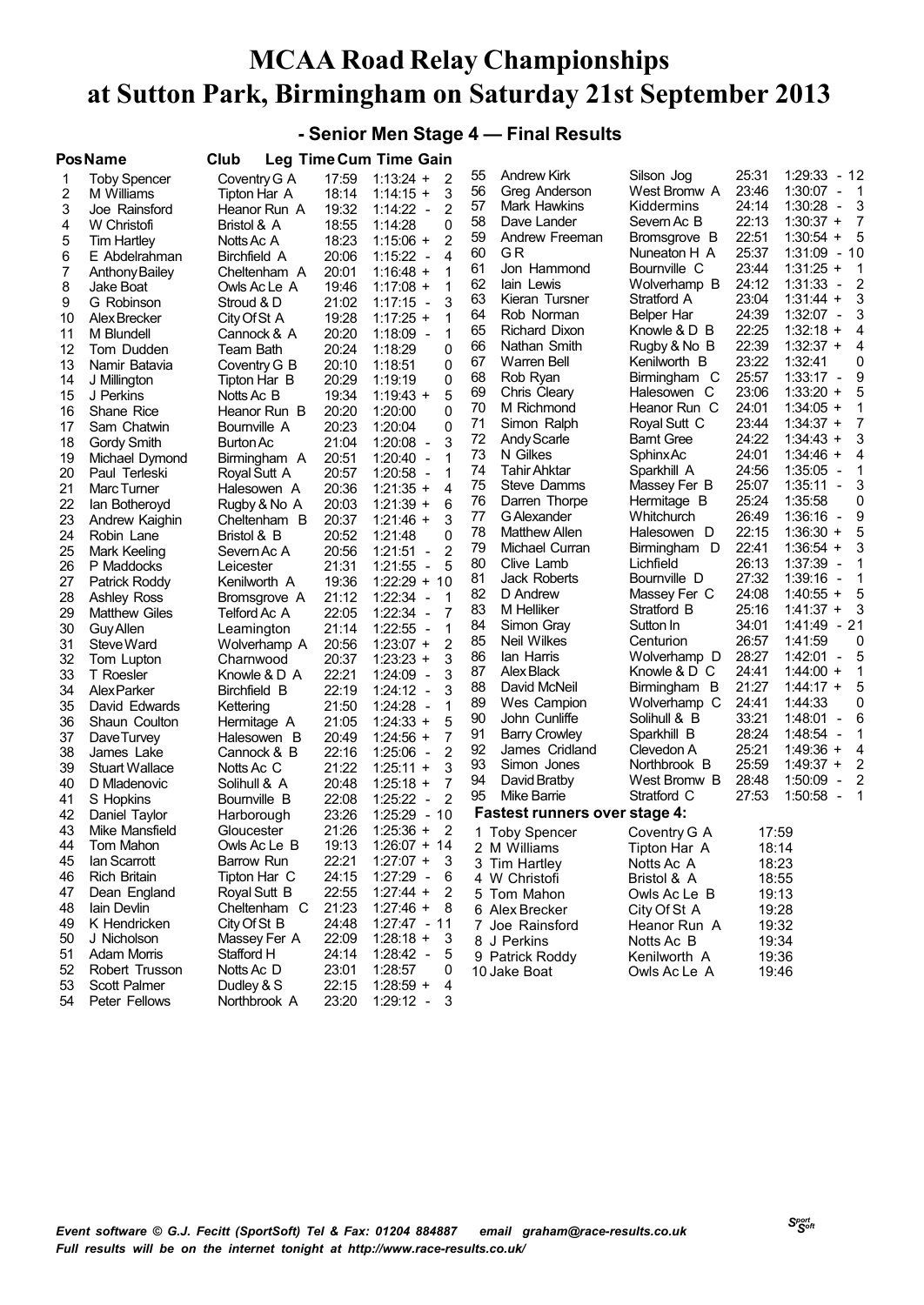#### **- Senior Men Stage 5 — Final Results**

| $1:54:29 +$<br>3<br>52<br>Paul King<br>24:56<br>Silson Jog<br>Coventry G A<br>19:07<br>1:32:31<br>1<br>Harvey Speed<br>0<br>25:54<br>53<br>Andy Mason<br>Dudley & S<br>1:54:53<br>0<br>2<br>Heanor Run A<br>18:32<br>$1:32:54 +$<br>1<br><b>Stuart King</b><br>24:54<br>$\overline{2}$<br>54<br>$1:55:01 +$<br>J Greenwood<br>West Bromw A<br>3<br>$\overline{2}$<br>17:57<br>Alistair Watson<br>Notts Ac A<br>$1:33:03 +$<br>55<br>Bournville C<br>23:39<br>$1:55:04 +$<br>- 6<br>Paul Gorman<br>$\mathbf{0}$<br>4<br>18:45<br>1:33:13<br>Oliver Mott<br>Bristol & A<br>56<br>Keith Best<br>27:47<br>$1:55:16 - 10$<br>Tipton Har C<br>5<br>18:59<br>3<br>Ben Gamble<br>$1:33:14 -$<br>Tipton Har A<br>Birmingham C<br>22:01<br>57<br>$1:55:18 + 11$<br>David Sansom<br>6<br>Birchfield A<br>19:50<br>1:35:12<br>0<br>James Trollope<br>24:31<br>58<br>$1:55:25 +$<br>Anthony Warner<br>Bromsgrove B<br>$\overline{1}$<br>7<br>18:38<br>$\overline{2}$<br>$1:35:53 +$<br>Matthew Withey<br>Stroud & D<br>59<br>24:03<br>$1:55:47 +$<br>$\overline{4}$<br>Malcolm Bowyer<br>Stratford A<br>8<br>19:15<br>1:36:23<br>0<br>Paul Miles<br>Owls Ac Le A<br>22:35<br>9<br>60<br>$1:55:55 +$<br>C Royal<br>Halesowen C<br>$\overline{2}$<br>9<br>Phil Beastall<br>Cheltenham A<br>19:44<br>$1:36:32 -$<br>24:05<br>$\overline{4}$<br>61<br>Kevin Boake<br>Knowle & D B<br>$1:56:23 +$<br>$\mathbf 0$<br>10<br>David Sheldon<br>19:43<br>1:37:08<br>City Of St A<br>26:31<br>62<br>Russ Barnes<br>1:56:59<br>5<br>Kiddermins<br>$\overline{\phantom{a}}$<br>11<br>20:06<br>$1:38:35 +$<br>1<br>David Coales<br>Team Bath<br>28:14<br>$-11$<br>63<br>Keith Waring<br>Notts Ac D<br>1:57:11<br>12<br>20:47<br>$1:38:56 -$<br>1<br>Craig Pearson<br>Cannock & A<br>24:32<br>64<br><b>Steve Ramus</b><br>Kenilworth B<br>$1:57:13 +$<br>3<br>20:24<br>1:39:15<br>$\mathbf 0$<br>13<br><b>Jack Villette</b><br>Coventry G B<br>25:29<br>$\mathbf{1}$<br>65<br>Steve Meath<br>1:57:36<br>Belper Har<br>$\overline{\phantom{a}}$<br>14<br>M Williams<br>20:06<br>$1:39:49 +$<br>1<br>Notts Ac B<br>66<br>22:51<br>$1:57:56 +$<br>8<br>P Finnegan<br>Sparkhill A<br>15<br>20:48<br>$1:40:07 -$<br>1<br><b>Steven Brookes</b><br>Tipton Har B<br>67<br>26:52<br>1:58:01<br>7<br>Jake Hayward<br>Nuneaton H A<br>$\blacksquare$<br>20:23<br>$1:40:27 +$<br>1<br>16<br>Paul Thompson<br>Bournville A<br>5<br>23:16<br>68<br>Pete Hall<br>Sphinx Ac<br>$1:58:02 +$<br>$\overline{2}$<br>17<br>20:19<br>$1:40:59 +$<br>M Matthews<br>Birmingham A<br>23:54<br>$\overline{2}$<br>69<br>John Fletcher<br>Royal Sutt C<br>$1:58:31 +$<br>3<br>18<br>20:06<br>Daniel Cleary<br>Halesowen A<br>$1:41:41 +$<br>22:06<br>70<br>Roger Mallard<br>$1:58:36 +$<br>8<br>Halesowen D<br>3<br>19<br>20:25<br>$1:42:04 +$<br><b>Robert Male</b><br>Rugby & No A<br>71<br>Heanor Run C<br>24:55<br>1:59:00<br><b>Paul Mercer</b><br>1<br>$\overline{\phantom{a}}$<br>20<br>20:22<br>$1:42:17 +$<br>6<br>Jonny Monk<br>Leicester<br>24:20<br>3<br>72<br>$1:59:31 +$<br>Steve Mumford<br>Massey Fer B<br>21:24<br>$1:42:22 -$<br>21<br>Royal Sutt A<br>1<br>David Long<br>73<br>21:57<br>$1:59:36 +$<br>7<br>John Doyle<br>Lichfield<br>22<br>22:17<br>1:42:25<br>4<br>$\overline{a}$<br><b>MWagstaffe</b><br><b>Burton Ac</b><br>$\overline{c}$<br>74<br>23:41<br>$1:59:39 +$<br>M Dumelow<br>Hermitage B<br>23<br>$\overline{2}$<br>21:01<br>$1:42:52 +$<br>James Rose<br>Severn Ac A<br>25:12<br>3<br>75<br><b>Richard Keen</b><br><b>Barnt Gree</b><br>1:59:55<br>$\overline{\phantom{a}}$<br>24<br>23:15<br>$1:43:15 -$<br>8<br>Carl Hughes<br>Heanor Run B<br>26:15<br>$2:02:31 +$<br>76<br>R Stewart<br>Whitchurch<br>1<br>25<br>$\overline{7}$<br>19:55<br>$1:43:18 +$<br>Martin Lewis<br>Charnwood<br>77<br>Bournville D<br>27:31<br>$\overline{4}$<br>John Enright<br>$2:06:47 +$<br>26<br>20:49<br>$1:43:18 +$<br>1<br>Stephen Page<br>Kenilworth A<br>78<br>25:14<br>5<br>Paul Hawkins<br>Stratford B<br>$2:06:51 +$<br>27<br>21:35<br>1:43:21<br>$\overline{4}$<br>Mike Gray<br>Cheltenham B<br>$\overline{a}$<br>79<br>22:37<br>9<br><b>Martin Cleaver</b><br>Birmingham B<br>$2:06:54 +$<br>28<br>21:32<br>1:44:06<br>0<br>Simon Lanckham<br>Bromsgrove A<br>80<br>26:37<br>6<br>Paul Tabor<br>Wolverhamp D<br>$2:08:38 +$<br>29<br>$\overline{2}$<br>21:40<br>$1:44:47 +$<br>J Toddington<br>Wolverhamp A<br>81<br>28:58<br>$2:09:53 +$<br>L Dominic<br>Massey Fer C<br>1<br>22:14<br>$\mathbf{1}$<br>30<br>Sam Garmson<br>Telford Ac A<br>1:44:48<br>$\overline{a}$<br>82<br>M McDonald<br>26:07<br>$2:10:07 +$<br>5<br>Knowle & D C<br>$\overline{2}$<br>31<br><b>Kirk Giles</b><br>Knowle & D A<br>21:31<br>$1:45:40 +$<br>28:34<br>83<br>Keith Brown<br>Sutton In<br>$2:10:23 +$<br>1<br>7<br>32<br>Andrew Norton<br>Notts Ac C<br>20:38<br>$1:45:49 +$<br>30:35<br>$2:12:34 +$<br>$\mathbf{1}$<br>84<br>Richard Booth<br>Centurion<br>33<br>3<br>23:06<br>1:46:01<br>Craig Bower<br>Leamington<br>$\overline{a}$<br>Wolverhamp C<br>28:21<br>85<br>$2:12:54 +$<br>4<br>Neil Grey<br>7<br>34<br>Sean Rose<br>20:49<br>$1:46:11 +$<br>Bournville B<br>86<br>25:15<br>$2:13:16 +$<br>4<br><b>Scott Danter</b><br>Solihull & B<br>35<br>1<br>Dean Hickin<br>21:48<br>$1:46:21 +$<br>Hermitage A<br>87<br>25:27<br>5<br>SImon Hawkes<br>$2:15:03 +$<br>Clevedon A<br>$1:46:27 +$<br>8<br>36<br><b>Tom Meakin</b><br>Owls Ac Le B<br>20:20<br>88<br>26:44<br>3<br>Sparkhill B<br>$2:15:38 +$<br>Craig Hinks<br>37<br>22:09<br>$\overline{2}$<br>$1:46:37 -$<br>Jed Hayes<br>Kettering<br>27:17<br>89<br>Northbrook B<br>$2:16:54 +$<br>4<br>David Cooper<br>38<br>24:53<br>$1:46:41 - 14$<br>Samuel Bedwell<br>Bristol & B<br>26:40<br>$2:17:38 +$<br>5<br>90<br>Brian Weetman<br>Stratford C<br>39<br>22:14<br>$1:47:20 -$<br>1<br>Aaron Houseman<br>Cannock & B<br>29:02<br>$2:19:11 +$<br>3<br>91<br><b>Gary Clifton</b><br>West Bromw B<br>22:53<br>3<br>40<br>Joseph Donkin<br>Halesowen B<br>1:47:49 -<br><b>Fastest runners over stage 5:</b><br>20:54<br>7<br>41<br>Cheltenham C<br>$1:48:40 +$<br><b>Elliot Prince</b><br>42<br>23:16<br>1:48:45<br>0<br><b>Matthew Taylor</b><br>Harborough<br>1 Alistair Watson<br>Notts Ac A<br>17:57<br>24:48<br>9<br>43<br>Steven Dyer<br>Birchfield B<br>$1:49:00 -$<br>18:32<br>2 Stuart King<br>Heanor Run A<br>23:55<br>A McDonald<br>4<br>44<br>Solihull & A<br>1:49:13<br>$\overline{\phantom{a}}$<br>3 Matthew Withey<br>18:38<br>Stroud & D<br>21:31<br>$\overline{c}$<br>45<br><b>Stuart McCaw</b><br>Royal Sutt B<br>$1:49:15 +$<br>4 Oliver Mott<br>Bristol & A<br>18:45<br>3<br>24:16<br>$1:49:52 -$<br>46<br><b>Arthur Daley</b><br>Gloucester<br>5 Ben Gamble<br>18:59<br>Tipton Har A<br>2<br>47<br>City Of St B<br>22:22<br>$1:50:09 +$<br>John Danahay<br>19:07<br>6 Harvey Speed<br>Coventry G A<br>3<br>48<br>Stafford H<br>21:56<br>$1:50:38 +$<br>Paul Bosson<br>7 Paul Miles<br>19:15<br>Owls Ac Le A<br>49<br>22:44<br>1<br>David Conway<br>Massey Fer A<br>$1:51:02 +$<br>8 David Sheldon<br>City Of St A<br>19:43<br>50<br>24:09<br>4<br><b>Richard French</b><br>Northbrook A<br>$1:53:21 +$<br>9 Phil Beastall<br>Cheltenham A<br>19:44<br>51<br>27:08<br><b>Mark Sadler</b><br>Barrow Run<br>$1:54:15 -$<br>6<br>10 James Trollope<br>19:50<br>Birchfield A | <b>PosName</b> | Club | <b>Leg Time Cum Time Gain</b> |  |  |  |
|-----------------------------------------------------------------------------------------------------------------------------------------------------------------------------------------------------------------------------------------------------------------------------------------------------------------------------------------------------------------------------------------------------------------------------------------------------------------------------------------------------------------------------------------------------------------------------------------------------------------------------------------------------------------------------------------------------------------------------------------------------------------------------------------------------------------------------------------------------------------------------------------------------------------------------------------------------------------------------------------------------------------------------------------------------------------------------------------------------------------------------------------------------------------------------------------------------------------------------------------------------------------------------------------------------------------------------------------------------------------------------------------------------------------------------------------------------------------------------------------------------------------------------------------------------------------------------------------------------------------------------------------------------------------------------------------------------------------------------------------------------------------------------------------------------------------------------------------------------------------------------------------------------------------------------------------------------------------------------------------------------------------------------------------------------------------------------------------------------------------------------------------------------------------------------------------------------------------------------------------------------------------------------------------------------------------------------------------------------------------------------------------------------------------------------------------------------------------------------------------------------------------------------------------------------------------------------------------------------------------------------------------------------------------------------------------------------------------------------------------------------------------------------------------------------------------------------------------------------------------------------------------------------------------------------------------------------------------------------------------------------------------------------------------------------------------------------------------------------------------------------------------------------------------------------------------------------------------------------------------------------------------------------------------------------------------------------------------------------------------------------------------------------------------------------------------------------------------------------------------------------------------------------------------------------------------------------------------------------------------------------------------------------------------------------------------------------------------------------------------------------------------------------------------------------------------------------------------------------------------------------------------------------------------------------------------------------------------------------------------------------------------------------------------------------------------------------------------------------------------------------------------------------------------------------------------------------------------------------------------------------------------------------------------------------------------------------------------------------------------------------------------------------------------------------------------------------------------------------------------------------------------------------------------------------------------------------------------------------------------------------------------------------------------------------------------------------------------------------------------------------------------------------------------------------------------------------------------------------------------------------------------------------------------------------------------------------------------------------------------------------------------------------------------------------------------------------------------------------------------------------------------------------------------------------------------------------------------------------------------------------------------------------------------------------------------------------------------------------------------------------------------------------------------------------------------------------------------------------------------------------------------------------------------------------------------------------------------------------------------------------------------------------------------------------------------------------------------------------------------------------------------------------------------------------------------------------------------------------------------------------------------------------------------------------------------------------------------------------------------------------------------------------------------------------------------------------------------------------------------------------------------------------------------------------------------------------------------------------------------------------------------------------------------------------------------------------------------------------------------------------------------------------------------------------------------------------------------------------------------------------------------------------------------------------------------------------------------------------------------------------------------------------------------------------------------------------------------------------------------------------------------------------------------------------------------------------------------------------------------------------------------------------------------------------------------------------------------------------------------------------------------------------------------------------------------------------------------------------------------------------------------------------------------------------------------------------------------------------------------------------------------------------------------------------------------|----------------|------|-------------------------------|--|--|--|
|                                                                                                                                                                                                                                                                                                                                                                                                                                                                                                                                                                                                                                                                                                                                                                                                                                                                                                                                                                                                                                                                                                                                                                                                                                                                                                                                                                                                                                                                                                                                                                                                                                                                                                                                                                                                                                                                                                                                                                                                                                                                                                                                                                                                                                                                                                                                                                                                                                                                                                                                                                                                                                                                                                                                                                                                                                                                                                                                                                                                                                                                                                                                                                                                                                                                                                                                                                                                                                                                                                                                                                                                                                                                                                                                                                                                                                                                                                                                                                                                                                                                                                                                                                                                                                                                                                                                                                                                                                                                                                                                                                                                                                                                                                                                                                                                                                                                                                                                                                                                                                                                                                                                                                                                                                                                                                                                                                                                                                                                                                                                                                                                                                                                                                                                                                                                                                                                                                                                                                                                                                                                                                                                                                                                                                                                                                                                                                                                                                                                                                                                                                                                                                                                                                                                                                                                                                                                                                                                                                                                                                                                                                                                                                                                                                                                                                                 |                |      |                               |  |  |  |
|                                                                                                                                                                                                                                                                                                                                                                                                                                                                                                                                                                                                                                                                                                                                                                                                                                                                                                                                                                                                                                                                                                                                                                                                                                                                                                                                                                                                                                                                                                                                                                                                                                                                                                                                                                                                                                                                                                                                                                                                                                                                                                                                                                                                                                                                                                                                                                                                                                                                                                                                                                                                                                                                                                                                                                                                                                                                                                                                                                                                                                                                                                                                                                                                                                                                                                                                                                                                                                                                                                                                                                                                                                                                                                                                                                                                                                                                                                                                                                                                                                                                                                                                                                                                                                                                                                                                                                                                                                                                                                                                                                                                                                                                                                                                                                                                                                                                                                                                                                                                                                                                                                                                                                                                                                                                                                                                                                                                                                                                                                                                                                                                                                                                                                                                                                                                                                                                                                                                                                                                                                                                                                                                                                                                                                                                                                                                                                                                                                                                                                                                                                                                                                                                                                                                                                                                                                                                                                                                                                                                                                                                                                                                                                                                                                                                                                                 |                |      |                               |  |  |  |
|                                                                                                                                                                                                                                                                                                                                                                                                                                                                                                                                                                                                                                                                                                                                                                                                                                                                                                                                                                                                                                                                                                                                                                                                                                                                                                                                                                                                                                                                                                                                                                                                                                                                                                                                                                                                                                                                                                                                                                                                                                                                                                                                                                                                                                                                                                                                                                                                                                                                                                                                                                                                                                                                                                                                                                                                                                                                                                                                                                                                                                                                                                                                                                                                                                                                                                                                                                                                                                                                                                                                                                                                                                                                                                                                                                                                                                                                                                                                                                                                                                                                                                                                                                                                                                                                                                                                                                                                                                                                                                                                                                                                                                                                                                                                                                                                                                                                                                                                                                                                                                                                                                                                                                                                                                                                                                                                                                                                                                                                                                                                                                                                                                                                                                                                                                                                                                                                                                                                                                                                                                                                                                                                                                                                                                                                                                                                                                                                                                                                                                                                                                                                                                                                                                                                                                                                                                                                                                                                                                                                                                                                                                                                                                                                                                                                                                                 |                |      |                               |  |  |  |
|                                                                                                                                                                                                                                                                                                                                                                                                                                                                                                                                                                                                                                                                                                                                                                                                                                                                                                                                                                                                                                                                                                                                                                                                                                                                                                                                                                                                                                                                                                                                                                                                                                                                                                                                                                                                                                                                                                                                                                                                                                                                                                                                                                                                                                                                                                                                                                                                                                                                                                                                                                                                                                                                                                                                                                                                                                                                                                                                                                                                                                                                                                                                                                                                                                                                                                                                                                                                                                                                                                                                                                                                                                                                                                                                                                                                                                                                                                                                                                                                                                                                                                                                                                                                                                                                                                                                                                                                                                                                                                                                                                                                                                                                                                                                                                                                                                                                                                                                                                                                                                                                                                                                                                                                                                                                                                                                                                                                                                                                                                                                                                                                                                                                                                                                                                                                                                                                                                                                                                                                                                                                                                                                                                                                                                                                                                                                                                                                                                                                                                                                                                                                                                                                                                                                                                                                                                                                                                                                                                                                                                                                                                                                                                                                                                                                                                                 |                |      |                               |  |  |  |
|                                                                                                                                                                                                                                                                                                                                                                                                                                                                                                                                                                                                                                                                                                                                                                                                                                                                                                                                                                                                                                                                                                                                                                                                                                                                                                                                                                                                                                                                                                                                                                                                                                                                                                                                                                                                                                                                                                                                                                                                                                                                                                                                                                                                                                                                                                                                                                                                                                                                                                                                                                                                                                                                                                                                                                                                                                                                                                                                                                                                                                                                                                                                                                                                                                                                                                                                                                                                                                                                                                                                                                                                                                                                                                                                                                                                                                                                                                                                                                                                                                                                                                                                                                                                                                                                                                                                                                                                                                                                                                                                                                                                                                                                                                                                                                                                                                                                                                                                                                                                                                                                                                                                                                                                                                                                                                                                                                                                                                                                                                                                                                                                                                                                                                                                                                                                                                                                                                                                                                                                                                                                                                                                                                                                                                                                                                                                                                                                                                                                                                                                                                                                                                                                                                                                                                                                                                                                                                                                                                                                                                                                                                                                                                                                                                                                                                                 |                |      |                               |  |  |  |
|                                                                                                                                                                                                                                                                                                                                                                                                                                                                                                                                                                                                                                                                                                                                                                                                                                                                                                                                                                                                                                                                                                                                                                                                                                                                                                                                                                                                                                                                                                                                                                                                                                                                                                                                                                                                                                                                                                                                                                                                                                                                                                                                                                                                                                                                                                                                                                                                                                                                                                                                                                                                                                                                                                                                                                                                                                                                                                                                                                                                                                                                                                                                                                                                                                                                                                                                                                                                                                                                                                                                                                                                                                                                                                                                                                                                                                                                                                                                                                                                                                                                                                                                                                                                                                                                                                                                                                                                                                                                                                                                                                                                                                                                                                                                                                                                                                                                                                                                                                                                                                                                                                                                                                                                                                                                                                                                                                                                                                                                                                                                                                                                                                                                                                                                                                                                                                                                                                                                                                                                                                                                                                                                                                                                                                                                                                                                                                                                                                                                                                                                                                                                                                                                                                                                                                                                                                                                                                                                                                                                                                                                                                                                                                                                                                                                                                                 |                |      |                               |  |  |  |
|                                                                                                                                                                                                                                                                                                                                                                                                                                                                                                                                                                                                                                                                                                                                                                                                                                                                                                                                                                                                                                                                                                                                                                                                                                                                                                                                                                                                                                                                                                                                                                                                                                                                                                                                                                                                                                                                                                                                                                                                                                                                                                                                                                                                                                                                                                                                                                                                                                                                                                                                                                                                                                                                                                                                                                                                                                                                                                                                                                                                                                                                                                                                                                                                                                                                                                                                                                                                                                                                                                                                                                                                                                                                                                                                                                                                                                                                                                                                                                                                                                                                                                                                                                                                                                                                                                                                                                                                                                                                                                                                                                                                                                                                                                                                                                                                                                                                                                                                                                                                                                                                                                                                                                                                                                                                                                                                                                                                                                                                                                                                                                                                                                                                                                                                                                                                                                                                                                                                                                                                                                                                                                                                                                                                                                                                                                                                                                                                                                                                                                                                                                                                                                                                                                                                                                                                                                                                                                                                                                                                                                                                                                                                                                                                                                                                                                                 |                |      |                               |  |  |  |
|                                                                                                                                                                                                                                                                                                                                                                                                                                                                                                                                                                                                                                                                                                                                                                                                                                                                                                                                                                                                                                                                                                                                                                                                                                                                                                                                                                                                                                                                                                                                                                                                                                                                                                                                                                                                                                                                                                                                                                                                                                                                                                                                                                                                                                                                                                                                                                                                                                                                                                                                                                                                                                                                                                                                                                                                                                                                                                                                                                                                                                                                                                                                                                                                                                                                                                                                                                                                                                                                                                                                                                                                                                                                                                                                                                                                                                                                                                                                                                                                                                                                                                                                                                                                                                                                                                                                                                                                                                                                                                                                                                                                                                                                                                                                                                                                                                                                                                                                                                                                                                                                                                                                                                                                                                                                                                                                                                                                                                                                                                                                                                                                                                                                                                                                                                                                                                                                                                                                                                                                                                                                                                                                                                                                                                                                                                                                                                                                                                                                                                                                                                                                                                                                                                                                                                                                                                                                                                                                                                                                                                                                                                                                                                                                                                                                                                                 |                |      |                               |  |  |  |
|                                                                                                                                                                                                                                                                                                                                                                                                                                                                                                                                                                                                                                                                                                                                                                                                                                                                                                                                                                                                                                                                                                                                                                                                                                                                                                                                                                                                                                                                                                                                                                                                                                                                                                                                                                                                                                                                                                                                                                                                                                                                                                                                                                                                                                                                                                                                                                                                                                                                                                                                                                                                                                                                                                                                                                                                                                                                                                                                                                                                                                                                                                                                                                                                                                                                                                                                                                                                                                                                                                                                                                                                                                                                                                                                                                                                                                                                                                                                                                                                                                                                                                                                                                                                                                                                                                                                                                                                                                                                                                                                                                                                                                                                                                                                                                                                                                                                                                                                                                                                                                                                                                                                                                                                                                                                                                                                                                                                                                                                                                                                                                                                                                                                                                                                                                                                                                                                                                                                                                                                                                                                                                                                                                                                                                                                                                                                                                                                                                                                                                                                                                                                                                                                                                                                                                                                                                                                                                                                                                                                                                                                                                                                                                                                                                                                                                                 |                |      |                               |  |  |  |
|                                                                                                                                                                                                                                                                                                                                                                                                                                                                                                                                                                                                                                                                                                                                                                                                                                                                                                                                                                                                                                                                                                                                                                                                                                                                                                                                                                                                                                                                                                                                                                                                                                                                                                                                                                                                                                                                                                                                                                                                                                                                                                                                                                                                                                                                                                                                                                                                                                                                                                                                                                                                                                                                                                                                                                                                                                                                                                                                                                                                                                                                                                                                                                                                                                                                                                                                                                                                                                                                                                                                                                                                                                                                                                                                                                                                                                                                                                                                                                                                                                                                                                                                                                                                                                                                                                                                                                                                                                                                                                                                                                                                                                                                                                                                                                                                                                                                                                                                                                                                                                                                                                                                                                                                                                                                                                                                                                                                                                                                                                                                                                                                                                                                                                                                                                                                                                                                                                                                                                                                                                                                                                                                                                                                                                                                                                                                                                                                                                                                                                                                                                                                                                                                                                                                                                                                                                                                                                                                                                                                                                                                                                                                                                                                                                                                                                                 |                |      |                               |  |  |  |
|                                                                                                                                                                                                                                                                                                                                                                                                                                                                                                                                                                                                                                                                                                                                                                                                                                                                                                                                                                                                                                                                                                                                                                                                                                                                                                                                                                                                                                                                                                                                                                                                                                                                                                                                                                                                                                                                                                                                                                                                                                                                                                                                                                                                                                                                                                                                                                                                                                                                                                                                                                                                                                                                                                                                                                                                                                                                                                                                                                                                                                                                                                                                                                                                                                                                                                                                                                                                                                                                                                                                                                                                                                                                                                                                                                                                                                                                                                                                                                                                                                                                                                                                                                                                                                                                                                                                                                                                                                                                                                                                                                                                                                                                                                                                                                                                                                                                                                                                                                                                                                                                                                                                                                                                                                                                                                                                                                                                                                                                                                                                                                                                                                                                                                                                                                                                                                                                                                                                                                                                                                                                                                                                                                                                                                                                                                                                                                                                                                                                                                                                                                                                                                                                                                                                                                                                                                                                                                                                                                                                                                                                                                                                                                                                                                                                                                                 |                |      |                               |  |  |  |
|                                                                                                                                                                                                                                                                                                                                                                                                                                                                                                                                                                                                                                                                                                                                                                                                                                                                                                                                                                                                                                                                                                                                                                                                                                                                                                                                                                                                                                                                                                                                                                                                                                                                                                                                                                                                                                                                                                                                                                                                                                                                                                                                                                                                                                                                                                                                                                                                                                                                                                                                                                                                                                                                                                                                                                                                                                                                                                                                                                                                                                                                                                                                                                                                                                                                                                                                                                                                                                                                                                                                                                                                                                                                                                                                                                                                                                                                                                                                                                                                                                                                                                                                                                                                                                                                                                                                                                                                                                                                                                                                                                                                                                                                                                                                                                                                                                                                                                                                                                                                                                                                                                                                                                                                                                                                                                                                                                                                                                                                                                                                                                                                                                                                                                                                                                                                                                                                                                                                                                                                                                                                                                                                                                                                                                                                                                                                                                                                                                                                                                                                                                                                                                                                                                                                                                                                                                                                                                                                                                                                                                                                                                                                                                                                                                                                                                                 |                |      |                               |  |  |  |
|                                                                                                                                                                                                                                                                                                                                                                                                                                                                                                                                                                                                                                                                                                                                                                                                                                                                                                                                                                                                                                                                                                                                                                                                                                                                                                                                                                                                                                                                                                                                                                                                                                                                                                                                                                                                                                                                                                                                                                                                                                                                                                                                                                                                                                                                                                                                                                                                                                                                                                                                                                                                                                                                                                                                                                                                                                                                                                                                                                                                                                                                                                                                                                                                                                                                                                                                                                                                                                                                                                                                                                                                                                                                                                                                                                                                                                                                                                                                                                                                                                                                                                                                                                                                                                                                                                                                                                                                                                                                                                                                                                                                                                                                                                                                                                                                                                                                                                                                                                                                                                                                                                                                                                                                                                                                                                                                                                                                                                                                                                                                                                                                                                                                                                                                                                                                                                                                                                                                                                                                                                                                                                                                                                                                                                                                                                                                                                                                                                                                                                                                                                                                                                                                                                                                                                                                                                                                                                                                                                                                                                                                                                                                                                                                                                                                                                                 |                |      |                               |  |  |  |
|                                                                                                                                                                                                                                                                                                                                                                                                                                                                                                                                                                                                                                                                                                                                                                                                                                                                                                                                                                                                                                                                                                                                                                                                                                                                                                                                                                                                                                                                                                                                                                                                                                                                                                                                                                                                                                                                                                                                                                                                                                                                                                                                                                                                                                                                                                                                                                                                                                                                                                                                                                                                                                                                                                                                                                                                                                                                                                                                                                                                                                                                                                                                                                                                                                                                                                                                                                                                                                                                                                                                                                                                                                                                                                                                                                                                                                                                                                                                                                                                                                                                                                                                                                                                                                                                                                                                                                                                                                                                                                                                                                                                                                                                                                                                                                                                                                                                                                                                                                                                                                                                                                                                                                                                                                                                                                                                                                                                                                                                                                                                                                                                                                                                                                                                                                                                                                                                                                                                                                                                                                                                                                                                                                                                                                                                                                                                                                                                                                                                                                                                                                                                                                                                                                                                                                                                                                                                                                                                                                                                                                                                                                                                                                                                                                                                                                                 |                |      |                               |  |  |  |
|                                                                                                                                                                                                                                                                                                                                                                                                                                                                                                                                                                                                                                                                                                                                                                                                                                                                                                                                                                                                                                                                                                                                                                                                                                                                                                                                                                                                                                                                                                                                                                                                                                                                                                                                                                                                                                                                                                                                                                                                                                                                                                                                                                                                                                                                                                                                                                                                                                                                                                                                                                                                                                                                                                                                                                                                                                                                                                                                                                                                                                                                                                                                                                                                                                                                                                                                                                                                                                                                                                                                                                                                                                                                                                                                                                                                                                                                                                                                                                                                                                                                                                                                                                                                                                                                                                                                                                                                                                                                                                                                                                                                                                                                                                                                                                                                                                                                                                                                                                                                                                                                                                                                                                                                                                                                                                                                                                                                                                                                                                                                                                                                                                                                                                                                                                                                                                                                                                                                                                                                                                                                                                                                                                                                                                                                                                                                                                                                                                                                                                                                                                                                                                                                                                                                                                                                                                                                                                                                                                                                                                                                                                                                                                                                                                                                                                                 |                |      |                               |  |  |  |
|                                                                                                                                                                                                                                                                                                                                                                                                                                                                                                                                                                                                                                                                                                                                                                                                                                                                                                                                                                                                                                                                                                                                                                                                                                                                                                                                                                                                                                                                                                                                                                                                                                                                                                                                                                                                                                                                                                                                                                                                                                                                                                                                                                                                                                                                                                                                                                                                                                                                                                                                                                                                                                                                                                                                                                                                                                                                                                                                                                                                                                                                                                                                                                                                                                                                                                                                                                                                                                                                                                                                                                                                                                                                                                                                                                                                                                                                                                                                                                                                                                                                                                                                                                                                                                                                                                                                                                                                                                                                                                                                                                                                                                                                                                                                                                                                                                                                                                                                                                                                                                                                                                                                                                                                                                                                                                                                                                                                                                                                                                                                                                                                                                                                                                                                                                                                                                                                                                                                                                                                                                                                                                                                                                                                                                                                                                                                                                                                                                                                                                                                                                                                                                                                                                                                                                                                                                                                                                                                                                                                                                                                                                                                                                                                                                                                                                                 |                |      |                               |  |  |  |
|                                                                                                                                                                                                                                                                                                                                                                                                                                                                                                                                                                                                                                                                                                                                                                                                                                                                                                                                                                                                                                                                                                                                                                                                                                                                                                                                                                                                                                                                                                                                                                                                                                                                                                                                                                                                                                                                                                                                                                                                                                                                                                                                                                                                                                                                                                                                                                                                                                                                                                                                                                                                                                                                                                                                                                                                                                                                                                                                                                                                                                                                                                                                                                                                                                                                                                                                                                                                                                                                                                                                                                                                                                                                                                                                                                                                                                                                                                                                                                                                                                                                                                                                                                                                                                                                                                                                                                                                                                                                                                                                                                                                                                                                                                                                                                                                                                                                                                                                                                                                                                                                                                                                                                                                                                                                                                                                                                                                                                                                                                                                                                                                                                                                                                                                                                                                                                                                                                                                                                                                                                                                                                                                                                                                                                                                                                                                                                                                                                                                                                                                                                                                                                                                                                                                                                                                                                                                                                                                                                                                                                                                                                                                                                                                                                                                                                                 |                |      |                               |  |  |  |
|                                                                                                                                                                                                                                                                                                                                                                                                                                                                                                                                                                                                                                                                                                                                                                                                                                                                                                                                                                                                                                                                                                                                                                                                                                                                                                                                                                                                                                                                                                                                                                                                                                                                                                                                                                                                                                                                                                                                                                                                                                                                                                                                                                                                                                                                                                                                                                                                                                                                                                                                                                                                                                                                                                                                                                                                                                                                                                                                                                                                                                                                                                                                                                                                                                                                                                                                                                                                                                                                                                                                                                                                                                                                                                                                                                                                                                                                                                                                                                                                                                                                                                                                                                                                                                                                                                                                                                                                                                                                                                                                                                                                                                                                                                                                                                                                                                                                                                                                                                                                                                                                                                                                                                                                                                                                                                                                                                                                                                                                                                                                                                                                                                                                                                                                                                                                                                                                                                                                                                                                                                                                                                                                                                                                                                                                                                                                                                                                                                                                                                                                                                                                                                                                                                                                                                                                                                                                                                                                                                                                                                                                                                                                                                                                                                                                                                                 |                |      |                               |  |  |  |
|                                                                                                                                                                                                                                                                                                                                                                                                                                                                                                                                                                                                                                                                                                                                                                                                                                                                                                                                                                                                                                                                                                                                                                                                                                                                                                                                                                                                                                                                                                                                                                                                                                                                                                                                                                                                                                                                                                                                                                                                                                                                                                                                                                                                                                                                                                                                                                                                                                                                                                                                                                                                                                                                                                                                                                                                                                                                                                                                                                                                                                                                                                                                                                                                                                                                                                                                                                                                                                                                                                                                                                                                                                                                                                                                                                                                                                                                                                                                                                                                                                                                                                                                                                                                                                                                                                                                                                                                                                                                                                                                                                                                                                                                                                                                                                                                                                                                                                                                                                                                                                                                                                                                                                                                                                                                                                                                                                                                                                                                                                                                                                                                                                                                                                                                                                                                                                                                                                                                                                                                                                                                                                                                                                                                                                                                                                                                                                                                                                                                                                                                                                                                                                                                                                                                                                                                                                                                                                                                                                                                                                                                                                                                                                                                                                                                                                                 |                |      |                               |  |  |  |
|                                                                                                                                                                                                                                                                                                                                                                                                                                                                                                                                                                                                                                                                                                                                                                                                                                                                                                                                                                                                                                                                                                                                                                                                                                                                                                                                                                                                                                                                                                                                                                                                                                                                                                                                                                                                                                                                                                                                                                                                                                                                                                                                                                                                                                                                                                                                                                                                                                                                                                                                                                                                                                                                                                                                                                                                                                                                                                                                                                                                                                                                                                                                                                                                                                                                                                                                                                                                                                                                                                                                                                                                                                                                                                                                                                                                                                                                                                                                                                                                                                                                                                                                                                                                                                                                                                                                                                                                                                                                                                                                                                                                                                                                                                                                                                                                                                                                                                                                                                                                                                                                                                                                                                                                                                                                                                                                                                                                                                                                                                                                                                                                                                                                                                                                                                                                                                                                                                                                                                                                                                                                                                                                                                                                                                                                                                                                                                                                                                                                                                                                                                                                                                                                                                                                                                                                                                                                                                                                                                                                                                                                                                                                                                                                                                                                                                                 |                |      |                               |  |  |  |
|                                                                                                                                                                                                                                                                                                                                                                                                                                                                                                                                                                                                                                                                                                                                                                                                                                                                                                                                                                                                                                                                                                                                                                                                                                                                                                                                                                                                                                                                                                                                                                                                                                                                                                                                                                                                                                                                                                                                                                                                                                                                                                                                                                                                                                                                                                                                                                                                                                                                                                                                                                                                                                                                                                                                                                                                                                                                                                                                                                                                                                                                                                                                                                                                                                                                                                                                                                                                                                                                                                                                                                                                                                                                                                                                                                                                                                                                                                                                                                                                                                                                                                                                                                                                                                                                                                                                                                                                                                                                                                                                                                                                                                                                                                                                                                                                                                                                                                                                                                                                                                                                                                                                                                                                                                                                                                                                                                                                                                                                                                                                                                                                                                                                                                                                                                                                                                                                                                                                                                                                                                                                                                                                                                                                                                                                                                                                                                                                                                                                                                                                                                                                                                                                                                                                                                                                                                                                                                                                                                                                                                                                                                                                                                                                                                                                                                                 |                |      |                               |  |  |  |
|                                                                                                                                                                                                                                                                                                                                                                                                                                                                                                                                                                                                                                                                                                                                                                                                                                                                                                                                                                                                                                                                                                                                                                                                                                                                                                                                                                                                                                                                                                                                                                                                                                                                                                                                                                                                                                                                                                                                                                                                                                                                                                                                                                                                                                                                                                                                                                                                                                                                                                                                                                                                                                                                                                                                                                                                                                                                                                                                                                                                                                                                                                                                                                                                                                                                                                                                                                                                                                                                                                                                                                                                                                                                                                                                                                                                                                                                                                                                                                                                                                                                                                                                                                                                                                                                                                                                                                                                                                                                                                                                                                                                                                                                                                                                                                                                                                                                                                                                                                                                                                                                                                                                                                                                                                                                                                                                                                                                                                                                                                                                                                                                                                                                                                                                                                                                                                                                                                                                                                                                                                                                                                                                                                                                                                                                                                                                                                                                                                                                                                                                                                                                                                                                                                                                                                                                                                                                                                                                                                                                                                                                                                                                                                                                                                                                                                                 |                |      |                               |  |  |  |
|                                                                                                                                                                                                                                                                                                                                                                                                                                                                                                                                                                                                                                                                                                                                                                                                                                                                                                                                                                                                                                                                                                                                                                                                                                                                                                                                                                                                                                                                                                                                                                                                                                                                                                                                                                                                                                                                                                                                                                                                                                                                                                                                                                                                                                                                                                                                                                                                                                                                                                                                                                                                                                                                                                                                                                                                                                                                                                                                                                                                                                                                                                                                                                                                                                                                                                                                                                                                                                                                                                                                                                                                                                                                                                                                                                                                                                                                                                                                                                                                                                                                                                                                                                                                                                                                                                                                                                                                                                                                                                                                                                                                                                                                                                                                                                                                                                                                                                                                                                                                                                                                                                                                                                                                                                                                                                                                                                                                                                                                                                                                                                                                                                                                                                                                                                                                                                                                                                                                                                                                                                                                                                                                                                                                                                                                                                                                                                                                                                                                                                                                                                                                                                                                                                                                                                                                                                                                                                                                                                                                                                                                                                                                                                                                                                                                                                                 |                |      |                               |  |  |  |
|                                                                                                                                                                                                                                                                                                                                                                                                                                                                                                                                                                                                                                                                                                                                                                                                                                                                                                                                                                                                                                                                                                                                                                                                                                                                                                                                                                                                                                                                                                                                                                                                                                                                                                                                                                                                                                                                                                                                                                                                                                                                                                                                                                                                                                                                                                                                                                                                                                                                                                                                                                                                                                                                                                                                                                                                                                                                                                                                                                                                                                                                                                                                                                                                                                                                                                                                                                                                                                                                                                                                                                                                                                                                                                                                                                                                                                                                                                                                                                                                                                                                                                                                                                                                                                                                                                                                                                                                                                                                                                                                                                                                                                                                                                                                                                                                                                                                                                                                                                                                                                                                                                                                                                                                                                                                                                                                                                                                                                                                                                                                                                                                                                                                                                                                                                                                                                                                                                                                                                                                                                                                                                                                                                                                                                                                                                                                                                                                                                                                                                                                                                                                                                                                                                                                                                                                                                                                                                                                                                                                                                                                                                                                                                                                                                                                                                                 |                |      |                               |  |  |  |
|                                                                                                                                                                                                                                                                                                                                                                                                                                                                                                                                                                                                                                                                                                                                                                                                                                                                                                                                                                                                                                                                                                                                                                                                                                                                                                                                                                                                                                                                                                                                                                                                                                                                                                                                                                                                                                                                                                                                                                                                                                                                                                                                                                                                                                                                                                                                                                                                                                                                                                                                                                                                                                                                                                                                                                                                                                                                                                                                                                                                                                                                                                                                                                                                                                                                                                                                                                                                                                                                                                                                                                                                                                                                                                                                                                                                                                                                                                                                                                                                                                                                                                                                                                                                                                                                                                                                                                                                                                                                                                                                                                                                                                                                                                                                                                                                                                                                                                                                                                                                                                                                                                                                                                                                                                                                                                                                                                                                                                                                                                                                                                                                                                                                                                                                                                                                                                                                                                                                                                                                                                                                                                                                                                                                                                                                                                                                                                                                                                                                                                                                                                                                                                                                                                                                                                                                                                                                                                                                                                                                                                                                                                                                                                                                                                                                                                                 |                |      |                               |  |  |  |
|                                                                                                                                                                                                                                                                                                                                                                                                                                                                                                                                                                                                                                                                                                                                                                                                                                                                                                                                                                                                                                                                                                                                                                                                                                                                                                                                                                                                                                                                                                                                                                                                                                                                                                                                                                                                                                                                                                                                                                                                                                                                                                                                                                                                                                                                                                                                                                                                                                                                                                                                                                                                                                                                                                                                                                                                                                                                                                                                                                                                                                                                                                                                                                                                                                                                                                                                                                                                                                                                                                                                                                                                                                                                                                                                                                                                                                                                                                                                                                                                                                                                                                                                                                                                                                                                                                                                                                                                                                                                                                                                                                                                                                                                                                                                                                                                                                                                                                                                                                                                                                                                                                                                                                                                                                                                                                                                                                                                                                                                                                                                                                                                                                                                                                                                                                                                                                                                                                                                                                                                                                                                                                                                                                                                                                                                                                                                                                                                                                                                                                                                                                                                                                                                                                                                                                                                                                                                                                                                                                                                                                                                                                                                                                                                                                                                                                                 |                |      |                               |  |  |  |
|                                                                                                                                                                                                                                                                                                                                                                                                                                                                                                                                                                                                                                                                                                                                                                                                                                                                                                                                                                                                                                                                                                                                                                                                                                                                                                                                                                                                                                                                                                                                                                                                                                                                                                                                                                                                                                                                                                                                                                                                                                                                                                                                                                                                                                                                                                                                                                                                                                                                                                                                                                                                                                                                                                                                                                                                                                                                                                                                                                                                                                                                                                                                                                                                                                                                                                                                                                                                                                                                                                                                                                                                                                                                                                                                                                                                                                                                                                                                                                                                                                                                                                                                                                                                                                                                                                                                                                                                                                                                                                                                                                                                                                                                                                                                                                                                                                                                                                                                                                                                                                                                                                                                                                                                                                                                                                                                                                                                                                                                                                                                                                                                                                                                                                                                                                                                                                                                                                                                                                                                                                                                                                                                                                                                                                                                                                                                                                                                                                                                                                                                                                                                                                                                                                                                                                                                                                                                                                                                                                                                                                                                                                                                                                                                                                                                                                                 |                |      |                               |  |  |  |
|                                                                                                                                                                                                                                                                                                                                                                                                                                                                                                                                                                                                                                                                                                                                                                                                                                                                                                                                                                                                                                                                                                                                                                                                                                                                                                                                                                                                                                                                                                                                                                                                                                                                                                                                                                                                                                                                                                                                                                                                                                                                                                                                                                                                                                                                                                                                                                                                                                                                                                                                                                                                                                                                                                                                                                                                                                                                                                                                                                                                                                                                                                                                                                                                                                                                                                                                                                                                                                                                                                                                                                                                                                                                                                                                                                                                                                                                                                                                                                                                                                                                                                                                                                                                                                                                                                                                                                                                                                                                                                                                                                                                                                                                                                                                                                                                                                                                                                                                                                                                                                                                                                                                                                                                                                                                                                                                                                                                                                                                                                                                                                                                                                                                                                                                                                                                                                                                                                                                                                                                                                                                                                                                                                                                                                                                                                                                                                                                                                                                                                                                                                                                                                                                                                                                                                                                                                                                                                                                                                                                                                                                                                                                                                                                                                                                                                                 |                |      |                               |  |  |  |
|                                                                                                                                                                                                                                                                                                                                                                                                                                                                                                                                                                                                                                                                                                                                                                                                                                                                                                                                                                                                                                                                                                                                                                                                                                                                                                                                                                                                                                                                                                                                                                                                                                                                                                                                                                                                                                                                                                                                                                                                                                                                                                                                                                                                                                                                                                                                                                                                                                                                                                                                                                                                                                                                                                                                                                                                                                                                                                                                                                                                                                                                                                                                                                                                                                                                                                                                                                                                                                                                                                                                                                                                                                                                                                                                                                                                                                                                                                                                                                                                                                                                                                                                                                                                                                                                                                                                                                                                                                                                                                                                                                                                                                                                                                                                                                                                                                                                                                                                                                                                                                                                                                                                                                                                                                                                                                                                                                                                                                                                                                                                                                                                                                                                                                                                                                                                                                                                                                                                                                                                                                                                                                                                                                                                                                                                                                                                                                                                                                                                                                                                                                                                                                                                                                                                                                                                                                                                                                                                                                                                                                                                                                                                                                                                                                                                                                                 |                |      |                               |  |  |  |
|                                                                                                                                                                                                                                                                                                                                                                                                                                                                                                                                                                                                                                                                                                                                                                                                                                                                                                                                                                                                                                                                                                                                                                                                                                                                                                                                                                                                                                                                                                                                                                                                                                                                                                                                                                                                                                                                                                                                                                                                                                                                                                                                                                                                                                                                                                                                                                                                                                                                                                                                                                                                                                                                                                                                                                                                                                                                                                                                                                                                                                                                                                                                                                                                                                                                                                                                                                                                                                                                                                                                                                                                                                                                                                                                                                                                                                                                                                                                                                                                                                                                                                                                                                                                                                                                                                                                                                                                                                                                                                                                                                                                                                                                                                                                                                                                                                                                                                                                                                                                                                                                                                                                                                                                                                                                                                                                                                                                                                                                                                                                                                                                                                                                                                                                                                                                                                                                                                                                                                                                                                                                                                                                                                                                                                                                                                                                                                                                                                                                                                                                                                                                                                                                                                                                                                                                                                                                                                                                                                                                                                                                                                                                                                                                                                                                                                                 |                |      |                               |  |  |  |
|                                                                                                                                                                                                                                                                                                                                                                                                                                                                                                                                                                                                                                                                                                                                                                                                                                                                                                                                                                                                                                                                                                                                                                                                                                                                                                                                                                                                                                                                                                                                                                                                                                                                                                                                                                                                                                                                                                                                                                                                                                                                                                                                                                                                                                                                                                                                                                                                                                                                                                                                                                                                                                                                                                                                                                                                                                                                                                                                                                                                                                                                                                                                                                                                                                                                                                                                                                                                                                                                                                                                                                                                                                                                                                                                                                                                                                                                                                                                                                                                                                                                                                                                                                                                                                                                                                                                                                                                                                                                                                                                                                                                                                                                                                                                                                                                                                                                                                                                                                                                                                                                                                                                                                                                                                                                                                                                                                                                                                                                                                                                                                                                                                                                                                                                                                                                                                                                                                                                                                                                                                                                                                                                                                                                                                                                                                                                                                                                                                                                                                                                                                                                                                                                                                                                                                                                                                                                                                                                                                                                                                                                                                                                                                                                                                                                                                                 |                |      |                               |  |  |  |
|                                                                                                                                                                                                                                                                                                                                                                                                                                                                                                                                                                                                                                                                                                                                                                                                                                                                                                                                                                                                                                                                                                                                                                                                                                                                                                                                                                                                                                                                                                                                                                                                                                                                                                                                                                                                                                                                                                                                                                                                                                                                                                                                                                                                                                                                                                                                                                                                                                                                                                                                                                                                                                                                                                                                                                                                                                                                                                                                                                                                                                                                                                                                                                                                                                                                                                                                                                                                                                                                                                                                                                                                                                                                                                                                                                                                                                                                                                                                                                                                                                                                                                                                                                                                                                                                                                                                                                                                                                                                                                                                                                                                                                                                                                                                                                                                                                                                                                                                                                                                                                                                                                                                                                                                                                                                                                                                                                                                                                                                                                                                                                                                                                                                                                                                                                                                                                                                                                                                                                                                                                                                                                                                                                                                                                                                                                                                                                                                                                                                                                                                                                                                                                                                                                                                                                                                                                                                                                                                                                                                                                                                                                                                                                                                                                                                                                                 |                |      |                               |  |  |  |
|                                                                                                                                                                                                                                                                                                                                                                                                                                                                                                                                                                                                                                                                                                                                                                                                                                                                                                                                                                                                                                                                                                                                                                                                                                                                                                                                                                                                                                                                                                                                                                                                                                                                                                                                                                                                                                                                                                                                                                                                                                                                                                                                                                                                                                                                                                                                                                                                                                                                                                                                                                                                                                                                                                                                                                                                                                                                                                                                                                                                                                                                                                                                                                                                                                                                                                                                                                                                                                                                                                                                                                                                                                                                                                                                                                                                                                                                                                                                                                                                                                                                                                                                                                                                                                                                                                                                                                                                                                                                                                                                                                                                                                                                                                                                                                                                                                                                                                                                                                                                                                                                                                                                                                                                                                                                                                                                                                                                                                                                                                                                                                                                                                                                                                                                                                                                                                                                                                                                                                                                                                                                                                                                                                                                                                                                                                                                                                                                                                                                                                                                                                                                                                                                                                                                                                                                                                                                                                                                                                                                                                                                                                                                                                                                                                                                                                                 |                |      |                               |  |  |  |
|                                                                                                                                                                                                                                                                                                                                                                                                                                                                                                                                                                                                                                                                                                                                                                                                                                                                                                                                                                                                                                                                                                                                                                                                                                                                                                                                                                                                                                                                                                                                                                                                                                                                                                                                                                                                                                                                                                                                                                                                                                                                                                                                                                                                                                                                                                                                                                                                                                                                                                                                                                                                                                                                                                                                                                                                                                                                                                                                                                                                                                                                                                                                                                                                                                                                                                                                                                                                                                                                                                                                                                                                                                                                                                                                                                                                                                                                                                                                                                                                                                                                                                                                                                                                                                                                                                                                                                                                                                                                                                                                                                                                                                                                                                                                                                                                                                                                                                                                                                                                                                                                                                                                                                                                                                                                                                                                                                                                                                                                                                                                                                                                                                                                                                                                                                                                                                                                                                                                                                                                                                                                                                                                                                                                                                                                                                                                                                                                                                                                                                                                                                                                                                                                                                                                                                                                                                                                                                                                                                                                                                                                                                                                                                                                                                                                                                                 |                |      |                               |  |  |  |
|                                                                                                                                                                                                                                                                                                                                                                                                                                                                                                                                                                                                                                                                                                                                                                                                                                                                                                                                                                                                                                                                                                                                                                                                                                                                                                                                                                                                                                                                                                                                                                                                                                                                                                                                                                                                                                                                                                                                                                                                                                                                                                                                                                                                                                                                                                                                                                                                                                                                                                                                                                                                                                                                                                                                                                                                                                                                                                                                                                                                                                                                                                                                                                                                                                                                                                                                                                                                                                                                                                                                                                                                                                                                                                                                                                                                                                                                                                                                                                                                                                                                                                                                                                                                                                                                                                                                                                                                                                                                                                                                                                                                                                                                                                                                                                                                                                                                                                                                                                                                                                                                                                                                                                                                                                                                                                                                                                                                                                                                                                                                                                                                                                                                                                                                                                                                                                                                                                                                                                                                                                                                                                                                                                                                                                                                                                                                                                                                                                                                                                                                                                                                                                                                                                                                                                                                                                                                                                                                                                                                                                                                                                                                                                                                                                                                                                                 |                |      |                               |  |  |  |
|                                                                                                                                                                                                                                                                                                                                                                                                                                                                                                                                                                                                                                                                                                                                                                                                                                                                                                                                                                                                                                                                                                                                                                                                                                                                                                                                                                                                                                                                                                                                                                                                                                                                                                                                                                                                                                                                                                                                                                                                                                                                                                                                                                                                                                                                                                                                                                                                                                                                                                                                                                                                                                                                                                                                                                                                                                                                                                                                                                                                                                                                                                                                                                                                                                                                                                                                                                                                                                                                                                                                                                                                                                                                                                                                                                                                                                                                                                                                                                                                                                                                                                                                                                                                                                                                                                                                                                                                                                                                                                                                                                                                                                                                                                                                                                                                                                                                                                                                                                                                                                                                                                                                                                                                                                                                                                                                                                                                                                                                                                                                                                                                                                                                                                                                                                                                                                                                                                                                                                                                                                                                                                                                                                                                                                                                                                                                                                                                                                                                                                                                                                                                                                                                                                                                                                                                                                                                                                                                                                                                                                                                                                                                                                                                                                                                                                                 |                |      |                               |  |  |  |
|                                                                                                                                                                                                                                                                                                                                                                                                                                                                                                                                                                                                                                                                                                                                                                                                                                                                                                                                                                                                                                                                                                                                                                                                                                                                                                                                                                                                                                                                                                                                                                                                                                                                                                                                                                                                                                                                                                                                                                                                                                                                                                                                                                                                                                                                                                                                                                                                                                                                                                                                                                                                                                                                                                                                                                                                                                                                                                                                                                                                                                                                                                                                                                                                                                                                                                                                                                                                                                                                                                                                                                                                                                                                                                                                                                                                                                                                                                                                                                                                                                                                                                                                                                                                                                                                                                                                                                                                                                                                                                                                                                                                                                                                                                                                                                                                                                                                                                                                                                                                                                                                                                                                                                                                                                                                                                                                                                                                                                                                                                                                                                                                                                                                                                                                                                                                                                                                                                                                                                                                                                                                                                                                                                                                                                                                                                                                                                                                                                                                                                                                                                                                                                                                                                                                                                                                                                                                                                                                                                                                                                                                                                                                                                                                                                                                                                                 |                |      |                               |  |  |  |
|                                                                                                                                                                                                                                                                                                                                                                                                                                                                                                                                                                                                                                                                                                                                                                                                                                                                                                                                                                                                                                                                                                                                                                                                                                                                                                                                                                                                                                                                                                                                                                                                                                                                                                                                                                                                                                                                                                                                                                                                                                                                                                                                                                                                                                                                                                                                                                                                                                                                                                                                                                                                                                                                                                                                                                                                                                                                                                                                                                                                                                                                                                                                                                                                                                                                                                                                                                                                                                                                                                                                                                                                                                                                                                                                                                                                                                                                                                                                                                                                                                                                                                                                                                                                                                                                                                                                                                                                                                                                                                                                                                                                                                                                                                                                                                                                                                                                                                                                                                                                                                                                                                                                                                                                                                                                                                                                                                                                                                                                                                                                                                                                                                                                                                                                                                                                                                                                                                                                                                                                                                                                                                                                                                                                                                                                                                                                                                                                                                                                                                                                                                                                                                                                                                                                                                                                                                                                                                                                                                                                                                                                                                                                                                                                                                                                                                                 |                |      |                               |  |  |  |
|                                                                                                                                                                                                                                                                                                                                                                                                                                                                                                                                                                                                                                                                                                                                                                                                                                                                                                                                                                                                                                                                                                                                                                                                                                                                                                                                                                                                                                                                                                                                                                                                                                                                                                                                                                                                                                                                                                                                                                                                                                                                                                                                                                                                                                                                                                                                                                                                                                                                                                                                                                                                                                                                                                                                                                                                                                                                                                                                                                                                                                                                                                                                                                                                                                                                                                                                                                                                                                                                                                                                                                                                                                                                                                                                                                                                                                                                                                                                                                                                                                                                                                                                                                                                                                                                                                                                                                                                                                                                                                                                                                                                                                                                                                                                                                                                                                                                                                                                                                                                                                                                                                                                                                                                                                                                                                                                                                                                                                                                                                                                                                                                                                                                                                                                                                                                                                                                                                                                                                                                                                                                                                                                                                                                                                                                                                                                                                                                                                                                                                                                                                                                                                                                                                                                                                                                                                                                                                                                                                                                                                                                                                                                                                                                                                                                                                                 |                |      |                               |  |  |  |
|                                                                                                                                                                                                                                                                                                                                                                                                                                                                                                                                                                                                                                                                                                                                                                                                                                                                                                                                                                                                                                                                                                                                                                                                                                                                                                                                                                                                                                                                                                                                                                                                                                                                                                                                                                                                                                                                                                                                                                                                                                                                                                                                                                                                                                                                                                                                                                                                                                                                                                                                                                                                                                                                                                                                                                                                                                                                                                                                                                                                                                                                                                                                                                                                                                                                                                                                                                                                                                                                                                                                                                                                                                                                                                                                                                                                                                                                                                                                                                                                                                                                                                                                                                                                                                                                                                                                                                                                                                                                                                                                                                                                                                                                                                                                                                                                                                                                                                                                                                                                                                                                                                                                                                                                                                                                                                                                                                                                                                                                                                                                                                                                                                                                                                                                                                                                                                                                                                                                                                                                                                                                                                                                                                                                                                                                                                                                                                                                                                                                                                                                                                                                                                                                                                                                                                                                                                                                                                                                                                                                                                                                                                                                                                                                                                                                                                                 |                |      |                               |  |  |  |
|                                                                                                                                                                                                                                                                                                                                                                                                                                                                                                                                                                                                                                                                                                                                                                                                                                                                                                                                                                                                                                                                                                                                                                                                                                                                                                                                                                                                                                                                                                                                                                                                                                                                                                                                                                                                                                                                                                                                                                                                                                                                                                                                                                                                                                                                                                                                                                                                                                                                                                                                                                                                                                                                                                                                                                                                                                                                                                                                                                                                                                                                                                                                                                                                                                                                                                                                                                                                                                                                                                                                                                                                                                                                                                                                                                                                                                                                                                                                                                                                                                                                                                                                                                                                                                                                                                                                                                                                                                                                                                                                                                                                                                                                                                                                                                                                                                                                                                                                                                                                                                                                                                                                                                                                                                                                                                                                                                                                                                                                                                                                                                                                                                                                                                                                                                                                                                                                                                                                                                                                                                                                                                                                                                                                                                                                                                                                                                                                                                                                                                                                                                                                                                                                                                                                                                                                                                                                                                                                                                                                                                                                                                                                                                                                                                                                                                                 |                |      |                               |  |  |  |
|                                                                                                                                                                                                                                                                                                                                                                                                                                                                                                                                                                                                                                                                                                                                                                                                                                                                                                                                                                                                                                                                                                                                                                                                                                                                                                                                                                                                                                                                                                                                                                                                                                                                                                                                                                                                                                                                                                                                                                                                                                                                                                                                                                                                                                                                                                                                                                                                                                                                                                                                                                                                                                                                                                                                                                                                                                                                                                                                                                                                                                                                                                                                                                                                                                                                                                                                                                                                                                                                                                                                                                                                                                                                                                                                                                                                                                                                                                                                                                                                                                                                                                                                                                                                                                                                                                                                                                                                                                                                                                                                                                                                                                                                                                                                                                                                                                                                                                                                                                                                                                                                                                                                                                                                                                                                                                                                                                                                                                                                                                                                                                                                                                                                                                                                                                                                                                                                                                                                                                                                                                                                                                                                                                                                                                                                                                                                                                                                                                                                                                                                                                                                                                                                                                                                                                                                                                                                                                                                                                                                                                                                                                                                                                                                                                                                                                                 |                |      |                               |  |  |  |
|                                                                                                                                                                                                                                                                                                                                                                                                                                                                                                                                                                                                                                                                                                                                                                                                                                                                                                                                                                                                                                                                                                                                                                                                                                                                                                                                                                                                                                                                                                                                                                                                                                                                                                                                                                                                                                                                                                                                                                                                                                                                                                                                                                                                                                                                                                                                                                                                                                                                                                                                                                                                                                                                                                                                                                                                                                                                                                                                                                                                                                                                                                                                                                                                                                                                                                                                                                                                                                                                                                                                                                                                                                                                                                                                                                                                                                                                                                                                                                                                                                                                                                                                                                                                                                                                                                                                                                                                                                                                                                                                                                                                                                                                                                                                                                                                                                                                                                                                                                                                                                                                                                                                                                                                                                                                                                                                                                                                                                                                                                                                                                                                                                                                                                                                                                                                                                                                                                                                                                                                                                                                                                                                                                                                                                                                                                                                                                                                                                                                                                                                                                                                                                                                                                                                                                                                                                                                                                                                                                                                                                                                                                                                                                                                                                                                                                                 |                |      |                               |  |  |  |
|                                                                                                                                                                                                                                                                                                                                                                                                                                                                                                                                                                                                                                                                                                                                                                                                                                                                                                                                                                                                                                                                                                                                                                                                                                                                                                                                                                                                                                                                                                                                                                                                                                                                                                                                                                                                                                                                                                                                                                                                                                                                                                                                                                                                                                                                                                                                                                                                                                                                                                                                                                                                                                                                                                                                                                                                                                                                                                                                                                                                                                                                                                                                                                                                                                                                                                                                                                                                                                                                                                                                                                                                                                                                                                                                                                                                                                                                                                                                                                                                                                                                                                                                                                                                                                                                                                                                                                                                                                                                                                                                                                                                                                                                                                                                                                                                                                                                                                                                                                                                                                                                                                                                                                                                                                                                                                                                                                                                                                                                                                                                                                                                                                                                                                                                                                                                                                                                                                                                                                                                                                                                                                                                                                                                                                                                                                                                                                                                                                                                                                                                                                                                                                                                                                                                                                                                                                                                                                                                                                                                                                                                                                                                                                                                                                                                                                                 |                |      |                               |  |  |  |
|                                                                                                                                                                                                                                                                                                                                                                                                                                                                                                                                                                                                                                                                                                                                                                                                                                                                                                                                                                                                                                                                                                                                                                                                                                                                                                                                                                                                                                                                                                                                                                                                                                                                                                                                                                                                                                                                                                                                                                                                                                                                                                                                                                                                                                                                                                                                                                                                                                                                                                                                                                                                                                                                                                                                                                                                                                                                                                                                                                                                                                                                                                                                                                                                                                                                                                                                                                                                                                                                                                                                                                                                                                                                                                                                                                                                                                                                                                                                                                                                                                                                                                                                                                                                                                                                                                                                                                                                                                                                                                                                                                                                                                                                                                                                                                                                                                                                                                                                                                                                                                                                                                                                                                                                                                                                                                                                                                                                                                                                                                                                                                                                                                                                                                                                                                                                                                                                                                                                                                                                                                                                                                                                                                                                                                                                                                                                                                                                                                                                                                                                                                                                                                                                                                                                                                                                                                                                                                                                                                                                                                                                                                                                                                                                                                                                                                                 |                |      |                               |  |  |  |
|                                                                                                                                                                                                                                                                                                                                                                                                                                                                                                                                                                                                                                                                                                                                                                                                                                                                                                                                                                                                                                                                                                                                                                                                                                                                                                                                                                                                                                                                                                                                                                                                                                                                                                                                                                                                                                                                                                                                                                                                                                                                                                                                                                                                                                                                                                                                                                                                                                                                                                                                                                                                                                                                                                                                                                                                                                                                                                                                                                                                                                                                                                                                                                                                                                                                                                                                                                                                                                                                                                                                                                                                                                                                                                                                                                                                                                                                                                                                                                                                                                                                                                                                                                                                                                                                                                                                                                                                                                                                                                                                                                                                                                                                                                                                                                                                                                                                                                                                                                                                                                                                                                                                                                                                                                                                                                                                                                                                                                                                                                                                                                                                                                                                                                                                                                                                                                                                                                                                                                                                                                                                                                                                                                                                                                                                                                                                                                                                                                                                                                                                                                                                                                                                                                                                                                                                                                                                                                                                                                                                                                                                                                                                                                                                                                                                                                                 |                |      |                               |  |  |  |
|                                                                                                                                                                                                                                                                                                                                                                                                                                                                                                                                                                                                                                                                                                                                                                                                                                                                                                                                                                                                                                                                                                                                                                                                                                                                                                                                                                                                                                                                                                                                                                                                                                                                                                                                                                                                                                                                                                                                                                                                                                                                                                                                                                                                                                                                                                                                                                                                                                                                                                                                                                                                                                                                                                                                                                                                                                                                                                                                                                                                                                                                                                                                                                                                                                                                                                                                                                                                                                                                                                                                                                                                                                                                                                                                                                                                                                                                                                                                                                                                                                                                                                                                                                                                                                                                                                                                                                                                                                                                                                                                                                                                                                                                                                                                                                                                                                                                                                                                                                                                                                                                                                                                                                                                                                                                                                                                                                                                                                                                                                                                                                                                                                                                                                                                                                                                                                                                                                                                                                                                                                                                                                                                                                                                                                                                                                                                                                                                                                                                                                                                                                                                                                                                                                                                                                                                                                                                                                                                                                                                                                                                                                                                                                                                                                                                                                                 |                |      |                               |  |  |  |
|                                                                                                                                                                                                                                                                                                                                                                                                                                                                                                                                                                                                                                                                                                                                                                                                                                                                                                                                                                                                                                                                                                                                                                                                                                                                                                                                                                                                                                                                                                                                                                                                                                                                                                                                                                                                                                                                                                                                                                                                                                                                                                                                                                                                                                                                                                                                                                                                                                                                                                                                                                                                                                                                                                                                                                                                                                                                                                                                                                                                                                                                                                                                                                                                                                                                                                                                                                                                                                                                                                                                                                                                                                                                                                                                                                                                                                                                                                                                                                                                                                                                                                                                                                                                                                                                                                                                                                                                                                                                                                                                                                                                                                                                                                                                                                                                                                                                                                                                                                                                                                                                                                                                                                                                                                                                                                                                                                                                                                                                                                                                                                                                                                                                                                                                                                                                                                                                                                                                                                                                                                                                                                                                                                                                                                                                                                                                                                                                                                                                                                                                                                                                                                                                                                                                                                                                                                                                                                                                                                                                                                                                                                                                                                                                                                                                                                                 |                |      |                               |  |  |  |
|                                                                                                                                                                                                                                                                                                                                                                                                                                                                                                                                                                                                                                                                                                                                                                                                                                                                                                                                                                                                                                                                                                                                                                                                                                                                                                                                                                                                                                                                                                                                                                                                                                                                                                                                                                                                                                                                                                                                                                                                                                                                                                                                                                                                                                                                                                                                                                                                                                                                                                                                                                                                                                                                                                                                                                                                                                                                                                                                                                                                                                                                                                                                                                                                                                                                                                                                                                                                                                                                                                                                                                                                                                                                                                                                                                                                                                                                                                                                                                                                                                                                                                                                                                                                                                                                                                                                                                                                                                                                                                                                                                                                                                                                                                                                                                                                                                                                                                                                                                                                                                                                                                                                                                                                                                                                                                                                                                                                                                                                                                                                                                                                                                                                                                                                                                                                                                                                                                                                                                                                                                                                                                                                                                                                                                                                                                                                                                                                                                                                                                                                                                                                                                                                                                                                                                                                                                                                                                                                                                                                                                                                                                                                                                                                                                                                                                                 |                |      |                               |  |  |  |
|                                                                                                                                                                                                                                                                                                                                                                                                                                                                                                                                                                                                                                                                                                                                                                                                                                                                                                                                                                                                                                                                                                                                                                                                                                                                                                                                                                                                                                                                                                                                                                                                                                                                                                                                                                                                                                                                                                                                                                                                                                                                                                                                                                                                                                                                                                                                                                                                                                                                                                                                                                                                                                                                                                                                                                                                                                                                                                                                                                                                                                                                                                                                                                                                                                                                                                                                                                                                                                                                                                                                                                                                                                                                                                                                                                                                                                                                                                                                                                                                                                                                                                                                                                                                                                                                                                                                                                                                                                                                                                                                                                                                                                                                                                                                                                                                                                                                                                                                                                                                                                                                                                                                                                                                                                                                                                                                                                                                                                                                                                                                                                                                                                                                                                                                                                                                                                                                                                                                                                                                                                                                                                                                                                                                                                                                                                                                                                                                                                                                                                                                                                                                                                                                                                                                                                                                                                                                                                                                                                                                                                                                                                                                                                                                                                                                                                                 |                |      |                               |  |  |  |
|                                                                                                                                                                                                                                                                                                                                                                                                                                                                                                                                                                                                                                                                                                                                                                                                                                                                                                                                                                                                                                                                                                                                                                                                                                                                                                                                                                                                                                                                                                                                                                                                                                                                                                                                                                                                                                                                                                                                                                                                                                                                                                                                                                                                                                                                                                                                                                                                                                                                                                                                                                                                                                                                                                                                                                                                                                                                                                                                                                                                                                                                                                                                                                                                                                                                                                                                                                                                                                                                                                                                                                                                                                                                                                                                                                                                                                                                                                                                                                                                                                                                                                                                                                                                                                                                                                                                                                                                                                                                                                                                                                                                                                                                                                                                                                                                                                                                                                                                                                                                                                                                                                                                                                                                                                                                                                                                                                                                                                                                                                                                                                                                                                                                                                                                                                                                                                                                                                                                                                                                                                                                                                                                                                                                                                                                                                                                                                                                                                                                                                                                                                                                                                                                                                                                                                                                                                                                                                                                                                                                                                                                                                                                                                                                                                                                                                                 |                |      |                               |  |  |  |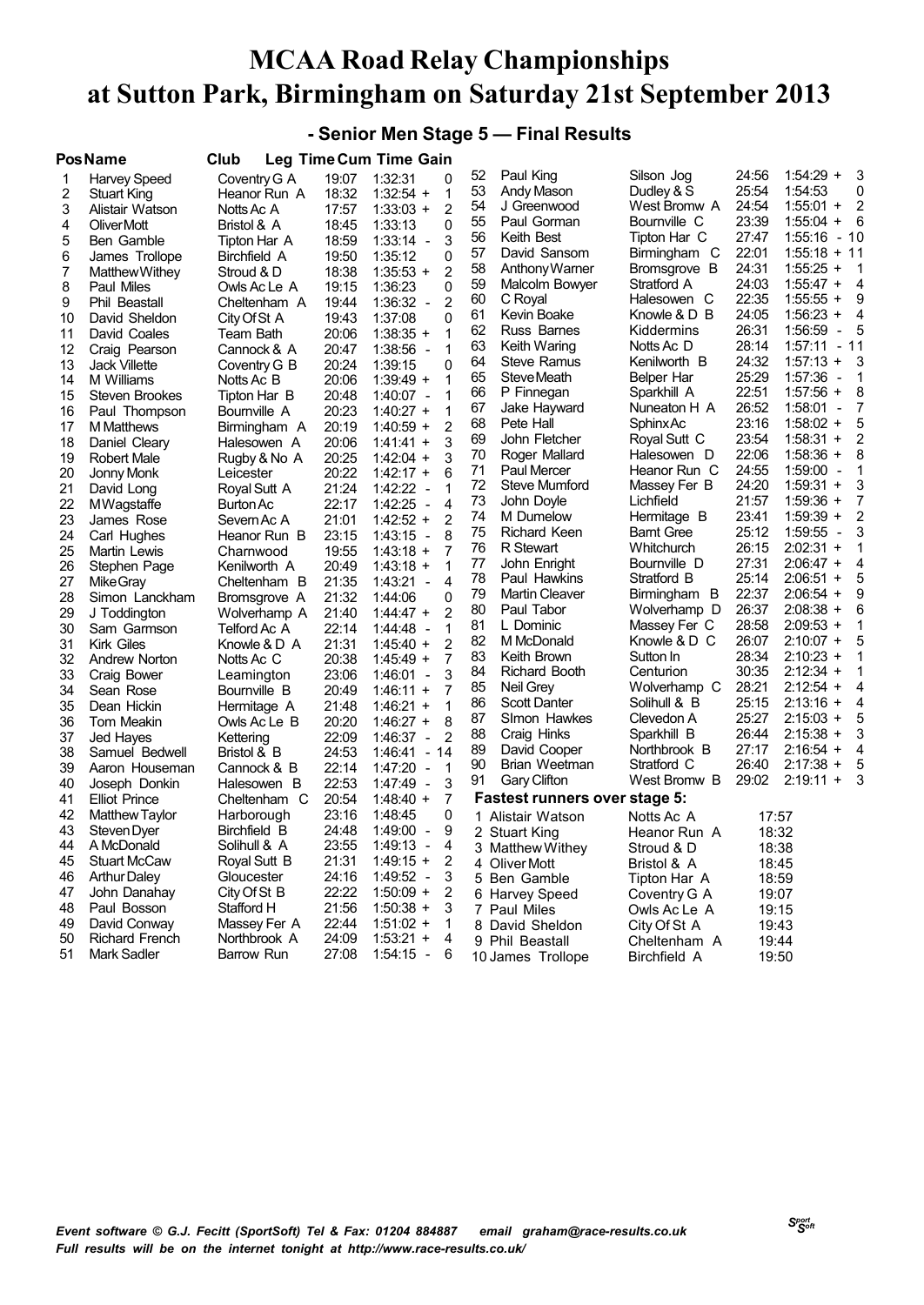#### **MCAA Road Relay Championships at Sutton Park, Birmingham on Saturday 21st September 2013 - Senior Men Stage 6 — Final Results**

|    | Pos Name              | Club             |       | Leg Time Cum Time Gain                   |    |                               |                   |       |                                          |
|----|-----------------------|------------------|-------|------------------------------------------|----|-------------------------------|-------------------|-------|------------------------------------------|
| 1  | Stephen Emery         | Coventry G A     | 18:18 | 1:50:49<br>0                             | 50 | Darren Hale                   | Bromsgrove B      | 21:43 | $2:17:08 +$<br>8                         |
| 2  | Aaron Scott           | Notts Ac A       | 18:01 | $1:51:04 +$<br>1                         | 51 | <b>Wayne Vickers</b>          | Stratford A       | 22:05 | $2:17:52 +$<br>8                         |
| 3  | S Mitchell            | Bristol & A      | 18:17 | 1<br>$1:51:30 +$                         | 52 | <b>Stewart Shears</b>         | Silson Jog        | 23:24 | 2:17:53<br>0                             |
| 4  | Mark Powell           | Heanor Run A     | 19:09 | 2<br>$1:52:03 -$                         | 53 | <b>Matthew Slater</b>         | Bournville C      | 23:22 | $2:18:26 +$<br>2                         |
| 5  | Nigel Stirk           | Tipton Har A     | 19:02 | 1:52:16<br>0                             | 54 | Rob Ambrose                   | Knowle & D B      | 23:09 | $2:19:32 +$<br>7                         |
| 6  | Daniel Hallam         | Owls Ac Le A     | 18:40 | $\overline{2}$<br>$1:55:03 +$            | 55 | AlexMorgan                    | Halesowen C       | 24:21 | $2:20:16 +$<br>5                         |
| 7  | Ben Griffiths         | Birchfield A     | 20:36 | 1:55:48<br>1<br>$\overline{\phantom{a}}$ | 56 | Chris Rischer                 | Notts Ac D        | 23:06 | $2:20:17 +$<br>7                         |
| 8  | <b>William New</b>    | Cheltenham A     | 20:01 | $1:56:33 +$<br>1                         | 57 | James Coombes                 | Lichfield         | 21:10 | $2:20:46 + 16$                           |
| 9  | <b>Matthew Doyle</b>  | Stroud & D       | 21:16 | $\overline{2}$<br>$1:57:09 -$            | 58 | Mick Williams                 | Kenilworth B      | 23:40 | $2:20:53 +$<br>6                         |
| 10 | Ewen Malloch          | Team Bath        | 19:04 | 1<br>$1:57:39 +$                         | 59 | Nick Stringer                 | Sparkhill A       | 23:01 | $2:20:57 +$<br>7                         |
| 11 | T Hendricken          | City Of St A     | 20:56 | $1:58:04 -$<br>1                         | 60 | David Liddall                 | Royal Sutt C      | 22:45 | $2:21:16 +$<br>9                         |
| 12 | Robert Smith          | Notts Ac B       | 19:49 | $\overline{2}$<br>$1:59:38 +$            | 61 | <b>Andrew Nock</b>            | Halesowen D       | 22:57 | $2:21:33 +$<br>9                         |
| 13 | Paul Lester           | Cannock & A      | 20:44 | $1:59:40 -$<br>1                         | 62 | N Wilson                      | Nuneaton H A      | 23:38 | $2:21:39 +$<br>5                         |
| 14 | <b>Stuart Baird</b>   | Coventry G B     | 21:16 | 2:00:31<br>1<br>$\overline{\phantom{a}}$ | 63 | John Llewellyn                | Birmingham C      | 26:31 | 2:21:49<br>$\overline{\phantom{a}}$<br>6 |
| 15 | Dean Parker           | Bournville A     | 20:06 | $2:00:33 +$<br>1                         | 64 | <b>Neil Kirk</b>              | Kiddermins        | 25:25 | 2:22:24<br>2<br>$\overline{\phantom{a}}$ |
| 16 | Chris Ashford         | Birmingham A     | 19:38 | $2:00:37 +$<br>1                         | 65 | SImon Hackett                 | Belper Har        | 25:30 | 2:23:06<br>0                             |
| 17 | Dan Allison           | Leicester        | 19:14 | 3<br>$2:01:31 +$                         | 66 | Michael Wall                  | SphinxAc          | 25:11 | $2:23:13 +$<br>2                         |
| 18 | Tom Holden            | Tipton Har B     | 21:44 | 2:01:51<br>3<br>$\overline{\phantom{a}}$ | 67 | Lee Abrahams                  | Tipton Har C      | 28:06 | 2:23:22<br>- 11                          |
| 19 | Mark Hadley           | Halesowen A      | 20:19 | $2:02:00 -$<br>1                         | 68 | Stephen Lee                   | Hermitage B       | 24:10 | $2:23:49 +$<br>6                         |
| 20 | F Tremblay            | Royal Sutt A     | 20:12 | $2:02:34 +$<br>1                         | 69 | lan Redford                   | Massey Fer B      | 25:05 | $2:24:36 +$<br>3                         |
| 21 | Paul Andrew           | Kenilworth A     | 19:37 | $2:02:55 +$<br>5                         | 70 | David Gould                   | West Bromw A      | 29:59 | 2:25:00 - 16                             |
| 22 | Roger Mullins         | Cheltenham B     | 20:19 | $2:03:40 +$<br>5                         | 71 | Paul Winfield                 | Heanor Run C      | 26:08 | 2:25:08<br>0                             |
| 23 | Stephen Milner        | Rugby & No A     | 21:54 | 2:03:58<br>4<br>$\overline{\phantom{a}}$ | 72 | <b>Byron Parish</b>           | <b>Barnt Gree</b> | 26:35 | $2:26:30 +$<br>3                         |
| 24 | A Blackburn           | Severn Ac A      | 21:20 | $2:04:12 -$<br>1                         | 73 | J Johnstone                   | Bournville D      | 21:42 | $2:28:29 +$<br>4                         |
| 25 | Mark Crofts           | Charnwood        | 21:23 | 0<br>2:04:41                             | 74 | <b>Richard Gray</b>           | Birmingham B      | 22:11 | $2:29:05 +$<br>5                         |
| 26 | Lee Perkins           | Heanor Run B     | 21:40 | 2<br>2:04:55<br>$\overline{\phantom{a}}$ | 75 | Simon Parsons                 | Whitchurch        | 29:32 | $2:32:03 +$                              |
| 27 | Joe Smith             | Bromsgrove A     | 21:27 | $2:05:33 +$<br>1                         | 76 | P Whittingham                 | Sutton In         | 22:20 | $2:32:43 +$<br>7                         |
| 28 | Simon Allen           | Owls Ac Le B     | 19:41 | 8<br>$2:06:08 +$                         | 77 | <b>Mark Francis</b>           | Stratford B       | 26:47 | $2:33:38 +$                              |
| 29 | C Collins             | Bournville B     | 20:30 | $2:06:41 +$<br>5                         | 78 | *Not Declared*                | Massey Fer C      | 25:01 | $2:34:54 +$<br>3                         |
| 30 | <b>Matthew Butler</b> | Leamington       | 20:49 | 3<br>$2:06:50 +$                         | 79 | <b>Ben Hides</b>              | Clevedon A        | 22:59 | $2:38:02 +$<br>8                         |
| 31 | Nick Thomas           | Telford Ac A     | 22:14 | $2:07:02 -$<br>1                         | 80 | K Whitehead                   | Knowle & D C      | 28:18 | $2:38:25 +$<br>2                         |
| 32 | R Carpenter           | Wolverhamp A     | 22:30 | 3<br>$2:07:17 -$                         | 81 | PinsonBradley                 | Wolverhamp C      | 26:08 | $2:39:02 +$<br>4                         |
| 33 | Chris Morgan          | Knowle & D A     | 22:45 | 2:08:25<br>2<br>$\overline{a}$           | 82 | <b>Andy Carroll</b>           | Sparkhill B       | 24:59 | $2:40:37 +$<br>6                         |
| 34 | Darren Wilson         | Hermitage A      | 22:11 | $2:08:32 +$<br>1                         | 83 | <b>Kevin Morris</b>           | Centurion         | 28:09 | $2:40:43 +$                              |
| 35 | Philip Waring         | Notts Ac C       | 22:51 | 3<br>$2:08:40 -$                         | 84 | Thoma Perks                   | Solihull & B      | 27:44 | $2:41:00 +$<br>2                         |
| 36 | James Baird           | Halesowen B      | 21:03 | 4<br>$2:08:52 +$                         | 85 | Kevin Coughlan                | Northbrook B      | 27:31 | $2:44:25 +$<br>4                         |
| 37 | <b>M</b> Stewart      | Kettering        | 22:18 | $\mathbf 0$<br>2:08:55                   | 86 | <b>Paul Stevens</b>           | West Bromw B      | 26:01 | $2:45:12 +$<br>5                         |
| 38 | Eamon O'Hanlon        | <b>Burton Ac</b> | 26:50 | $2:09:15 -$<br>16                        | 87 | Larry Coltman                 | Stratford C       | 29:34 | $2:47:12 +$<br>3                         |
| 39 | <b>Steven Howes</b>   | Solihull & A     | 22:08 | $2:11:21 +$<br>5                         |    | Fastest runners over stage 6: |                   |       |                                          |
| 40 | James Wilkinson       | Cheltenham C     | 22:57 | $2:11:37 +$<br>1                         |    | 1 Aaron Scott                 | Notts Ac A        | 18:01 |                                          |
| 41 | <b>Mark Rickards</b>  | Royal Sutt B     | 22:34 | $2:11:49 +$<br>4                         | 2  | S Mitchell                    | Bristol & A       | 18:17 |                                          |
| 42 | Nathan Sabin          | Stafford H       | 21:51 | $2:12:29 +$<br>6                         | 3  | Stephen Emery                 | Coventry G A      | 18:18 |                                          |
| 43 | David Bratt           | City Of St B     | 23:11 | $2:13:20 +$<br>4                         |    | 4 Daniel Hallam               | Owls Ac Le A      | 18:40 |                                          |
| 44 | Graeme Rolfe          | Harborough       | 25:01 | 2<br>$2:13:46 -$                         |    | 5 Nigel Stirk                 | Tipton Har A      | 19:02 |                                          |
| 45 | Harry Redford         | Massey Fer A     | 23:29 | 4<br>$2:14:31 +$                         | 6  | Ewen Malloch                  | Team Bath         | 19:04 |                                          |
| 46 | <b>Matt Hillier</b>   | Barrow Run       | 21:45 | $2:16:00 +$<br>5                         |    | 7 Mark Powell                 | Heanor Run A      | 19:09 |                                          |
| 47 | D Harrington          | Birchfield B     | 27:31 | 4<br>2:16:31<br>$\overline{\phantom{a}}$ | 8  | Dan Allison                   | Leicester         | 19:14 |                                          |
| 48 | Mark Baker            | Northbrook A     | 23:40 | $\overline{2}$<br>$2:17:01 +$            |    | 9 Paul Andrew                 | Kenilworth A      | 19:37 |                                          |
| 49 | Rob Jordan            | Gloucester       | 27:13 | 2:17:05 -<br>3                           |    | 10 Chris Ashford              | Birmingham A      | 19:38 |                                          |
|    |                       |                  |       |                                          |    |                               |                   |       |                                          |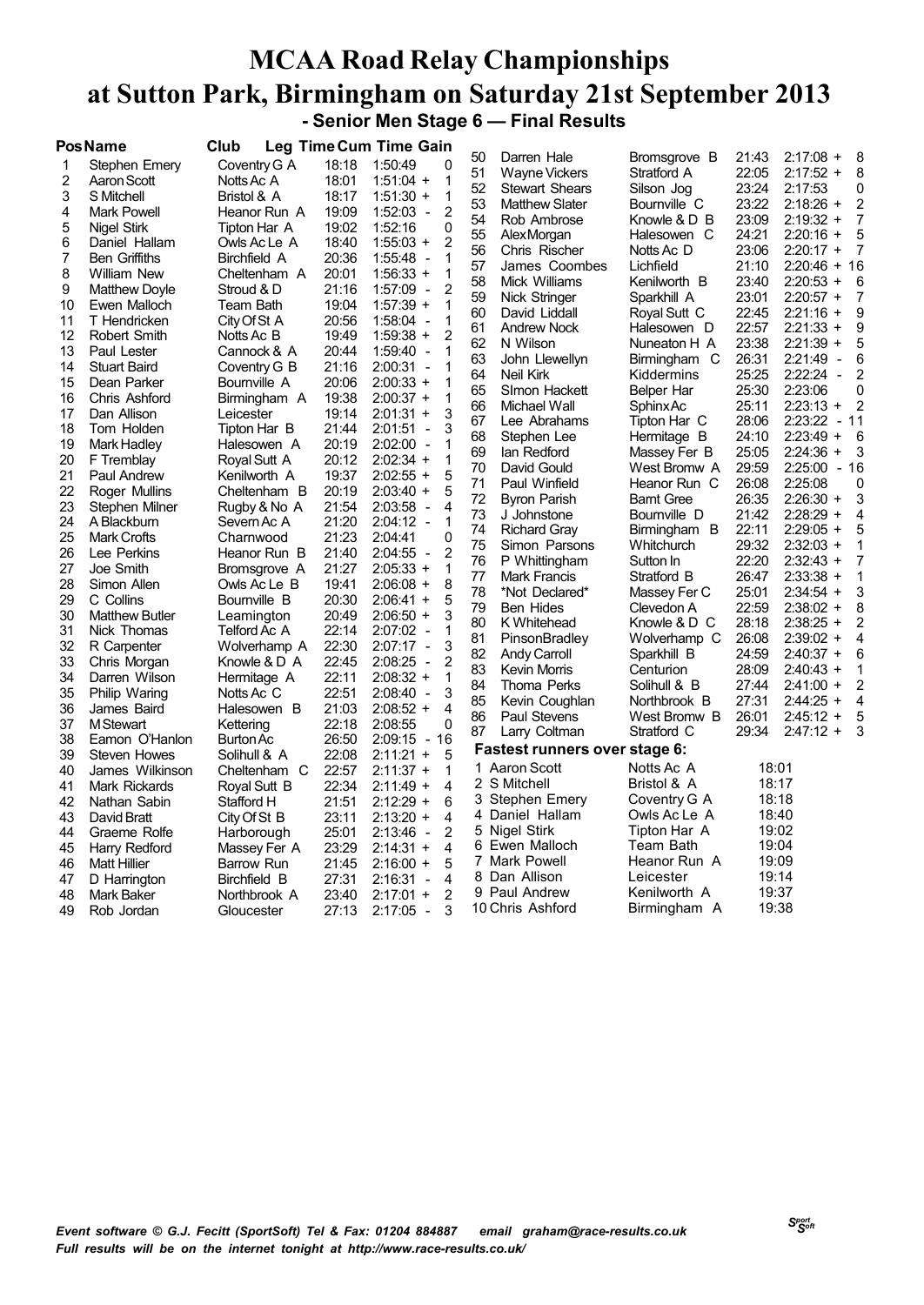**Senior Men — Team Results — Final**

**(nn) is team position after the appropriate stage.**

| 1       | <b>Coventry Godiva Harriers</b>                 |            |                |                     |                                         | $'A'$ 1:50:49  |                | 14           | <b>Coventry Godiva Harriers</b>                  |              |                              |                       | $\mathbf{B}$                           | 2:00:31               |                |
|---------|-------------------------------------------------|------------|----------------|---------------------|-----------------------------------------|----------------|----------------|--------------|--------------------------------------------------|--------------|------------------------------|-----------------------|----------------------------------------|-----------------------|----------------|
| 1.      | <b>Matthew Lole</b>                             | (2)        | 18:00          | 2                   | <b>Richard Taylor</b>                   | (3)            | 19:07          |              | 1 ThomasMadden                                   |              | $(35)$ 20:10                 | 2                     | Alistair Smith                         | (17)                  | 19.01          |
| 3       | Beniamin Jones                                  | (3)        | 18:18          | 4                   | <b>Toby Spencer</b>                     | (1)            | 17:59          |              | 3 Richard Burman                                 |              | $(13)$ 19:30                 | 4                     | <b>NamirBatavia</b>                    | (13)                  | 20:10          |
|         | 5 HarveySpeed                                   | (1)        | 19:07          | 6                   | <b>StephenEmery</b>                     | (1)            | 18:18          |              | 5 Jack Villette                                  |              | $(13)$ 20:24                 | 6                     | <b>StuartBaird</b>                     | (14)                  | 21:16          |
| 2       | <b>Notts Ac</b>                                 |            |                |                     |                                         | $'A'$ 1:51:04  |                | 15           | <b>Bournville Harriers</b>                       |              |                              |                       |                                        | $'A'$ 2:00:33         |                |
|         | 1 Stuart Spencer                                | (7)        | 18:25          | 2                   | RobKeal                                 | (4)            | 18:46          |              | 1 Orlando Corea                                  |              | $(20)$ 19:15                 | 2                     | <b>ChrisTarren</b>                     | (19)                  | 20:09          |
| 3       | Douglas Musson                                  | (7)        | 19:32          | 4                   | TimHartley                              | (5)            | 18:23          |              | 3 RBayliss                                       | (17)         | 20:17                        | 4                     | <b>SamChatwin</b>                      | (17)                  | 20:23          |
|         | 5 AlistairWatson                                | (3)        | 17:57          | 6                   | Aaron Scott                             | (2)            | 18:01          |              | 5 PaulThompson                                   | (16)         | 20:23                        | 6                     | <b>DeanParker</b>                      | (15)                  | 20:06          |
|         |                                                 |            |                |                     |                                         |                |                |              |                                                  |              |                              |                       |                                        |                       |                |
| 3<br>1. | Bristol & West Ac (est. 1882)<br>Daniel Studley | (4)        | 18:07          | 2                   | $\mathbf{A}$<br>AdamSpeake              | 1:51:30<br>(7) | 19:42          | 16           | <b>Birmingham Running A&amp;T</b><br>1 DRobinson |              | $(13)$ 18:58                 | $\mathbf{2}^{\prime}$ | <b>MarkInce</b>                        | $'A'$ 2:00:37<br>(12) | 19.18          |
|         | 3 PhilipWylie                                   | (4)        | 17:44          | 4                   | W Christofi                             | (4)            | 18:55          |              | 3 ChrisGrimley                                   |              | $(18)$ 21:33                 | 4                     | <b>MichaelDymond</b>                   | (19)                  | 20.51          |
|         | 5 OliverMott                                    | (4)        | 18:45          | 6                   | SMitchell                               | (3)            | 18:17          | 5            | MMatthews                                        | (17)         | 20:19                        | 6                     | Chris Ashford                          | (16)                  | 19:38          |
|         |                                                 |            |                |                     |                                         |                |                |              |                                                  |              |                              |                       |                                        |                       |                |
| 4       | <b>Heanor Running Club</b>                      |            |                |                     | $\mathbf{A}$                            | 1:52:03        |                | 17           | Leicester Coritanian                             |              |                              |                       |                                        | 2:01:31               |                |
| 1.      | CRainsford<br>3 DaleAnnable                     | (8)<br>(1) | 18:29<br>18:24 | $\overline{2}$<br>4 | <b>JamesMee</b><br><b>Joe Rainsford</b> | (1)<br>(3)     | 17:57<br>19:32 |              | 1 MPoynton<br>3 Andy Hart                        |              | $(25)$ 19:23<br>$(21)$ 22:10 | 2<br>4                | Ashley Sabin<br><b>PMaddocks</b>       | (11)<br>(26)          | 18.51<br>21:31 |
|         | 5 StuartKing                                    | (2)        | 18:32          | 6                   | <b>MarkPowell</b>                       | (4)            | 19:09          | 5            | JonnyMonk                                        | (20)         | 20:22                        | 6                     | <b>Dan Allison</b>                     | (17)                  | 19.14          |
|         |                                                 |            |                |                     |                                         |                |                |              |                                                  |              |                              |                       |                                        |                       |                |
| 5       | <b>Tipton Harriers</b>                          |            |                |                     | $\Delta$                                | 1:52:16        |                | 18           | <b>Tipton Harriers</b>                           |              |                              |                       | $\mathbf{B}$                           | 2:01:51               |                |
| 1.<br>3 | <b>lanWilliams</b>                              | (5)        | 18:08<br>19:01 | 2<br>4              | Luke Vine<br><b>MWilliams</b>           | (2)<br>(2)     | 18:52<br>18:14 | $\mathbf{1}$ | <b>DanBeier</b><br>3 Liam Roberts                | (27)<br>(14) | 19:32<br>19:06               | 2<br>4                | <b>CFullerton</b>                      | (21)                  | 20:12<br>20:29 |
|         | PhillipWilson<br>5 BenGamble                    | (5)<br>(5) | 18:59          | 6                   | <b>NigelStirk</b>                       | (5)            | 19:02          |              | 5 Steven Brookes                                 | (15)         | 20:48                        | 6                     | <b>JMillington</b><br><b>TomHolden</b> | (14)<br>(18)          | 21:44          |
|         |                                                 |            |                |                     |                                         |                |                |              |                                                  |              |                              |                       |                                        |                       |                |
| 6       | <b>Owls Ac Leicester</b>                        |            |                |                     | $\Delta$                                | 1:55:03        |                | 19           | <b>Halesowen Acc</b>                             |              |                              |                       |                                        | $'A'$ 2:02:00         |                |
|         | <b>ThomasBell</b>                               | (16)       | 19:07          | 2                   | <b>Josh Norman</b>                      | (13)           | 19:26          |              | 1 NHazelwood                                     |              | $(51)$ 21:06                 | 2                     | <b>MaxParker</b>                       | (36)                  | 20:04          |
|         | 3 EddieHighton<br>5 PaulMiles                   | (9)<br>(8) | 18:49<br>19:15 | 4<br>6              | <b>JakeBoat</b><br><b>DanielHallam</b>  | (8)<br>(6)     | 19:46<br>18:40 | 3            | <b>Richard White</b><br>5 DanielCleary           |              | $(25)$ 19:49<br>$(18)$ 20:06 | 4<br>6                | MarcTumer<br><b>MarkHadley</b>         | (21)<br>(19)          | 20:36<br>20:19 |
|         |                                                 |            |                |                     |                                         |                |                |              |                                                  |              |                              |                       |                                        |                       |                |
| 7       | <b>Birchfield Harriers</b>                      |            |                |                     |                                         | $'A'$ 1:55:48  |                | 20           | Royal Sutton Coldfield Athleti                   |              |                              |                       | $\mathbf{A}$                           | 2:02:34               |                |
|         | 1 Andrew Peat                                   |            | $(10)$ 18:31   | 2                   | OsmanaOmer                              | (5)            | 18:53          |              | 1 OHarradence                                    |              | $(18)$ 19:10                 | 2                     | Chris Taylor                           | (35)                  | 21:41          |
|         | 3 Ben Livesey<br>5 James Trollope               | (2)<br>(6) | 17:52<br>19:50 | 4<br>6              | EAbdelrahman<br><b>Ben Griffiths</b>    | (6)<br>(7)     | 20:06<br>20:36 | 5            | 3 NickCorker<br>DavidLong                        | (21)         | $(19)$ 19:10<br>21:24        | 4<br>6                | <b>PaulTerleski</b><br>FTremblay       | (20)<br>(20)          | 20:57<br>20:12 |
|         |                                                 |            |                |                     |                                         |                |                |              |                                                  |              |                              |                       |                                        |                       |                |
| 8       | <b>Cheltenham And County Harriers</b>           |            |                |                     |                                         | $'A'$ 1:56:33  |                | 21           | <b>Kenilworth Runners</b>                        |              |                              |                       |                                        | $A'$ 2:02:55          |                |
|         | 1 RhysPark                                      | (6)        | 18:15          | 2                   | DarrenJordan                            | (9)            | 19:46          | $\mathbf{1}$ | <b>RSimkiss</b>                                  | (22)         | 19:16                        | 2                     | <b>PeterMatthews</b>                   | (30)                  | 21:25          |
|         | 3 John Parker                                   | (8)        | 18:46          | 4                   | Anthony Bailey                          | (7)            | 20.01          | 3            | DavidRamus                                       | (37)         | 22:12                        | 4                     | Patrick Roddy                          | (27)                  | 19:36          |
|         | 5 PhilBeastall                                  | (9)        | 19:44          | 6                   | WilliamNew                              | (8)            | 20.01          | 5            | Stephen Page                                     | (26)         | 20:49                        | 6                     | Paul Andrew                            | (21)                  | 19.37          |
| 9       | <b>Stroud &amp; District Ac</b>                 |            |                |                     |                                         | 1:57:09        |                | 22           | <b>Cheltenham And County Harriers</b>            |              |                              |                       | $\mathbf{B}$                           | 2:03:40               |                |
| 1.      | <b>Robert Galt</b>                              | (1)        | 17:55          | $\overline{2}$      | <b>BHalliwell</b>                       | (6)            | 19:34          | 1            | Dave Rantell                                     |              | $(47)$ 20:50                 | $\overline{2}$        | <b>RForsbrook</b>                      | (33)                  | 19:56          |
|         | 3 TomRussell                                    | (6)        | 18:44          | 4                   | <b>GRobinson</b>                        | (9)            | 21:02          |              | 3 JBarnes                                        |              | $(26)$ 20:23                 | 4                     | Andrew Kaighin                         | (23)                  | 20:37          |
|         | 5 Matthew Withey                                | (7)        | 18:38          | 6                   | Matthew Dovle                           | (9)            | 21:16          | 5            | Mike Gray                                        | (27)         | 21:35                        | 6                     | <b>RogerMullins</b>                    | (22)                  | 20.19          |
| 10      | Team Bath Athletics Club                        |            |                |                     |                                         | 1:57:39        |                | 23           | Rugby & Northampton Ac                           |              |                              |                       | $\mathbf{A}$                           | 2:03:58               |                |
|         | 1 Alex Carter                                   |            | $(11)$ 18:42   | 2                   | Daniel Jones                            | (15)           | 20:04          | $\mathbf{1}$ | <b>Hywel Davies</b>                              |              | $(48)$ 20:53                 | 2                     | Chris Perez                            | (29)                  | 1948           |
|         | 3 AnupamDas<br>5 David Coales                   |            | $(12)$ 19:19   | 4                   | <b>TomDudden</b><br>Ewen Malloch        | (12)           | 20:24          |              | 3 LukeRobinson                                   |              | $(28)$ 20.55                 | 4                     | lan Botheroyd                          | (22)                  | 20.03          |
|         |                                                 |            | $(11)$ 20:06   | 6                   |                                         | (10)           | 19.04          |              | 5 RobertMale                                     |              | $(19)$ 20:25                 | 6                     | Stephen Milner                         | (23)                  | 21:54          |
| 11      | City Of Stoke Ac                                |            |                |                     |                                         | $'A'$ 1:58:04  |                | 24           | Severn Ac                                        |              |                              |                       |                                        | $'A'$ 2:04:12         |                |
|         | 1 S Duffy                                       | (12)       | 18:57          | 2                   | OLangford                               | (10)           | 19:05          |              | 1 Harry Bishop                                   |              | $(23)$ 19:17                 | 2                     | <b>MattAtkins</b>                      | (22)                  | 20:37          |
|         | 3 LHendricken                                   |            | $(11)$ 19:55   | 4                   | Alex Brecker                            | (10)           | 19:28          |              | 3 KyranHale                                      |              | $(23)$ 21:01                 | 4                     | <b>Mark Keeling</b>                    | (25)                  | 20:56          |
|         | 5 David Sheldon                                 |            | $(10)$ 19:43   | 6                   | THendricken                             | (11)           | 20:56          |              | 5 JamesRose                                      |              | $(23)$ 21:01                 | 6                     | ABlackbum                              | (24)                  | 21:20          |
| 12      | <b>Notts</b> Ac                                 |            |                |                     | 'В'                                     | 1:59:38        |                | 25           | <b>Charnwood Ac</b>                              |              |                              |                       |                                        | 2:04:41               |                |
|         | 1 Paddy Clark                                   |            | $(33)$ 19.56   | 2                   | <b>MCostante</b>                        | (23)           | 20:10          |              | 1 StephenMears                                   |              | $(28)$ 19:39                 | 2                     | TimDoran                               | (25)                  | 20.50          |
|         | 3 SteveLong                                     | (20)       | 20:03          | 4                   | <b>JPerkins</b>                         | (15)           | 19:34          | 3 AParkin    |                                                  |              | $(35)$ 22:17                 | 4                     | TomLupton                              | (32)                  | 20:37          |
|         | 5 MWilliams                                     | (14)       | 20:06          | 6                   | <b>Robert Smith</b>                     | (12)           | 19:49          |              | 5 Martin Lewis                                   |              | $(25)$ 19:55                 | 6                     | Mark Crofts                            | (25)                  | 21:23          |
| 13      | Cannock & Stafford Ac                           |            |                |                     | $\mathbf{A}$                            | 1:59:40        |                | 26           | <b>Heanor Running Club</b>                       |              |                              |                       | $\cdot$ B'                             | 2:04:55               |                |
|         | 1 CPemin                                        | (9)        | 18:29          | 2                   | James Perrin                            | (8)            | 19:30          |              | 1 MBickerstaff                                   |              | $(24)$ 19:22                 | 2                     | TimHolling                             | (20)                  | 20:03          |
|         | 3 PhilipWolfe                                   |            | $(10)$ 19:50   | 4                   | <b>MBlundell</b>                        | (11)           | 20:20          |              | 3 TomO'Mara                                      |              | $(16)$ 20:15                 | 4                     | <b>Shane Rice</b>                      | (16)                  | 20:20          |
|         | 5 Craig Pearson                                 | (12)       | 20:47          | 6                   | PaulLester                              | (13)           | 20:44          |              | 5 CarlHughes                                     |              | $(24)$ 23:15                 | 6                     | <b>LeePerkins</b>                      | (26)                  | 21:40          |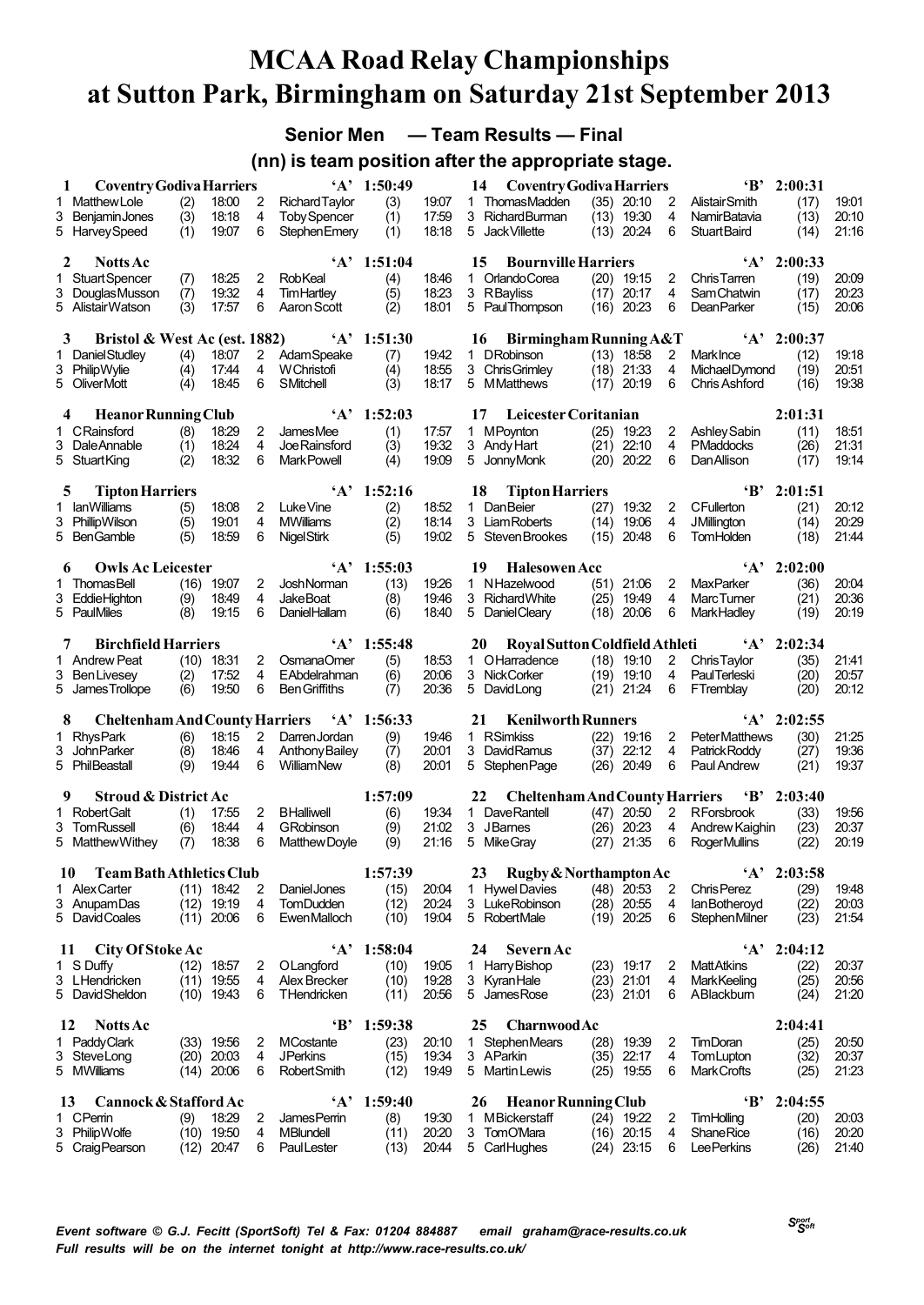|    | <b>Bromsgrove &amp; Redditch</b><br>27      |              |                            |        |                                  | $'A'$ 2:05:33 |                | Roval Sutton Coldfield Athleti<br>41   |                              |                | $\mathbf{B}$                                | 2:11:49       |                |
|----|---------------------------------------------|--------------|----------------------------|--------|----------------------------------|---------------|----------------|----------------------------------------|------------------------------|----------------|---------------------------------------------|---------------|----------------|
|    | 1 M Hawcroft                                |              | $(19)$ 19:12               | 2      | Mark Appleton                    | (34)          | 21:37          | 1 RSimpson                             | $(52)$ 21:07                 | 2              | PaulDavey                                   | (48)          | 21:41          |
|    | 3 Richard Lomas                             |              | $(27)$ 20:33               | 4      | <b>Ashley Ross</b>               | (28)          | 21:12          | 3 ColinMcAuley                         | $(49)$ 22:01                 | 4              | DeanEngland                                 | (47)          | 22.55          |
|    | 5 SimonLanckham                             |              | $(28)$ 21:32               | 6      | JoeSmith                         | (27)          | 21.27          | 5 StuartMcCaw                          | $(45)$ 21:31                 | 6              | <b>MarkRickards</b>                         | (41)          | 22:34          |
|    | <b>Owls Ac Leicester</b><br>28              |              |                            |        | $\mathbf{B}$                     | 2:06:08       |                |                                        |                              |                |                                             |               |                |
|    | 1 Carl Voisev                               |              | $(70)$ 22:32               | 2      | LukeIngram                       | (61)          | 22:19          | 42<br><b>Stafford Harriers</b>         |                              |                |                                             | 2:12:29       |                |
|    | 3 ChrisMcMillan                             | $(58)$ 22:03 |                            | 4      | TomMahon                         | (44)          | 19:13          | 1 SteveVaughan                         | $(60)$ 21:45                 | 2              | Russell Barron                              | (46)          | 20.39          |
|    | 5 TomMeakin                                 |              | $(36)$ 20:20               | 6      | Simon Allen                      | (28)          | 19:41          | 3 Mark Bridgwood<br>5 PaulBosson       | $(46)$ 22:04<br>$(48)$ 21:56 | 4<br>6         | <b>AdamMorris</b><br><b>Nathan Sabin</b>    | (51)<br>(42)  | 24:14<br>21:51 |
|    |                                             |              |                            |        |                                  |               |                |                                        |                              |                |                                             |               |                |
|    | <b>Bournville Harriers</b><br>29            |              |                            |        | 'R'                              | 2:06:41       |                | City Of Stoke Ac<br>43                 |                              |                | $\mathbf{B}^*$                              | 2:13:20       |                |
| 1. | <b>Gareth Cadd</b>                          |              | $(31)$ 19:50               | 2      | <b>Bradlee Tod</b>               | (42)          | 21.58          | 1 Callum Dillon                        | (37)<br>20:20                | 2              | <b>BHallett</b>                             | (32)          | 20:25          |
|    | 3 James Collins                             | $(39)$ 21:26 |                            | 4      | <b>SHopkins</b>                  | (41)          | 22:08          | 3 DWashington                          | $(38)$ 22:14                 | 4              | KHendricken                                 | (49)          | 24:48          |
|    | 5 Sean Rose                                 | $(34)$ 20:49 |                            | 6      | <b>CCollins</b>                  | (29)          | 20:30          | 5 John Danahay                         | 22:22<br>(47)                | 6              | David Bratt                                 | (43)          | 23:11          |
|    |                                             |              |                            |        |                                  |               |                |                                        |                              |                |                                             |               |                |
|    | Leamington Cycling & Athletic<br>30         |              |                            |        |                                  | 2:06:50       |                | <b>Harborough Ac</b><br>44             |                              |                |                                             | 2:13:46       |                |
|    | 1 Andrew Savery<br>3 EoinO'Flynn            | $(14)$ 18:59 | $(29)$ 23:05               | 2<br>4 | JamieLangley<br><b>Guy Allen</b> | (14)<br>(30)  | 19.37<br>21:14 | 1 ARobinson                            | $(30)$ 19:46                 | $\overline{2}$ | <b>Matthew Driver</b>                       | (26)          | 20:49          |
|    | 5 Craig Bower                               | $(33)$ 23:06 |                            | 6      | <b>Matthew Butler</b>            | (30)          | 20:49          | 3 WilliamClapp                         | (32)<br>21:28                | 4              | Daniel Taylor                               | (42)          | 23:26          |
|    |                                             |              |                            |        |                                  |               |                | 5 Matthew Taylor                       | 23:16<br>(42)                | 6              | Graeme Rolfe                                | (44)          | 25.01          |
|    | <b>Telford Ac</b><br>31                     |              |                            |        |                                  | $'A'$ 2:07:02 |                | <b>Massey Ferguson Rc</b><br>45        |                              |                | $\mathbf{A}$                                | 2:14:31       |                |
|    | 1 Chris Rimmer                              |              | (26) 19:28                 | 2      | Jamie Davies                     | (27)          | 21:08          | 1 Simon Brown                          | $(69)$ 22:24                 | $\overline{2}$ | <b>DavidClarke</b>                          | (54)          | 21.13          |
|    | 3 Chris Carter                              |              | (22) 19:53                 | 4      | <b>Matthew Giles</b>             | (29)          | 22:05          | 3 Thomas Grimley                       | $(53)$ 22:32                 | 4              | <b>JNicholson</b>                           | (50)          | 22:09          |
|    | 5 Sam Garmson                               | $(30)$ 22:14 |                            | 6      | Nick Thomas                      | (31)          | 22:14          | 5 David Conway                         | $(49)$ 22:44                 | 6              | Harry Redford                               | (45)          | 23.29          |
|    |                                             |              |                            |        |                                  |               |                |                                        |                              |                |                                             |               |                |
|    | Wolverhampton & Bilston<br>32               |              |                            |        |                                  | $A'$ 2:07:17  |                | <b>Barrow Runners</b><br>46            |                              |                |                                             | 2:16:00       |                |
|    | 1 Ross Jones                                | (3)          | 18:04                      | 2      | Chris Brookes                    | (28)          | 22:36          | 1 BenPlummer                           | $(43)$ 20:39                 | 2              | <b>ChrisNeil</b>                            | (49)          | 22:11          |
|    | 3 DanBrazier                                | $(33)$ 21:31 |                            | 4      | <b>Steve Ward</b>                | (31)          | 20:56          | 3 JonathanMale                         | $(48)$ 21:56                 | 4              | lan Scarrott                                | (45)          | 22:21          |
|    | 5 JToddington                               | $(29)$ 21:40 |                            | 6      | RCarpenter                       | (32)          | 22:30          | 5 MarkSadler                           | $(51)$ 27:08                 | 6              | <b>MattHillier</b>                          | (46)          | 21:45          |
|    | Knowle & Dorridge Rc<br>33                  |              |                            |        | $\mathbf{A}$                     | 2:08:25       |                |                                        |                              |                |                                             |               |                |
|    | 1 Chris Sharp                               |              | $(32)$ 19.53               | 2      | <b>JRandell</b>                  | (41)          | 21:44          | <b>Birchfield Harriers</b><br>47       |                              |                | $\mathbf{B}^*$                              | 2:16:31       |                |
|    | 3 Joseph Read                               | $(30)$ 20:11 |                            | 4      | TRoesler                         | (33)          | 22:21          | 1 RobDeakin                            | $(53)$ 21:12                 | 2<br>4         | <b>BenTopley</b>                            | (38)          | 20.09          |
|    | 5 KirkGiles                                 | $(31)$ 21:31 |                            | 6      | Chris Morgan                     | (33)          | 22:45          | 3 TheoBlundell<br>5 Steven Dyer        | $(31)$ 20:32<br>$(43)$ 24:48 | 6              | <b>AlexParker</b><br><b>DHarrington</b>     | (34)<br>(47)  | 22:19<br>27:31 |
|    |                                             |              |                            |        |                                  |               |                |                                        |                              |                |                                             |               |                |
|    |                                             |              |                            |        |                                  |               |                |                                        |                              |                |                                             |               |                |
|    | <b>Hermitage Harriers</b><br>34             |              |                            |        |                                  | $'A'$ 2:08:32 |                |                                        |                              |                |                                             |               |                |
|    | 1 MattAdcock                                |              | $(21)$ 19:15               | 2      | CraigHinds                       | (37)          | 22:05          | 48<br>Northbrook Athletic Club         |                              |                |                                             | $'A'$ 2:17:01 |                |
|    | 3 Jason Lavine                              | $(41)$ 22:08 |                            | 4      | <b>ShaunCoulton</b>              | (36)          | 21:05          | 1 David Almond                         | $(50)$ 21:03<br>$(51)$ 22.52 | 2<br>4         | Steven Turvey<br><b>PeterFellows</b>        | (50)<br>(54)  | 21.57<br>23:20 |
|    | 5 DeanHickin                                | $(35)$ 21:48 |                            | 6      | <b>Darren Wilson</b>             | (34)          | 22:11          | 3 Richard Hodge<br>5 Richard French    | (50)<br>24:09                | 6              | <b>MarkBaker</b>                            | (48)          | 23.40          |
|    |                                             |              |                            |        |                                  |               |                |                                        |                              |                |                                             |               |                |
|    | 35<br><b>Notts Ac</b>                       |              |                            |        | $\cdot$ C'                       | 2:08:40       |                | 49<br>Gloucester Ac                    |                              |                |                                             | 2:17:05       |                |
|    | 1 J Coleshaw                                |              | $(57)$ 21:24               | 2      | <b>Bill</b> Speake               | (44)          | 20:52          | 1 Nathan Smith                         | $(45)$ 20:40                 | 2              | <b>TomRandles</b>                           | (45)          | 21:39          |
|    | 3 James Barker                              |              | $(42)$ 21:33               | 4      | <b>Stuart Wallace</b>            | (39)          | 21:22          | 3 D Gresswell                          | 21.51<br>(45)                | 4              | <b>MikeMansfield</b>                        | (43)          | 21:26          |
|    | 5 Andrew Norton                             | $(32)$ 20:38 |                            | 6      | PhilipWaring                     | (35)          | 22:51          | 5 Arthur Daley                         | 24:16<br>(46)                | 6              | RobJordan                                   | (49)          | 27:13          |
|    | 36 Halesowen Acc                            |              |                            |        |                                  | $B'$ 2:08:52  |                |                                        |                              |                |                                             |               |                |
| 1  | <b>DKesterton</b>                           |              | $(36)$ 20:16               | 2      | <b>JosephPhilips</b>             | (39)          | 21:16          | <b>Bromsgrove &amp; Redditch</b><br>5V |                              |                |                                             | $B'$ 2:17:08  |                |
| 3  | <b>SamCrutchley</b>                         |              | (44) 22:35                 | 4      | Dave Turvey                      | (37)          | 20.49          | 1 Matthew Meckin                       | $(54)$ 21:15                 | 2<br>4         | JamieDancyger<br>Andrew Freeman             | (58)          | 23:10          |
|    | 5 Joseph Donkin                             | $(40)$ 22:53 |                            | 6      | James Baird                      | (36)          | 21:03          | 3 ChrisWarren<br>5 Anthony Warner      | $(64)$ 23:38<br>$(58)$ 24:31 | 6              | DarrenHale                                  | (59)<br>(50)  | 22:51<br>21:43 |
|    |                                             |              |                            |        |                                  |               |                |                                        |                              |                |                                             |               |                |
|    | <b>Kettering Town Harriers</b><br>37        |              |                            |        |                                  | 2:08:55       |                | <b>Stratford Upon Avon Ac</b><br>51    |                              |                |                                             | $A'$ 2:17:52  |                |
| 1  | David Green                                 |              | (15) 19:05                 | 2      | Lewis Hayes                      | (24)          | 21:13          | 1 RDobedoe                             | $(80)$ 23:11                 | 2              | Danny Tolhurst                              | (63)          | 21:43          |
|    | 3 LiamKirk                                  |              | (34) 22:20                 | 4      | David Edwards                    | (35)          | 21:50          | 3 MarkNewman                           | $(66)$ 23:46                 | 4              | <b>Kieran Tursner</b>                       | (63)          | 23:04          |
|    | 5 Jed Hayes                                 |              | $(37)$ 22:09               | 6      | M Stewart                        | (37)          | 22:18          | 5 MalcolmBowyer                        | $(59)$ 24:03                 | 6              | <b>WayneVickers</b>                         | (51)          | 22:05          |
|    |                                             |              |                            |        |                                  |               |                |                                        |                              |                |                                             |               |                |
| 1  | <b>Burton</b> Ac<br>38<br>JamesLatham       |              | (17) 19:09                 | 2      | Alex Benfield                    | 2:09:15       |                | <b>Silson Joggers Ac</b><br>52         |                              |                |                                             | 2:17:53       |                |
|    | 3 CoryParker                                |              | $(15)$ 20:12               | 4      | Gordy Smith                      | (16)<br>(18)  | 19:43<br>21:04 | 1 ThomasPhelps                         | $(41)$ 20:35                 | 2              | <b>Richard Davies</b>                       | (53)          | 22:59          |
|    | 5 MWagstaffe                                | $(22)$ 22:17 |                            | 6      | EamonO'Hanlon                    | (38)          | 26:50          | 3 ChrisWood<br>5 PaulKing              | $(43)$ 20:28<br>$(52)$ 24:56 | 4<br>6         | <b>Andrew Kirk</b><br><b>Stewart Shears</b> | (55)<br>(52)  | 25.31<br>23:24 |
|    |                                             |              |                            |        |                                  |               |                |                                        |                              |                |                                             |               |                |
|    | Solihull & Small Heath Athleti<br>39        |              |                            |        | $\mathbf{A}$                     | 2:11:21       |                | <b>Bournville Harriers</b><br>53       |                              |                | $\cdot$ C'                                  | 2:18:26       |                |
| 1. | Zack Nolan                                  |              | $(40)$ 20:28               | 2      | EoinCorr                         | (40)          | 21:06          | <b>StuartPearson</b><br>1.             | $(58)$ 21:27                 | 2              | <b>CHarlanMarks</b>                         | (59)          | 22.59          |
|    | 3 GrahamMander                              | $(47)$ 22:56 |                            | 4      | <b>DMIadenovic</b>               | (40)          | 20:48          | 3 OKirkland                            | (62) 23:15                   | 4              | JonHammond                                  | (61)          | 23:44          |
|    | 5 AMcDonald                                 | $(44)$ 23:55 |                            | 6      | Steven Howes                     | (39)          | 22:08          | 5 PaulGorman                           | $(55)$ 23:39                 | 6              | <b>Matthew Slater</b>                       | (53)          | 23.22          |
|    |                                             |              |                            |        |                                  |               |                |                                        |                              |                |                                             |               |                |
| 1  | <b>Cheltenham And County Harriers</b><br>40 |              |                            | 2      | $\cdot$ C'<br>MattEvans          | 2:11:37       |                | Knowle & Dorridge Rc<br>54             |                              |                | $\mathbf{B}^*$                              | 2:19:32       |                |
|    | Dave Aubrey<br>3 GMcCaugherty               |              | (62) 21:51<br>$(56)$ 22:14 | 4      | lainDevlin                       | (57)<br>(48)  | 22:18<br>21:23 | PaulBaker<br>1.                        | $(72)$ 22:36                 | 2              | <b>Russell Davies</b>                       | (70)          | 23:05          |
|    | 5 ElliotPrince                              |              | $(41)$ 20:54               | 6      | James Wilkinson                  | (40)          | 22:57          | 3<br>John Roberts<br>5 KevinBoake      | $(69)$ 24:12<br>$(61)$ 24:05 | 4<br>6         | Richard Dixon<br>RobAmbrose                 | (65)<br>(54)  | 22:25<br>23.09 |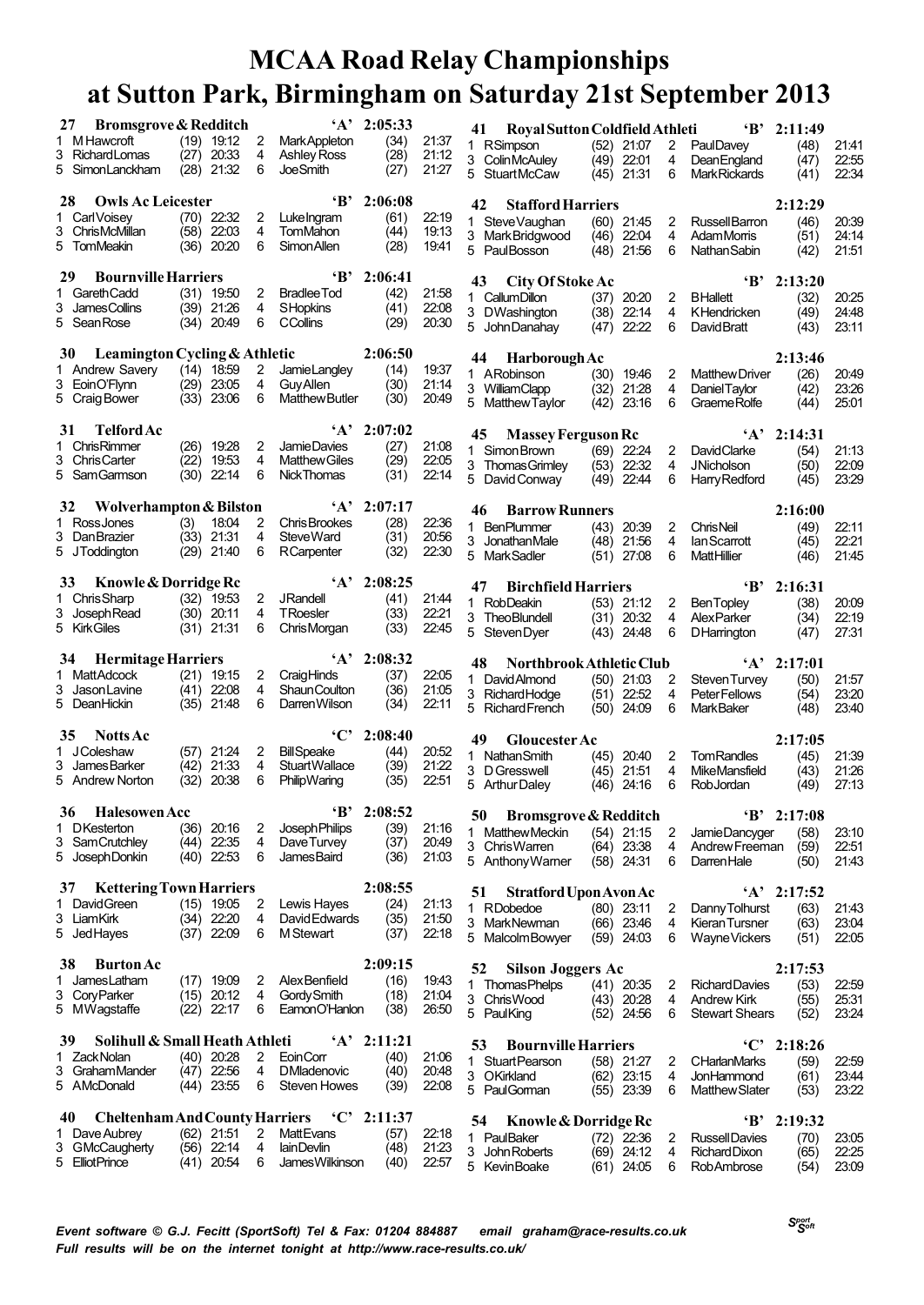| 55 | <b>Halesowen Acc</b>                                 |                              |       |        | $\mathbf{C}$                          | 2:20:16         |                | <b>Massey Ferguson Rc</b><br>69               |                               |        |                                        | $B'$ 2:24:36         |                |
|----|------------------------------------------------------|------------------------------|-------|--------|---------------------------------------|-----------------|----------------|-----------------------------------------------|-------------------------------|--------|----------------------------------------|----------------------|----------------|
|    | 1 JBeardmore<br>3 John Hill                          | $(68)$ 22:23<br>(74)         | 24.25 | 2<br>4 | Robert Weaver<br>Chris Cleary         | (71)<br>(69)    | 23:26<br>23.06 | 1 PeterPaprcka<br>3 RossCooper                | $(79)$ 22:58<br>(72)<br>23.50 | 2<br>4 | <b>DeanSemple</b><br><b>SteveDamms</b> | (74)<br>(75)         | 23.16<br>25.07 |
|    | 5 CRoyal                                             | $(60)$ 22:35                 |       | 6      | AlexMorgan                            | (55)            | 24.21          | 5 SteveMumford                                | (72)<br>24.20                 | 6      | lan Redford                            | (69)                 | 25:05          |
| 56 | <b>Notts Ac</b>                                      |                              |       |        | ·D'                                   | 2:20:17         |                | 70<br><b>West Bromwich Harriers</b>           |                               |        |                                        | $'A'$ 2:25:00        |                |
|    | David Oxland                                         | $(42)$ 20:37                 |       | 2      | PeteDeacon                            | (51)            | 22:33          | J Jefferson<br>$\mathbf{1}$                   | $(39)$ 20:27                  | 2      | <b>Richard Powell</b>                  | (47)                 | 22:04          |
|    | 3 BenAbbott                                          | (52) 22:46                   |       | 4      | <b>RobertTrusson</b>                  | (52)            | 23:01          | 3 Lee Harris                                  | $(55)$ 23:50                  | 4      | Greg Anderson                          | (56)                 | 23.46          |
|    | 5 Keith Waring                                       | (63)                         | 28:14 | 6      | Chris Rischer                         | (56)            | 23.06          | 5 J Greenwood                                 | (54)<br>24.54                 | 6      | David Gould                            | (70)                 | 29.59          |
| 57 | Lichfield Running Club                               |                              |       |        |                                       | 2:20:46         |                | <b>Heanor Running Club</b><br>71              |                               |        | $\cdot$ $C$                            | 2:25:08              |                |
|    | 1 MShortall                                          | $(90)$ 24:18                 |       | 2      | <b>FransFrison</b>                    | (84)            | 24:09          | 1 TWeatherson                                 | $(73)$ 22:40                  | 2      | <b>Jeff</b> Everitt                    | (82)                 | 25.23          |
|    | 3 Andy Walsh<br>5 John Doyle                         | $(79)$ 22:59<br>$(73)$ 21:57 |       | 4<br>6 | CliveLamb<br>James Coombes            | (80)<br>(57)    | 26:13<br>21:10 | 3 AHobdav<br>5 PaulMercer                     | $(71)$ 22:01<br>(71)<br>24.55 | 4<br>6 | MRichmond<br><b>PaulWinfield</b>       | (70)<br>(71)         | 24.01<br>26.08 |
| 58 | <b>Kenilworth Runners</b>                            |                              |       |        | $\mathbf{B}$                          | 2:20:53         |                | <b>Barnt Green Chuggers</b><br>72             |                               |        |                                        | 2:26:30              |                |
|    | 1 JackBlakemore                                      | $(83)$ 23:39                 |       | 2      | <b>JRichardson</b>                    | (75)            | 22:40          | 1 StephenMeigh                                | $(82)$ 23.37                  | 2      | DavidHall                              | (78)                 | 23:23          |
|    | 3 Neil Sheward                                       | $(67)$ 23:00                 |       | 4      | WarrenBell                            | (67)            | 23:22          | 3 AMoran                                      | $(75)$ 23:21                  | 4      | <b>Andy Scarle</b>                     | (72)                 | 24:22          |
|    | 5 SteveRamus                                         | $(64)$ 24:32                 |       | 6      | <b>MickWilliams</b>                   | (58)            | 23:40          | 5 Richard Keen                                | $(75)$ 25:12                  | 6      | Byron Parish                           | (72)                 | 26.35          |
| 59 | <b>Sparkhill Harriers</b>                            |                              |       |        | $\mathbf{A}$                          | 2:20:57         |                | 73<br><b>Bournville Harriers</b>              |                               |        | $\mathbf{D}^{\ast}$                    | 2:28:29              |                |
|    | 1 Darren Riley                                       | $(66)$ 22:04                 |       | 2      | PaulMcCabe                            | (76)            | 24:20          | 1 Andrew Wheeler                              | $(78)$ 22:53                  | 2      | DavidHarte                             | (77)                 | 23.35          |
|    | 3 MarkPearce                                         | $(73)$ 23:45                 |       | 4      | <b>Tahir Ahktar</b>                   | (74)            | 24:56          | 3 Antony Stewart                              | 25.16<br>(80)                 | 4      | Jack Roberts                           | (81)                 | 27:32          |
|    | 5 PFinnegan                                          | $(66)$ 22:51                 |       | 6      | <b>NickStringer</b>                   | (59)            | 23.01          | 5 John Enright                                | 27:31<br>(77)                 | 6      | <b>JJohnstone</b>                      | (73)                 | 21:42          |
| 60 | Royal Sutton Coldfield Athleti                       |                              |       |        | $\cdot$ C                             | 2:21:16         |                | Birmingham Running A&T<br>74                  |                               |        | $\mathbf{B}$                           | 2:29:05              |                |
|    | 1 CHackforth                                         | $(76)$ 22:50                 |       | 2      | Subodh Dave                           | (72)            | 23.03          | 1 Nathan Warren                               | $(55)$ 21:18                  | 2      | <b>Doug Talbot</b>                     | (97)                 | 38.42          |
|    | 3 Richard Lewis                                      | (78) 25:00                   |       | 4      | <b>Simon Ralph</b>                    | (71)            | 23:44          | 3 STitmarsh                                   | (93) 22:50                    | 4      | <b>DavidMcNeil</b>                     | (88)                 | 21:27          |
|    | 5 John Fletcher                                      | $(69)$ 23:54                 |       | 6      | David Liddall                         | (60)            | 22:45          | 5 Martin Cleaver                              | $(79)$ 22:37                  | 6      | Richard Gray                           | (74)                 | 22:11          |
| 61 | <b>Halesowen Acc</b>                                 |                              |       |        | $\mathbf{D}^{\ast}$                   | 2:21:33         |                | <b>Whitchurch Whippets</b><br>75              |                               |        |                                        | 2:32:03              |                |
|    | 1 James Atkins                                       | (88) 23:59                   |       | 2      | SMillington                           | (85)            | 24:53          | <b>JohnDillon</b><br>$\mathbf{1}$             | $(75)$ 22:47                  | 2      | <b>DeanRichards</b>                    | (66)                 | 22:28          |
|    | 3 Richard Guest                                      | $(83)$ 25:23                 |       | 4      | <b>Matthew Allen</b>                  | (78)            | 22:15          | 3 Simon Phillips                              | $(68)$ 24:12                  | 4      | GAlexander                             | (77)                 | 26.49<br>29.32 |
|    | 5 RogerMallard                                       | $(70)$ 22:06                 |       | 6      | <b>Andrew Nock</b>                    | (61)            | 22:57          | 5 R Stewart                                   | $(76)$ 26:15                  | 6      | Simon Parsons                          | (75)                 |                |
|    |                                                      |                              |       |        |                                       |                 |                |                                               |                               |        |                                        |                      |                |
| 62 | <b>Nuneaton Harriers</b>                             |                              |       |        | $\mathbf{A}$                          | 2:21:39         |                | Sutton In Ashfield Harriers &<br>76           |                               |        |                                        | 2:32:43              |                |
|    | 1 Andrew Massey                                      | (65) 22:04                   |       | 2      | <b>DanielMills</b>                    | (52)            | 21:10          | 1 PaulSleate                                  | $(56)$ 21:23                  | 2      | Tony Goodyear                          | (65)                 | 23.48          |
|    | 3 Tyler Selway<br>5 Jake Hayward                     | $(50)$ 22:18<br>$(67)$ 26:52 |       | 4<br>6 | GR<br><b>NWilson</b>                  | (60)<br>(62)    | 25.37<br>23:38 | 3 LiamHodson<br>5 Keith Brown                 | $(63)$ 22:37<br>$(83)$ 28:34  | 4<br>6 | <b>Simon Gray</b><br>PWhittingham      | (84)<br>(76)         | 34:01<br>22:20 |
|    |                                                      |                              |       |        |                                       |                 |                |                                               |                               |        |                                        |                      |                |
| 63 | Birmingham Running A&T                               |                              |       |        |                                       | $°C$ 2:21:49    |                | <b>Stratford Upon Avon Ac</b><br>77           |                               |        | $\mathbf{B}$                           | 2:33:38              |                |
|    | 1 Martin Ludford                                     | $(77)$ 22:51                 |       | 2      | <b>SelvinMills</b>                    | (60)            | 21:45          | 1 ETolhurst                                   | (85) 23.48                    | 2      | James Deacon                           | (80)                 | 23.31          |
|    | 3 ChrisLindesay<br>5 David Sansom                    | $(59)$ 22:44<br>$(57)$ 22:01 |       | 4<br>6 | RobRyan<br>John Llewellyn             | (68)<br>(63)    | 25.57<br>26:31 | 3 Andrew Turner<br>5 PaulHawkins              | $(86)$ 29:02<br>$(78)$ 25:14  | 4<br>6 | <b>MHelliker</b><br>Mark Francis       | (83)<br>(77)         | 25.16<br>26:47 |
|    |                                                      |                              |       |        |                                       |                 |                |                                               |                               |        |                                        |                      |                |
| 1. | 64 Kidderminster & Stourport Ac<br><b>BenDanvers</b> | $(49)$ 20:56                 |       | 2      | <b>Steve Smith</b>                    | 2:22:24<br>(55) | 22:43          | 78 Massey Ferguson Rc                         | $(96)$ 26:19                  | 2      | <b>SimonNeale</b>                      | $°C$ 2:34:54<br>(88) | 2536           |
|    | 3 John Carroll                                       | (54) 22:35                   |       | 4      | Mark Hawkins                          | (57)            | 24:14          | 1 LeonCoppola<br>3 James Towey                | (87) 24:52                    | 4      | D Andrew                               | (82)                 | 24:08          |
|    | 5 RussBarnes                                         | $(62)$ 26:31                 |       | 6      | <b>NeilKirk</b>                       | (64)            | 25:25          | 5 LDominic                                    | $(81)$ 28:58                  | 6      | Undeclared                             | (78)                 | 25:01          |
| 65 | <b>Belper Harriers</b>                               |                              |       |        |                                       | 2:23:06         |                | <b>Clevedon Ac</b><br>79                      |                               |        |                                        | 2:38:02              |                |
| 1  | JackDakin                                            | $(63)$ 21:51                 |       | 2      | <b>Ben Rhodes</b>                     | (56)            | 22:16          | 1 NigelChairman                               | (86) 23:55                    | 2      | Dave Bray                              | (96)                 | 35.05          |
|    | 3 Andy Rose                                          | $(61)$ 23:21                 |       | 4      | RobNorman                             | (64)            | 24:39          | 3 KevNeads                                    | $(96)$ 25:15                  | 4      | James Cridland                         | (92)                 | 25.21          |
|    | 5 SteveMeath                                         | $(65)$ 25:29                 |       | 6      | SImonHackett                          | (65)            | 25.30          | 5 SImon Hawkes                                | $(87)$ 25:27                  | 6      | <b>BenHides</b>                        | (79)                 | 22:59          |
| 66 | <b>Sphinx Ac</b>                                     |                              |       |        |                                       | 2:23:13         |                | Knowle & Dorridge Rc<br>80                    |                               |        | $\cdot$ C'                             | 2:38:25              |                |
|    | 1 AshleyMiles                                        | $(34)$ 20:07                 |       | 2      | <b>BBlundell</b>                      | (79)            | 26.58          | 1 Gary Hotchkiss                              | $(92)$ 24:45                  | 2      | Lloyd Barton                           | (87)                 | 26.04          |
|    | 3 Colin Piper<br>5 PeteHall                          | $(77)$ 23:40<br>$(68)$ 23:16 |       | 4<br>6 | <b>NGilkes</b><br><b>Michael Wall</b> | (73)<br>(66)    | 24:01<br>25.11 | 3 Darren Maggs<br>5 MMcDonald                 | $(88)$ 28:30<br>$(82)$ 26:07  | 4<br>6 | <b>AlexBlack</b><br>KWhitehead         | (87)<br>(80)         | 24:41<br>28:18 |
|    |                                                      |                              |       |        |                                       |                 |                |                                               |                               |        |                                        |                      |                |
| 67 | <b>Tipton Harriers</b><br>1 SAbrahams                |                              |       | 2      | $\cdot$ C'<br><b>OzEllis</b>          | 2:23:22         |                | Wolverhampton & Bilston<br>81<br>1 John Ellis |                               | 2      | $\cdot$ C'<br>Jamie Thomason           | 2:39:02              |                |
|    | 3 Andy Williams                                      | $(29)$ 19:45<br>$(40)$ 23:58 |       | 4      | <b>Rich Britain</b>                   | (18)<br>(46)    | 19:31<br>24:15 | 3 Adam Guy                                    | $(99)$ 27:02<br>$(89)$ 24.59  | 4      | WesCampion                             | (95)<br>(89)         | 27:51<br>24:41 |
|    | 5 Keith Best                                         | (56) 27:47                   |       | 6      | Lee Abrahams                          | (67)            | 28.06          | 5 Neil Grey                                   | $(85)$ 28:21                  | 6      | PinsonBradley                          | (81)                 | 26.08          |
| 68 | <b>Hermitage Harriers</b>                            |                              |       |        | $\mathbf{B}$                          | 2:23:49         |                | 82<br><b>Sparkhill Harriers</b>               |                               |        | $\mathbf{B}$                           | 2:40:37              |                |
| 1  | Darren Weston                                        | $(64)$ 22:04                 |       | 2      | Neil Doherty                          | (62)            | 22:48          | Mick Edwards<br>1                             | (95) 26:06                    | 2      | <b>PeteReeves</b>                      | (93)                 | 27:16          |
|    | 3 DeanKelleher<br>5 MDumelow                         | $(76)$ 25:42<br>$(74)$ 23:41 |       | 4<br>6 | Darren Thorpe<br>Stephen Lee          | (76)<br>(68)    | 25:24<br>24:10 | 3 IanMarkhill<br>5 CraigHinks                 | $(90)$ 27:08<br>$(88)$ 26:44  | 4<br>6 | <b>Barry Crowley</b><br>Andy Carroll   | (91)<br>(82)         | 28:24<br>24:59 |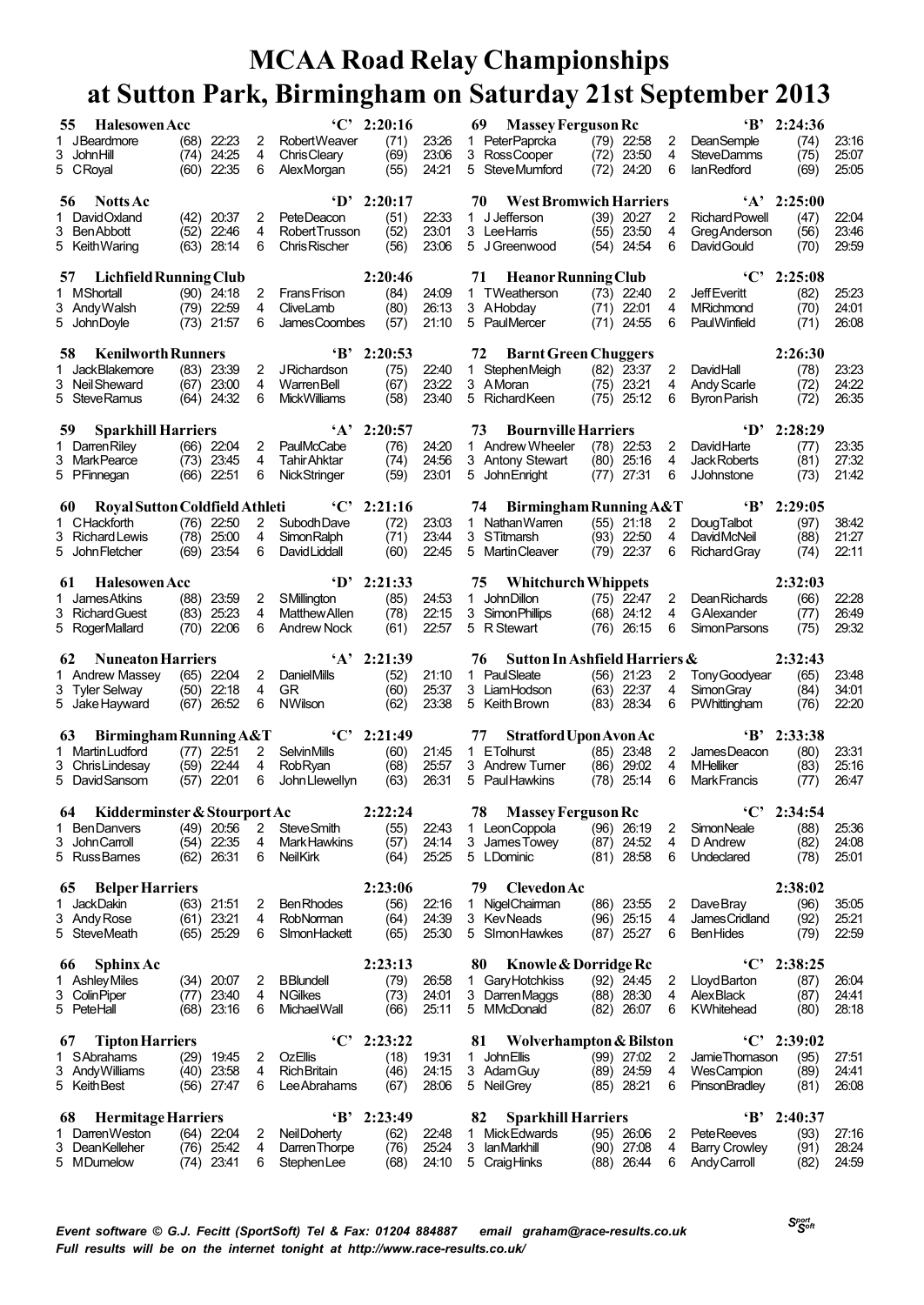| 1.<br>3<br>5 | <b>Centurion Rc</b><br>83.<br>PaulDonnely<br>Lenard Wallace<br>Richard Booth | (91)<br>(85)<br>(84) | 24:33<br>25:47<br>30.35                | 2<br>4<br>6 | <b>CHoughton</b><br><b>NeilWilkes</b><br>KevinMorris | 2:40:43<br>(86)<br>(85)<br>(83) | 24:42<br>26.57<br>28:09 |
|--------------|------------------------------------------------------------------------------|----------------------|----------------------------------------|-------------|------------------------------------------------------|---------------------------------|-------------------------|
|              | Northbrook Athletic Club<br>84                                               |                      |                                        |             | $\mathbf{B}^*$                                       | 2:44:25                         |                         |
| 1<br>3<br>5. | TommyDempsey<br>JBrannigan (95)<br>David Cooper                              | (93)                 | 25:26<br>31:04<br>$(89)$ 27:17         | 2<br>4<br>6 | Spencer Davis<br>SimonJones<br>Kevin Coughlan        | (91)<br>(93)<br>(85)            | 27:08<br>25.59<br>27:31 |
|              | 85 West Bromwich Harriers                                                    |                      |                                        |             | $\mathbf{B}$                                         | 2:45:12                         |                         |
|              |                                                                              |                      |                                        |             |                                                      |                                 |                         |
| 1<br>3<br>5  | Neil Munroe<br>Gary Woodhouse<br>Gary Clifton                                | (91)                 | $(100)$ 27:06<br>$(92)$ 28:02<br>29:02 | 2<br>4<br>6 | Archie Powell<br>David Bratby<br><b>PaulStevens</b>  | (92)<br>(94)<br>(86)            | 26:13<br>28:48<br>26:01 |
|              | 86<br><b>Stratford Upon Avon Ac</b>                                          |                      |                                        |             | $\cdot$ C'                                           | 2:47:12                         |                         |

|    | <b>Non-Counters -</b>          |               |                       |                         |         |       |
|----|--------------------------------|---------------|-----------------------|-------------------------|---------|-------|
|    | Solihull & Small Heath Athleti |               |                       | ʻВ'                     | 2:41:00 |       |
| 1  | PaulLloyd                      | $(89)$ 24:02  | 2                     | G Lawrence              | (83)    | 24:19 |
| 3  | TommyHill                      | (84) 26:19    | $\overline{4}$        | <b>John Cunliffe</b>    | (90)    | 33:21 |
| 5. | <b>ScottDanter</b>             | $(86)$ 25:15  | 6                     | <b>ThomaPerks</b>       | (84)    | 27:44 |
|    | <b>Incomplete Teams:</b>       |               |                       |                         |         |       |
|    | Bristol & West Ac (est. 1882)  |               |                       | ʻВ'                     |         |       |
| 1  | <b>KulaPrzezwansk</b>          | $(46)$ 20:49  | $\overline{2}$        | Andrew Cooke            | (31)    | 19.53 |
|    | 3 Matthew Krelle               | $(24)$ 20:14  | 4                     | RobinLane               | (24)    | 20.52 |
|    | 5 SamuelBedwell                | $(38)$ 24:53  |                       |                         |         |       |
|    | Cannock & Stafford Ac          |               |                       | ʻВ'                     |         |       |
| 1  | JamesMcCann                    | $(44)$ 20:40  | 2                     | Aaron Brown             | (43)    | 21:10 |
|    | 3 AMcCormack                   | $(36)$ 21:00  | 4                     | <b>JamesLake</b>        | (38)    | 22:16 |
|    | 5 Aaron Houseman               | $(39)$ 22:14  |                       |                         |         |       |
|    | Dudley & Stourbridge Harriers  |               |                       |                         |         |       |
| 1  | PaulWaby                       | $(38)$ 20:24  | 2                     | Jordan Smith            | (69)    | 24.57 |
|    | 3 DaveRatcliffe                | $(57)$ 21:23  | 4                     | <b>ScottPalmer</b>      | (53)    | 22:15 |
| 5  | Andy Mason                     | $(53)$ 25:54  |                       |                         |         |       |
|    | Wolverhampton & Bilston        |               |                       | ·n'                     |         |       |
| 1  | <b>Andrew Bave</b>             | $(81)$ 23:15  | 2                     | MattWalton              | (81)    | 24:17 |
|    | 3 Undeclared                   | $(81)$ 26:02  | 4                     | <b>lanHarris</b>        | (86)    | 28:27 |
|    | 5 PaulTabor                    | $(80)$ 26:37  |                       |                         |         |       |
|    | Severn Ac                      |               |                       | ʻВ'                     |         |       |
| 1  | <b>SteveMaguire</b>            | (74) 22:41    | 2                     | lanSmith                | (68)    | 22.40 |
|    | 3 Andy Norman                  | $(65)$ 23.03  | 4                     | DaveLander              | (58)    | 22:13 |
|    | Wolverhampton & Bilston        |               |                       | ٠R,                     |         |       |
| 1  | Dan Vaughan                    | $(71)$ 22:34  | 2                     | Darien Farmer           | (64)    | 22:24 |
|    | 3 TomFisher                    | $(60)$ 22:23  | 4                     | lain Lewis              | (62)    | 24:12 |
|    | Rugby & Northampton Ac         |               |                       | ٠R,                     |         |       |
| 1  | Gary Wallace                   | $(61)$ 21:47  | $\overline{2}$        | MChippington            | (73)    | 24:07 |
|    | 3 Aaron Lincoln                | $(70)$ 24:04  | 4                     | Nathan Smith            | (66)    | 22:39 |
|    |                                |               |                       |                         |         |       |
|    | Birmingham Running A&T         |               |                       | 'D'                     |         |       |
| 1  | <b>SWilkinson</b>              | $(101)$ 27:29 | $\mathbf{2}^{\prime}$ | PBlackwell              | (89)    | 24:32 |
| 3  | Gareth Dixon                   | $(82)$ 22:12  | $\overline{4}$        | Michael Curran          | (79)    | 22.41 |
|    | <b>Hermitage Harriers</b>      |               |                       | 'C'                     |         |       |
| 1  | <b>NickPape</b>                | $(98)$ 26:54  | 2                     | <b>MarkPerry</b>        | (90)    | 25.31 |
| 3  | <b>MattGreen</b>               | $(91)$ 28:45  |                       |                         |         |       |
|    | <b>Telford Ac</b>              |               |                       | $\mathbf{B}$            |         |       |
|    | 1 AshleySlater                 |               |                       | (67) 22:20 2 RickHailey | (67)    | 22.59 |
|    |                                |               |                       |                         |         |       |
|    | <b>Corby Ac</b>                |               |                       |                         |         |       |
| 1  | LMontgomery                    | $(59)$ 21:35  |                       |                         |         |       |
|    | <b>Notts</b> Ac                |               |                       | ٠Ę,                     |         |       |
| 1  | FHessian                       | $(84)$ 23:41  |                       |                         |         |       |
|    | <b>Nuneaton Harriers</b>       |               |                       | ٠в,                     |         |       |
| 1  | <b>AdamMitchel</b>             | $(87)$ 23.57  |                       |                         |         |       |

**TiptonHarriers 'D'** AlanGrice (94) 25:46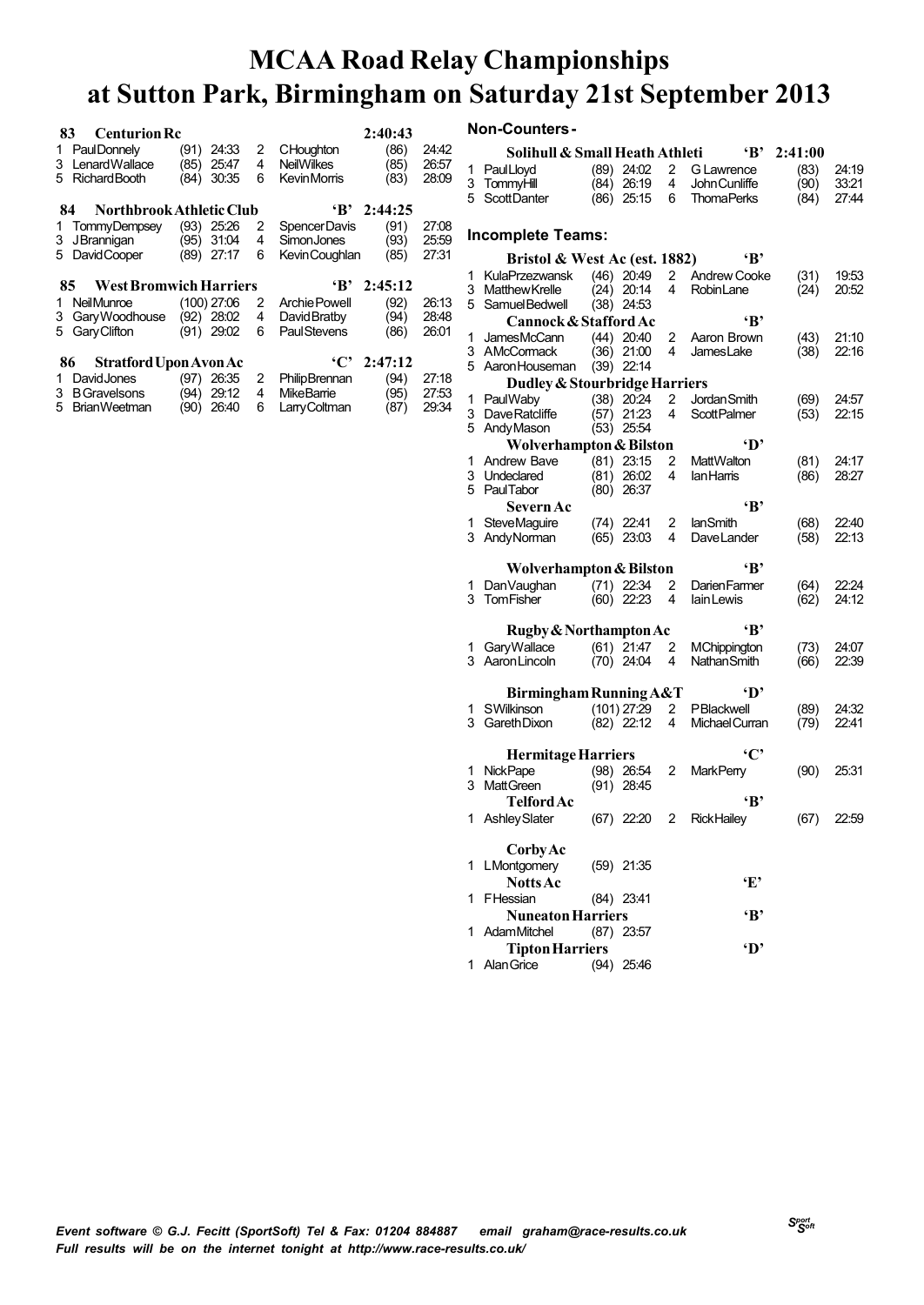|                   | <b>Fastest of all legs</b>      |                                 |        |                | 71 Oz Ellis                                  | Tipton Har                  | C      | 19:31          |
|-------------------|---------------------------------|---------------------------------|--------|----------------|----------------------------------------------|-----------------------------|--------|----------------|
| 1                 | Philip Wylie                    | Bristol &                       | Α      | 17:44          | 72 Douglas Musson                            | Notts Ac                    | A      | 19:32          |
| 2                 | Ben Livesey                     | <b>Birchfield</b>               | A      | 17:52          | Joe Rainsford<br>$=$                         | Heanor Run                  | A      | 19:32          |
| 3                 | Robert Galt                     | Stroud & D                      |        | 17:55          | Dan Beier<br>$=$                             | <b>Tipton Har</b>           | B      | 19:32          |
| 4                 | James Mee                       | Heanor Run                      | Α      | 17:57          | <b>B</b> Halliwell<br>75                     | Stroud & D                  |        | 19:34          |
| $=$               | Alistair Watson                 | Notts Ac                        | A      | 17:57          | J Perkins<br>$\equiv$                        | Notts Ac                    | B      | 19:34          |
| 6                 | <b>Toby Spencer</b>             | Coventry G                      | Α      | 17:59          | 77 Patrick Roddy                             | Kenilworth                  | A      | 19:36          |
| 7                 | Matthew Lole                    | Coventry G                      | Α      | 18:00          | 78<br>Jamie Langley                          | Leamington                  |        | 19:37          |
| 8                 | Aaron Scott                     | Notts Ac                        | A      | 18:01          | $\equiv$<br>Paul Andrew                      | Kenilworth                  | A      | 19:37          |
| 9                 | Ross Jones                      | Wolverhamp                      | Α      | 18:04          | 80<br>Chris Ashford                          | Birmingham                  | A      | 19:38          |
|                   | 10 Daniel Studley               | Bristol &                       | Α      | 18:07          | 81<br>Stephen Mears                          | Charnwood                   |        | 19:39          |
|                   | 11 Ian Williams                 | Tipton Har                      | A      | 18:08          | 82 Simon Allen                               | Owls Ac Le                  | B      | 19:41          |
|                   | 12 M Williams                   | Tipton Har                      | Α      | 18:14          | 83 Adam Speake                               | Bristol &                   | A      | 19:42          |
|                   | 13 Rhys Park                    | Cheltenham                      | Α      | 18:15          | 84 Alex Benfield                             | <b>Burton Ac</b>            |        | 19:43          |
|                   | 14 S Mitchell                   | Bristol &                       | A      | 18:17<br>18:18 | David Sheldon<br>$\equiv$                    | City Of St                  | A      | 19:43<br>19:44 |
| $\equiv$          | 15 Benjamin Jones               | Coventry G                      | Α<br>Α | 18:18          | 86 Phil Beastall<br>S Abrahams<br>87         | Cheltenham                  | A<br>С | 19:45          |
|                   | Stephen Emery<br>17 Tim Hartley | Coventry G<br>Notts Ac          | A      | 18:23          | 88 A Robinson                                | Tipton Har<br>Harborough    |        | 19:46          |
|                   | 18 Dale Annable                 | Heanor Run                      | Α      | 18:24          | Darren Jordan<br>$=$                         | Cheltenham                  | A      | 19:46          |
|                   | 19 Stuart Spencer               | Notts Ac                        | Α      | 18:25          | Jake Boat<br>$=$                             | Owls Ac Le                  | A      | 19:46          |
|                   | 20 C Perrin                     | Cannock &                       | A      | 18:29          | <b>Chris Perez</b><br>91.                    | Rugby & No                  | A      | 19:48          |
| $=$               | C Rainsford                     | Heanor Run                      | A      | 18:29          | 92 Richard White                             | Halesowen                   | A      | 19:49          |
|                   | 22 Andrew Peat                  | <b>Birchfield</b>               | Α      | 18:31          | Robert Smith<br>$=$                          | Notts Ac                    | B      | 19:49          |
|                   | 23 Stuart King                  | Heanor Run                      | A      | 18:32          | 94 Philip Wolfe                              | Cannock &                   | Α      | 19:50          |
|                   | 24 Matthew Withey               | Stroud & D                      |        | 18:38          | $\equiv$<br>James Trollope                   | Birchfield                  | A      | 19:50          |
|                   | 25 Daniel Hallam                | Owls Ac Le                      | A      | 18:40          | Gareth Cadd<br>=                             | <b>Bournville</b>           | B      | 19:50          |
|                   | 26 Alex Carter                  | Team Bath                       |        | 18:42          | 97 Andrew Cooke                              | Bristol &                   | B      | 19:53          |
|                   | 27 Tom Russell                  | Stroud & D                      |        | 18:44          | Chris Carter<br>$=$                          | Telford Ac                  | A      | 19:53          |
|                   | 28 Oliver Mott                  | Bristol &                       | Α      | 18:45          | Chris Sharp<br>Ξ                             | Knowle & D                  | A      | 19:53          |
|                   | 29 Rob Keal                     | Notts Ac                        | A      | 18:46          | 100 L Hendricken                             | City Of St                  | A      | 19:55          |
| $=$               | John Parker                     | Cheltenham                      | A      | 18:46          | Martin Lewis<br>=                            | Charnwood                   |        | 19:55          |
|                   | 31 Eddie Highton                | Owls Ac Le                      | Α      | 18:49          | 102 Paddy Clark                              | Notts Ac                    | B      | 19:56          |
|                   | 32 Ashley Sabin                 | Leicester                       |        | 18:51          | $= R$ Forsbrook                              | Cheltenham                  | B      | 19:56          |
|                   | 33 Luke Vine                    | Tipton Har                      | A      | 18:52          | 104 Anthony Bailey                           | Cheltenham                  | A      | 20:01          |
|                   | 34 Osmana Omer                  | <b>Birchfield</b>               | Α      | 18:53          | William New<br>$=$                           | Cheltenham                  | A      | 20:01          |
|                   | 35 W Christofi                  | Bristol &                       | A      | 18:55          | 106 Steve Long                               | Notts Ac                    | B      | 20:03          |
|                   | 36 S Duffy                      | City Of St                      | Α      | 18:57          | $\equiv$<br>Tim Holling                      | Heanor Run                  | B      | 20:03          |
|                   | 37 D Robinson<br>38 Ben Gamble  | Birmingham                      | Α<br>A | 18:58<br>18:59 | =<br>lan Botheroyd<br>109 Daniel Jones       | Rugby & No                  | A      | 20:03<br>20:04 |
| $=$               | <b>Andrew Savery</b>            | <b>Tipton Har</b><br>Leamington |        | 18:59          | Max Parker<br>=                              | Team Bath<br>Halesowen      | A      | 20:04          |
|                   | 40 Alistair Smith               | Coventry G                      | В      | 19:01          | 111 E Abdelrahman                            | <b>Birchfield</b>           | A      | 20:06          |
| $=$               | Phillip Wilson                  | <b>Tipton Har</b>               | A      | 19:01          | Dean Parker<br>$\qquad \qquad =$             | <b>Bournville</b>           | A      | 20:06          |
|                   | 42 Nigel Stirk                  | Tipton Har                      | Α      | 19:02          | M Williams<br>$=$                            | Notts Ac                    | B      | 20:06          |
|                   | 43 Ewen Malloch                 | Team Bath                       |        | 19:04          | Daniel Cleary<br>$=$                         | Halesowen                   | A      | 20:06          |
|                   | 44 O Langford                   | City Of St                      | Α      | 19:05          | = David Coales                               | Team Bath                   |        | 20:06          |
| $=$               | David Green                     | Kettering                       |        | 19:05          | 116 Ashley Miles                             | Sphinx Ac                   |        | 20:07          |
|                   | 46 Liam Roberts                 | <b>Tipton Har</b>               | B      | 19:06          | 117 Ben Topley                               | <b>Birchfield</b>           | B      | 20:09          |
|                   | 47 Richard Taylor               | Coventry G                      | A      | 19:07          | Chris Tarren<br>$=$                          | <b>Bournville</b>           | Α      | 20:09          |
| $\qquad \qquad =$ | Thomas Bell                     | Owls Ac Le                      | A      | 19:07          | 119 Namir Batavia                            | Coventry G                  | B      | 20:10          |
| =                 | Harvey Speed                    | Coventry G                      | Α      | 19:07          | M Costante<br>=                              | Notts Ac                    | B      | 20:10          |
| 50                | James Latham                    | Burton Ac                       |        | 19:09          | =                                            | Thomas Madden<br>Coventry G | B      | 20:10          |
| $\qquad \qquad =$ | Mark Powell                     | Heanor Run                      | A      | 19:09          | 122 Joseph Read                              | Knowle & D                  | A      | 20:11          |
|                   | 52 O Harradence                 | Royal Sutt                      | Α      | 19:10          | 123 C Fullerton                              | Tipton Har                  | B      | 20:12          |
| $\equiv$          | Nick Corker                     | <b>Royal Sutt</b>               | A      | 19:10          | $=$<br>Cory Parker                           | <b>Burton Ac</b>            |        | 20:12          |
|                   | 54 M Hawcroft                   | <b>Bromsgrove</b>               | Α      | 19:12          | F Tremblay<br>=                              | Royal Sutt                  | A      | 20:12          |
|                   | 55 Tom Mahon                    | Owls Ac Le                      | B      | 19:13          | 126 Matthew Krelle                           | Bristol &                   | B      | 20:14          |
| 56                | Dan Allison                     | Leicester                       |        | 19:14          | 127 Tom O'Mara                               | Heanor Run                  | B      | 20:15          |
|                   | 57 Paul Miles                   | Owls Ac Le                      | A      | 19:15          | 128 D Kesterton                              | Halesowen                   | B      | 20:16          |
| $=$               | Orlando Corea                   | <b>Bournville</b>               | Α      | 19:15          | 129 R Bayliss                                | <b>Bournville</b>           | A      | 20:17          |
| $\equiv$          | Matt Adcock<br>60 R Simkiss     | Hermitage<br>Kenilworth         | A<br>A | 19:15<br>19:16 | 130 Mark Hadley                              | Halesowen                   | A      | 20:19<br>20:19 |
|                   |                                 | Severn Ac                       | Α      | 19:17          | Roger Mullins<br>=<br><b>M</b> Matthews<br>= | Cheltenham                  | B      | 20:19          |
|                   | 61 Harry Bishop<br>62 Mark Ince | Birmingham                      | A      | 19:18          | 133 Shane Rice                               | Birmingham<br>Heanor Run    | Α<br>B | 20:20          |
|                   | 63 Anupam Das                   | Team Bath                       |        | 19:19          | <b>Tom Meakin</b><br>=                       | Owls Ac Le                  | B      | 20:20          |
|                   | 64 M Bickerstaff                | Heanor Run                      | B      | 19:22          | M Blundell<br>Ξ                              | Cannock &                   | Α      | 20:20          |
|                   | 65 M Poynton                    | Leicester                       |        | 19:23          | Callum Dillon<br>=                           | City Of St                  | B      | 20:20          |
|                   | 66 Josh Norman                  | Owls Ac Le                      | A      | 19:26          | 137 Jonny Monk                               | Leicester                   |        | 20:22          |
|                   | 67 Alex Brecker                 | City Of St                      | Α      | 19:28          | 138 J Barnes                                 | Cheltenham                  | B      | 20:23          |
| $\equiv$          | Chris Rimmer                    | <b>Telford Ac</b>               | Α      | 19:28          | $=$<br>Paul Thompson                         | <b>Bournville</b>           | A      | 20:23          |
|                   | 69 Richard Burman               | Coventry G                      | В      | 19:30          | Sam Chatwin<br>=                             | <b>Bournville</b>           | A      | 20:23          |
| $=$               | James Perrin                    | Cannock &                       | Α      | 19:30          | 141 Paul Waby                                | Dudley & S                  |        | 20:24          |

*Event software © G.J. Fecitt (SportSoft) Tel & Fax: 01204 884887 email graham@race-results.co.uk Full results will be on the internet tonight at http://www.race-results.co.uk/*

*Sport Soft*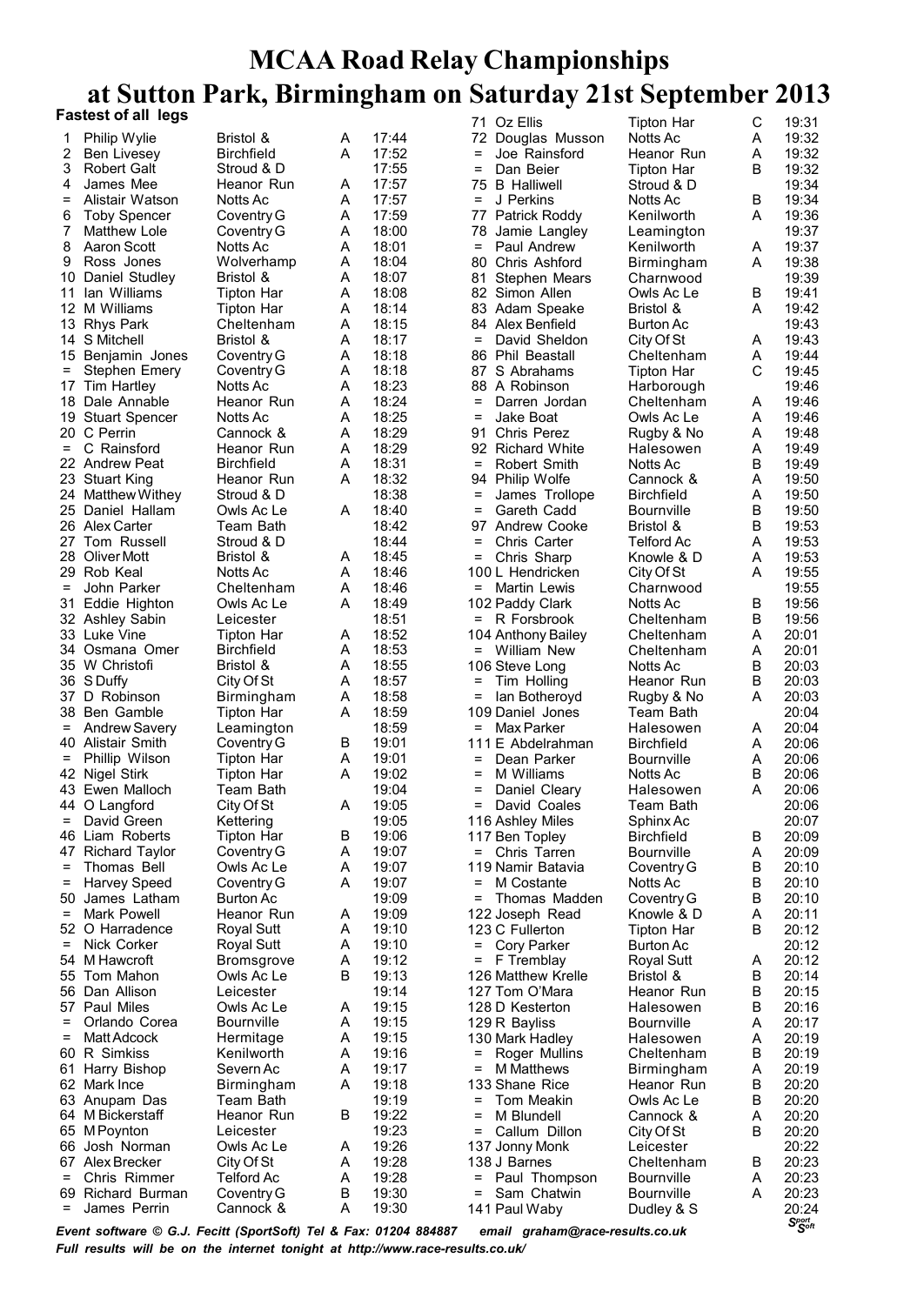| $=$      | Tom Dudden                                                       | Team Bath         |   | 20:24          |                    | 213 A Blackburn                 | Severn Ac         | Α      | 21:20                         |
|----------|------------------------------------------------------------------|-------------------|---|----------------|--------------------|---------------------------------|-------------------|--------|-------------------------------|
| $\equiv$ | <b>Jack Villette</b>                                             | Coventry G        | в | 20:24          |                    | 214 Stuart Wallace              | Notts Ac          | C      | 21:22                         |
|          | 144 Robert Male                                                  | Rugby & No        | Α | 20:25          |                    | 215 Dave Ratcliffe              | Dudley & S        |        | 21:23                         |
| $=$      | <b>B</b> Hallett                                                 | City Of St        | В | 20:25          | $=$                | Paul Sleate                     | Sutton In         |        | 21:23                         |
|          | 146 J Jefferson                                                  | West Bromw        | Α | 20:27          | $=$                | Mark Crofts                     | Charnwood         |        | 21:23                         |
|          | 147 Zack Nolan                                                   | Solihull &        | A | 20:28          | =                  | lain Devlin                     | Cheltenham        | С      | 21:23                         |
|          | = Chris Wood                                                     | Silson Jog        |   | 20:28          |                    | 219 J Coleshaw                  | Notts Ac          | C      | 21:24                         |
|          | 149 J Millington                                                 | <b>Tipton Har</b> | В | 20:29          |                    | = David Long                    | Royal Sutt        | Α      | 21:24                         |
|          | 150 C Collins                                                    | Bournville        | В | 20:30          |                    | 221 Peter Matthews              | Kenilworth        | Α      | 21:25                         |
|          | 151 Theo Blundell                                                | <b>Birchfield</b> | В | 20:32          |                    | 222 James Collins               | <b>Bournville</b> | B      | 21:26                         |
|          | 152 Richard Lomas                                                | Bromsgrove        | A | 20:33          | $=$ $\blacksquare$ | Mike Mansfield                  | Gloucester        |        | 21:26                         |
|          | 153 Thomas Phelps                                                | Silson Jog        |   | 20:35          |                    | 224 David McNeil                | Birmingham        | В      | 21:27                         |
|          | 154 Marc Turner                                                  | Halesowen         | Α | 20:36          | $=$                | <b>Stuart Pearson</b>           | <b>Bournville</b> | C      | 21:27                         |
| $=$      | <b>Ben Griffiths</b>                                             | <b>Birchfield</b> | A | 20:36          | $=$                | Joe Smith                       | Bromsgrove        | A      | 21:27                         |
|          | 156 Matt Atkins                                                  | Severn Ac         | Α | 20:37          |                    | 227 William Clapp               | Harborough        |        | 21:28                         |
| $=$      | David Oxland                                                     | Notts Ac          | D | 20:37          |                    | 228 Dan Brazier                 | Wolverhamp        | Α      | 21:31                         |
| =        | Tom Lupton                                                       | Charnwood         |   | 20:37          | $=$                | P Maddocks                      | Leicester         |        | 21:31                         |
| Ξ.       | Andrew Kaighin                                                   | Cheltenham        | В | 20:37          | =                  | <b>Kirk Giles</b>               | Knowle & D        | Α      | 21:31                         |
|          | 160 Andrew Norton                                                | Notts Ac          | C | 20:38          | $=$                | <b>Stuart McCaw</b>             | <b>Royal Sutt</b> | B      | 21:31                         |
|          | 161 Ben Plummer                                                  | <b>Barrow Run</b> |   | 20:39          |                    | 232 Simon Lanckham              | <b>Bromsgrove</b> | Α      | 21:32                         |
| $=$      | Russell Barron                                                   | Stafford H        |   | 20:39          |                    | 233 James Barker                | Notts Ac          | С      | 21:33                         |
|          | 163 Nathan Smith                                                 | Gloucester        |   | 20:40          | Ξ.                 | Chris Grimley                   | Birmingham        | Α      | 21:33                         |
| $=$      | James McCann                                                     | Cannock &         | В | 20:40          |                    | 235 L Montgomery                |                   |        | 21:35                         |
|          |                                                                  |                   |   |                |                    |                                 | Corby Ac          |        |                               |
|          | 165 Paul Lester                                                  | Cannock &         | Α | 20:44<br>20:47 | $=$                | Mike Gray                       | Cheltenham        | В      | 21:35                         |
|          | 166 Craig Pearson                                                | Cannock &         | Α |                |                    | 237 Mark Appleton               | Bromsgrove        | A      | 21:37                         |
|          | 167 D Mladenovic                                                 | Solihull &        | Α | 20:48          |                    | 238 Tom Randles                 | Gloucester        |        | 21:39                         |
| $=$      | Steven Brookes                                                   | Tipton Har        | B | 20:48          |                    | 239 Lee Perkins                 | Heanor Run        | В      | 21:40                         |
|          | 169 Matthew Driver                                               | Harborough        |   | 20:49          | $=$                | J Toddington                    | Wolverhamp        | Α      | 21:40                         |
| $=$      | Dave Turvey                                                      | Halesowen         | В | 20:49          |                    | 241 Paul Davey                  | Royal Sutt        | В      | 21:41                         |
| =        | KulaPrzezwansk                                                   | Bristol &         | B | 20:49          |                    | = Chris Taylor                  | Royal Sutt        | Α      | 21:41                         |
| $=$      | <b>Matthew Butler</b>                                            | Leamington        |   | 20:49          |                    | 243 J Johnstone                 | <b>Bournville</b> | D      | 21:42                         |
| $=$      | Sean Rose                                                        | <b>Bournville</b> | В | 20:49          |                    | 244 Danny Tolhurst              | Stratford         | Α      | 21:43                         |
| =        | Stephen Page                                                     | Kenilworth        | Α | 20:49          | $=$                | Darren Hale                     | Bromsgrove        | В      | 21:43                         |
|          | 175 Dave Rantell                                                 | Cheltenham        | В | 20:50          |                    | 246 J Randell                   | Knowle & D        | A      | 21:44                         |
|          | = Tim Doran                                                      | Charnwood         |   | 20:50          |                    | = Tom Holden                    | Tipton Har        | B      | 21:44                         |
|          | 177 Michael Dymond                                               | Birmingham        | Α | 20:51          |                    | 248 Matt Hillier                | Barrow Run        |        | 21:45                         |
|          | 178 Robin Lane                                                   | Bristol &         | В | 20:52          | $=$                | Steve Vaughan                   | Stafford H        |        | 21:45                         |
| Ξ.       | <b>Bill Speake</b>                                               | Notts Ac          | C | 20:52          | =                  | Selvin Mills                    | <b>Birmingham</b> | C      | 21:45                         |
|          | 180 Hywel Davies                                                 | Rugby & No        | Α | 20:53          |                    | 251 Gary Wallace                | Rugby & No        | В      | 21:47                         |
|          | 181 Elliot Prince                                                | Cheltenham        | С | 20:54          |                    | 252 Dean Hickin                 | Hermitage         | A      | 21:48                         |
|          | 182 Luke Robinson                                                | Rugby & No        | Α | 20:55          |                    | 253 David Edwards               | Kettering         |        | 21:50                         |
|          | 183 T Hendricken                                                 | City Of St        | A | 20:56          |                    | 254 D Gresswell                 | Gloucester        |        | 21:51                         |
| $=$      | <b>Ben Danvers</b>                                               | Kiddermins        |   | 20:56          | $=$                | Jack Dakin                      | Belper Har        |        | 21:51                         |
| =        | Mark Keeling                                                     | Severn Ac         | Α | 20:56          | $=$                | Nathan Sabin                    | Stafford H        |        | 21:51                         |
| $\equiv$ | Steve Ward                                                       | Wolverhamp        | A | 20:56          | $=$                | Dave Aubrey                     | Cheltenham        | C      | 21:51                         |
|          | 187 Paul Terleski                                                | Royal Sutt        | Α | 20:57          |                    | 258 Stephen Milner              | Rugby & No        | Α      | 21:54                         |
|          | 188 A McCormack                                                  | Cannock &         | В | 21:00          |                    | 259 Jonathan Male               | Barrow Run        |        | 21:56                         |
|          | 189 James Rose                                                   | Severn Ac         | Α | 21:01          |                    | = Paul Bosson                   | Stafford H        |        | 21:56                         |
| $=$      | Kyran Hale                                                       | Severn Ac         | Α | 21:01          |                    | 261 John Doyle                  | Lichfield         |        | 21:57                         |
|          | 191 G Robinson                                                   | Stroud & D        |   | 21:02          |                    | = Steven Turvey                 | Northbrook        | Α      | 21:57                         |
|          | 192 David Almond                                                 | Northbrook        | Α | 21:03          |                    | 263 Bradlee Tod                 | <b>Bournville</b> | В      | 21:58                         |
| $=$      | James Baird                                                      | Halesowen         | В | 21:03          |                    | 264 David Sansom                | Birmingham        | С      | 22:01                         |
|          | 194 Gordy Smith                                                  | <b>Burton Ac</b>  |   | 21:04          | =                  | A Hobday                        | Heanor Run        | C      | 22:01                         |
|          | 195 Shaun Coulton                                                | Hermitage         | Α | 21:05          | =                  | <b>Colin McAuley</b>            | Royal Sutt        | B      | 22:01                         |
|          | 196 Eoin Corr                                                    | Solihull &        | Α | 21:06          |                    | 267 Chris McMillan              | Owls Ac Le        | B      | 22:03                         |
|          | = N Hazelwood                                                    | Halesowen         | Α | 21:06          |                    | 268 Richard Powell              | West Bromw        | Α      | 22:04                         |
|          | 198 R Simpson                                                    | <b>Royal Sutt</b> | В | 21:07          | =                  | Darren Weston                   | Hermitage         | В      | 22:04                         |
|          | 199 Jamie Davies                                                 | Telford Ac        | Α | 21:08          | Ξ                  | <b>Andrew Massey</b>            | Nuneaton H        | Α      | 22:04                         |
|          | 200 Aaron Brown                                                  | Cannock &         | В | 21:10          | =                  | Darren Riley                    | Sparkhill         | A      | 22:04                         |
| $=$      | Daniel Mills                                                     | Nuneaton H        | Α | 21:10          | =                  | Mark Bridgwood                  | Stafford H        |        | 22:04                         |
| =        | James Coombes                                                    | Lichfield         |   | 21:10          |                    | 273 Matthew Giles               | <b>Telford Ac</b> | A      | 22:05                         |
|          |                                                                  |                   |   | 21:12          |                    |                                 |                   |        | 22:05                         |
|          | 203 Rob Deakin                                                   | <b>Birchfield</b> | В |                | =                  | Wayne Vickers                   | Stratford         | Α<br>Α |                               |
|          | = Ashley Ross                                                    | <b>Bromsgrove</b> | Α | 21:12          | =                  | Craig Hinds                     | Hermitage         |        | 22:05                         |
|          | 205 Lewis Hayes                                                  | Kettering         |   | 21:13          |                    | 276 Roger Mallard               | Halesowen         | D      | 22:06                         |
|          | = David Clarke                                                   | Massey Fer        | A | 21:13          |                    | 277 Jason Lavine                | Hermitage         | Α      | 22:08                         |
|          | 207 Guy Allen                                                    | Leamington        |   | 21:14          | =                  | S Hopkins                       | <b>Bournville</b> | B      | 22:08                         |
|          | 208 Matthew Meckin                                               | <b>Bromsgrove</b> | В | 21:15          | Ξ.                 | Steven Howes                    | Solihull &        | Α      | 22:08                         |
|          | 209 Stuart Baird                                                 | Coventry G        | В | 21:16          |                    | 280 Jed Hayes                   | Kettering         |        | 22:09                         |
| Ξ        | <b>Matthew Doyle</b>                                             | Stroud & D        |   | 21:16          | =                  | J Nicholson                     | Massey Fer        | A      | 22:09                         |
| =        | Joseph Philips                                                   | Halesowen         | В | 21:16          |                    | 282 Andy Hart                   | Leicester         |        | 22:10                         |
|          | 212 Nathan Warren                                                | Birmingham        | В | 21:18          |                    | 283 Chris Neil                  | Barrow Run        |        | 22:11                         |
|          | Event software © G.J. Fecitt (SportSoft) Tel & Fax: 01204 884887 |                   |   |                |                    | email araham@race-results.co.uk |                   |        | $S_{\mathcal{S}^{opt}}^{pot}$ |

*Event software © G.J. Fecitt (SportSoft) Tel & Fax: 01204 884887 email graham@race-results.co.uk Full results will be on the internet tonight at http://www.race-results.co.uk/*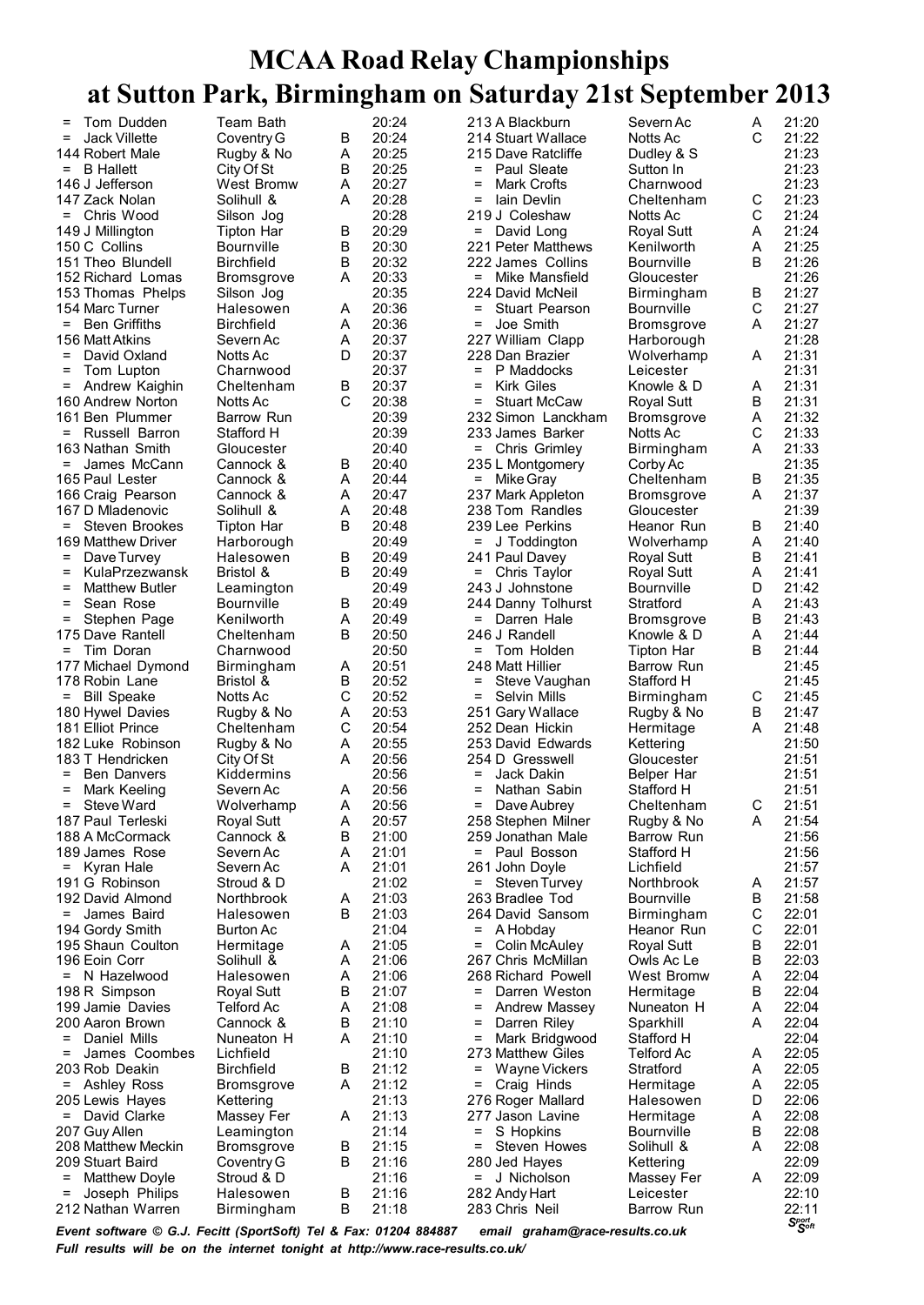| =        | <b>Richard Gray</b>                                              | Birmingham              | B      | 22:11 |                    | 355 James Wilkinson             | Cheltenham                      | C      | 22:57                       |
|----------|------------------------------------------------------------------|-------------------------|--------|-------|--------------------|---------------------------------|---------------------------------|--------|-----------------------------|
| $\equiv$ | Darren Wilson                                                    | Hermitage               | A      | 22:11 |                    | = Andrew Nock                   | Halesowen                       | D      | 22:57                       |
|          | 286 David Ramus                                                  | Kenilworth              | Α      | 22:12 |                    | 357 Peter Paprcka               | Massey Fer                      | B      | 22:58                       |
| $=$      | Gareth Dixon                                                     | Birmingham              | D      | 22:12 |                    | 358 Andy Walsh                  | Lichfield                       |        | 22:59                       |
|          | 288 Dave Lander                                                  | Severn Ac               | В      | 22:13 | $=$                | Ben Hides                       | Clevedon A                      |        | 22:59                       |
|          | 289 Nick Thomas                                                  | Telford Ac              | Α      | 22:14 | Ξ                  | C HarlanMarks                   | Bournville                      | C      | 22:59                       |
| $=$      | Aaron Houseman                                                   | Cannock &               | В      | 22:14 | $=$                | <b>Rick Hailey</b>              | <b>Telford Ac</b>               | B      | 22:59                       |
| $=$      | Sam Garmson                                                      | Telford Ac              | Α      | 22:14 | $=$                | <b>Richard Davies</b>           | Silson Jog                      |        | 22:59                       |
| $\equiv$ | D Washington                                                     | City Of St              | В      | 22:14 |                    | 363 Neil Sheward                | Kenilworth                      | B      | 23:00                       |
| $\equiv$ | G McCaugherty                                                    | Cheltenham              | C      | 22:14 |                    | 364 Robert Trusson              | Notts Ac                        | D      | 23:01                       |
|          | 294 Scott Palmer                                                 | Dudley & S              |        | 22:15 | $=$ $\blacksquare$ | Nick Stringer                   | Sparkhill                       | Α      | 23:01                       |
| $\equiv$ | Matthew Allen                                                    | Halesowen               | D      | 22:15 |                    | 366 Subodh Dave                 | Royal Sutt                      | C      | 23:03                       |
|          | 296 James Lake                                                   | Cannock &               | B      | 22:16 | =                  | Andy Norman                     | Severn Ac                       | B      | 23:03                       |
| $=$      | Ben Rhodes                                                       | Belper Har              |        | 22:16 |                    | 368 Kieran Tursner              | Stratford                       | А      | 23:04                       |
|          | 298 A Parkin                                                     | Charnwood               |        | 22:17 |                    | 369 Eoin O'Flynn                | Leamington                      |        | 23:05                       |
| $=$      | M Wagstaffe                                                      | Burton Ac               |        | 22:17 | $=$                | <b>Russell Davies</b>           | Knowle & D                      | B      | 23:05                       |
|          | 300 Tyler Selway                                                 | Nuneaton H              | Α      | 22:18 |                    | 371 Chris Rischer               | Notts Ac                        | D      | 23:06                       |
| $\equiv$ | M Stewart                                                        | Kettering               |        | 22:18 | =                  | Chris Cleary                    | Halesowen                       | C      | 23:06                       |
| $\equiv$ | Matt Evans                                                       | Cheltenham              | С      | 22:18 | $=$                | Craig Bower                     | Leamington                      |        | 23:06                       |
|          | 303 Luke Ingram                                                  | Owls Ac Le              | B      | 22:19 |                    | 374 Rob Ambrose                 | Knowle & D                      | B      | 23:09                       |
|          | = Alex Parker                                                    | Birchfield              | B      | 22:19 |                    | 375 Jamie Dancyger              | <b>Bromsgrove</b>               | B      | 23:10                       |
|          | 305 Liam Kirk                                                    | Kettering               |        | 22:20 |                    | 376 R Dobedoe                   | Stratford                       | Α      | 23:11                       |
|          | = Ashley Slater                                                  | <b>Telford Ac</b>       | В      | 22:20 |                    | = David Bratt                   | City Of St                      | B      | 23:11                       |
| $=$      |                                                                  |                         |        | 22:20 |                    |                                 |                                 | B      | 23:15                       |
|          | P Whittingham<br>308 T Roesler                                   | Sutton In<br>Knowle & D | Α      | 22:21 | $=$                | 378 Carl Hughes<br>O Kirkland   | Heanor Run<br><b>Bournville</b> | C      | 23:15                       |
|          |                                                                  |                         |        |       |                    |                                 |                                 |        |                             |
|          | = Ian Scarrott                                                   | <b>Barrow Run</b>       |        | 22:21 | $=$                | Andrew Bave                     | Wolverhamp                      | D      | 23:15                       |
|          | 310 John Danahay                                                 | City Of St              | В      | 22:22 |                    | 381 Matthew Taylor              | Harborough                      |        | 23:16                       |
|          | 311 Tom Fisher                                                   | Wolverhamp              | В      | 22:23 | $=$                | Pete Hall                       | Sphinx Ac                       |        | 23:16                       |
|          | $=$ J Beardmore                                                  | Halesowen               | С      | 22:23 | $=$                | Dean Semple                     | Massey Fer                      | B      | 23:16                       |
|          | 313 Darien Farmer                                                | Wolverhamp              | В      | 22:24 |                    | 384 Peter Fellows               | Northbrook                      | A      | 23:20                       |
| $=$      | Simon Brown                                                      | Massey Fer              | A      | 22:24 |                    | 385 Andy Rose                   | Belper Har                      |        | 23:21                       |
|          | 315 Richard Dixon                                                | Knowle & D              | B      | 22:25 |                    | $=$ A Moran                     | <b>Barnt Gree</b>               |        | 23:21                       |
|          | 316 Dean Richards                                                | Whitchurch              |        | 22:28 |                    | 387 Warren Bell                 | Kenilworth                      | B      | 23:22                       |
|          | 317 R Carpenter                                                  | Wolverhamp              | A      | 22:30 | =                  | <b>Matthew Slater</b>           | <b>Bournville</b>               | C      | 23:22                       |
|          | 318 Thomas Grimley                                               | Massey Fer              | Α      | 22:32 |                    | 389 David Hall                  | <b>Barnt Gree</b>               |        | 23:23                       |
|          | = Carl Voisey                                                    | Owls Ac Le              | В      | 22:32 |                    | 390 Stewart Shears              | Silson Jog                      |        | 23:24                       |
|          | 320 Pete Deacon                                                  | Notts Ac                | D      | 22:33 |                    | 391 Daniel Taylor               | Harborough                      |        | 23:26                       |
|          | 321 Dan Vaughan                                                  | Wolverhamp              | В      | 22:34 |                    | = Robert Weaver                 | Halesowen                       | C      | 23:26                       |
| $=$      | Mark Rickards                                                    | Royal Sutt              | В      | 22:34 |                    | 393 Harry Redford               | Massey Fer                      | Α      | 23:29                       |
|          | 323 C Royal                                                      | Halesowen               | C      | 22:35 |                    | 394 James Deacon                | Stratford                       | В      | 23:31                       |
| =        | Sam Crutchley                                                    | Halesowen               | В      | 22:35 |                    | 395 David Harte                 | Bournville                      | D      | 23:35                       |
| $\equiv$ | John Carroll                                                     | Kiddermins              |        | 22:35 |                    | 396 Stephen Meigh               | <b>Barnt Gree</b>               |        | 23:37                       |
|          | 326 Paul Baker                                                   | Knowle & D              | В      | 22:36 |                    | 397 N Wilson                    | Nuneaton H                      | Α      | 23:38                       |
|          | = Chris Brookes                                                  | Wolverhamp              | A      | 22:36 |                    | = Chris Warren                  | <b>Bromsgrove</b>               | В      | 23:38                       |
|          | 328 Liam Hodson                                                  | Sutton In               |        | 22:37 |                    | 399 Paul Gorman                 | <b>Bournville</b>               | C      | 23:39                       |
| =        | <b>Martin Cleaver</b>                                            | Birmingham              | В      | 22:37 | =                  | Jack Blakemore                  | Kenilworth                      | B      | 23:39                       |
|          | 330 Nathan Smith                                                 | Rugby & No              | В      | 22:39 |                    | 401 Colin Piper                 | Sphinx Ac                       |        | 23:40                       |
|          | 331 J Richardson                                                 | Kenilworth              | В      | 22:40 | =                  | Mark Baker                      | Northbrook                      | Α      | 23:40                       |
| $=$      | T Weatherson                                                     | Heanor Run              | C      | 22:40 | =                  | Mick Williams                   | Kenilworth                      | В      | 23:40                       |
| $=$      | lan Smith                                                        | Severn Ac               | В      | 22:40 |                    | 404 M Dumelow                   | Hermitage                       | В      | 23:41                       |
|          | 334 Michael Curran                                               | Birmingham              | D      | 22:41 |                    | $=$ F Hessian                   | Notts Ac                        | Е      | 23:41                       |
| $=$      | Steve Maguire                                                    | Severn Ac               | В      | 22:41 |                    | 406 Simon Ralph                 | <b>Royal Sutt</b>               | C      | 23:44                       |
|          | 336 Steve Smith                                                  | Kiddermins              |        | 22:43 | =                  | Jon Hammond                     | <b>Bournville</b>               | С      | 23:44                       |
|          | 337 David Conway                                                 | Massey Fer              | Α      | 22:44 |                    | 408 Mark Pearce                 | Sparkhill                       | Α      | 23:45                       |
|          | = Chris Lindesay                                                 | Birmingham              | С      | 22:44 |                    | 409 Greg Anderson               | West Bromw                      | A      | 23:46                       |
|          | 339 David Liddall                                                | Royal Sutt              | С      | 22:45 | Ξ.                 | Mark Newman                     | Stratford                       | Α      | 23:46                       |
| =        | Chris Morgan                                                     | Knowle & D              | Α      | 22:45 |                    | 411 E Tolhurst                  | Stratford                       | В      | 23:48                       |
|          | 341 Ben Abbott                                                   | Notts Ac                | D      | 22:46 |                    | = Tony Goodyear                 | Sutton In                       |        | 23:48                       |
|          | 342 John Dillon                                                  | Whitchurch              |        | 22:47 |                    | 413 Lee Harris                  | West Bromw                      | Α      | 23:50                       |
|          |                                                                  |                         |        | 22:48 |                    |                                 |                                 |        | 23:50                       |
|          | 343 Neil Doherty                                                 | Hermitage               | В<br>C |       | =                  | Ross Cooper                     | Massey Fer                      | В<br>C |                             |
|          | 344 C Hackforth                                                  | Royal Sutt              |        | 22:50 |                    | 415 John Fletcher               | Royal Sutt                      |        | 23:54                       |
|          | $=$ S Titmarsh                                                   | Birmingham              | В      | 22:50 |                    | 416 Nigel Chairman              | Clevedon A                      |        | 23:55                       |
|          | 346 Andrew Freeman                                               | <b>Bromsgrove</b>       | В      | 22:51 |                    | = A McDonald                    | Solihull &                      | Α      | 23:55                       |
| Ξ.       | P Finnegan                                                       | Sparkhill               | Α      | 22:51 |                    | 418 Adam Mitchel                | Nuneaton H                      | В      | 23:57                       |
| =        | <b>Philip Waring</b>                                             | Notts Ac                | С      | 22:51 |                    | 419 Andy Williams               | Tipton Har                      | C      | 23:58                       |
| $=$      | Martin Ludford                                                   | Birmingham              | С      | 22:51 |                    | 420 James Atkins                | Halesowen                       | D      | 23:59                       |
|          | 350 Richard Hodge                                                | Northbrook              | A      | 22:52 |                    | 421 M Richmond                  | Heanor Run                      | С      | 24:01                       |
|          | 351 Joseph Donkin                                                | Halesowen               | В      | 22:53 |                    | = N Gilkes                      | Sphinx Ac                       |        | 24:01                       |
|          | = Andrew Wheeler                                                 | Bournville              | D      | 22:53 |                    | 423 Paul Lloyd                  | Solihull &                      | B      | 24:02                       |
|          | 353 Dean England                                                 | <b>Royal Sutt</b>       | В      | 22:55 |                    | 424 Malcolm Bowyer              | Stratford                       | Α      | 24:03                       |
|          | 354 Graham Mander                                                | Solihull &              | A      | 22:56 |                    | 425 Aaron Lincoln               | Rugby & No                      | В      | 24:04                       |
|          | Event software © G.J. Fecitt (SportSoft) Tel & Fax: 01204 884887 |                         |        |       |                    | email graham@race-results.co.uk |                                 |        | $S_{\text{S}^{opt}}^{port}$ |

*Event software © G.J. Fecitt (SportSoft) Tel & Fax: 01204 884887 email graham@race-results.co.uk Full results will be on the internet tonight at http://www.race-results.co.uk/*